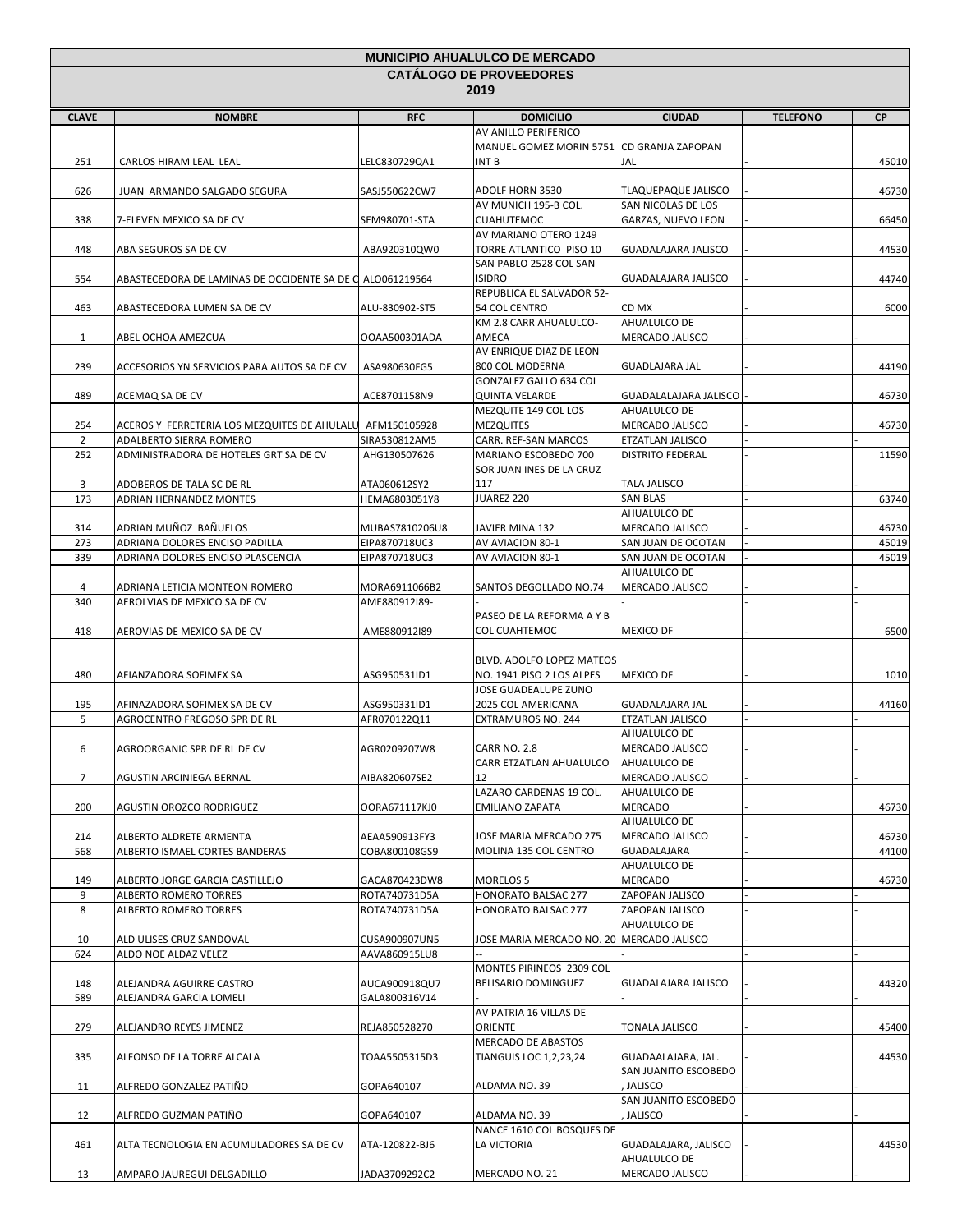|            |                                                               |                                  | <b>MUNICIPIO AHUALULCO DE MERCADO</b>                         |                                          |              |       |
|------------|---------------------------------------------------------------|----------------------------------|---------------------------------------------------------------|------------------------------------------|--------------|-------|
|            |                                                               |                                  | <b>CATÁLOGO DE PROVEEDORES</b>                                |                                          |              |       |
|            |                                                               |                                  | 2019                                                          |                                          |              |       |
| 234        | ANA LAURA ALBA CORDOVA                                        | AACA710704IY2                    | GALEANA 239                                                   | AHUALULCO DE<br><b>MERCADO</b>           |              | 46730 |
| 627        | ANA LILIA RUELAS RODRIGUEZ                                    | RURA680607LA9                    |                                                               | AHUALULCO DE<br>MERCADO JAL              |              | 46730 |
| 14         | ANDREA GONZALEZ DOMINGUEZ                                     | GODA7708141L6                    | FERNANDO SOLIS 1511                                           | <b>GUADALAJARA J</b><br>ALISCO           |              |       |
| 495        | ANDRES EMILIO ALBARRAN SOTO                                   | AASA910429822                    | 16 DE SEPTIEMBRE 6544 INT. D<br><b>COL PUEBLA TEXTIL</b>      | PUEBLA                                   |              | 72470 |
| 539        | ANEVIC COMERCIALIZADORA SA DE CV                              | ACO1510066K1                     | VALLE DE SAN MARCOS 2333<br>COL. JARDS. DEL VALLE             | ZAPOPAN JALISCO                          |              | 45138 |
|            |                                                               |                                  | JUAN DE DIOS ROBLEDO 894                                      |                                          |              |       |
| 302        | ANGELICA PATRICIA JIMENEZ GARIBAY                             | JIHA741113P71                    | <b>COL TALPITA</b><br>JUAN DE DIOS ROBLEDO 894                | GUADALAJARA                              |              | 44719 |
| 304        | ANGELICA PATRICIA JIMENEZ HARO                                | JIHA741113P71                    | <b>COL. TALPITA</b><br>JUAN COVARRUBIAS 142 COL               | GUADALAJARA, JALISCO                     | 333655-4040  | 44719 |
| 557        | ANGELINA BEGOÑA POMPOSO                                       | POCA851118RS3                    | JUAN CARLOS<br>ALMENDRO 28 COL.                               | AHUALULCO DE                             |              | 44360 |
| 341        | ANNEL ARTEAGA REGALADO                                        | AERA811202RK9                    | ARBOLEDAS<br>AVENIDA GUADALUPE 2074                           | MERCADO, JAL.                            |              | 46730 |
| 313<br>427 | ANTONIO ARTEAGA PAZ<br>ANTONIO DELGADILLO TOPETE              | AEPA620623614<br>DETA-341028-2WA | ARENALES TAPATIOS                                             | ZAPOPAN JALISCO                          |              | 45066 |
| 620        | ANTONIO NOE ALDAZ VELEZ                                       | AAVA860915LU8                    |                                                               |                                          |              | 46500 |
| 636        | API GLOBAL SA DE CV                                           | AGL1202017S4                     |                                                               |                                          |              | 44600 |
|            |                                                               |                                  |                                                               | AHUALULCO DE                             |              |       |
| 15         | ARCELIA LUPERCIO SERRATOS                                     | LUSA580930EQ4                    | XTRAMUROS NO. 26                                              | MERCADO JALISCO                          |              |       |
| 16         | ARMANDO GOMEZ LIAS                                            | GOLA501028RM6                    | MERCADO NO. 502                                               | ETZATLAN JALISCO                         |              |       |
| 17         | ARMANDO GUTIERREZ FLORES                                      | GUFA900926UF7                    | ALDAMA NO. 9A                                                 | ZAPOPAN JALISCO                          |              |       |
|            |                                                               |                                  | SANTA MERCEDES 7 COL.                                         | AHUALULCO DE                             |              |       |
| 245        | ARTURO LOPEZ AMEZQUITA                                        | LOAA841010275                    | JARDINES DE AHUALULCO                                         | MERCADO, JALISCO                         |              | 46730 |
| 18         | ARTURO MARTIN LOPEZ GARCIA                                    | LOGA670123437                    | <b>FRANCISCO UGARTE 197</b><br>ALBATROS 76 COL. PINAR DE      | TLAQUEPAQUE JALISCO                      |              |       |
| 342        | ARTURO RODARTE CARRILLO                                       | ROCA680603Q36                    | LAS PALOMAS                                                   | TONALA, JAL.                             | 33-3720-7776 | 45406 |
| 343        | ARTURO RUVALCABA POBLANO                                      | RUPA6005142MA                    |                                                               |                                          |              |       |
|            |                                                               |                                  | PERIFERICO PONIENTE 2200                                      |                                          |              |       |
| 487        | ASCENDUM MAQUINARIA MEXICO SA DE CV                           | AMM120213DBA                     | CIUDAD GRANJA                                                 | ZAPOPAN JALISCO                          |              | 54940 |
| 603        | ASO PROYECT SC                                                | APR1011196L8                     |                                                               |                                          |              | 46730 |
| 426        | AUTO PARTES Y MAS SA DE CV                                    | APM-880509-2U9                   |                                                               |                                          |              |       |
| 616        | AUTOLINEAS JR SA DE CV                                        | AJR951205GN9                     | PERIFERICO SUR MANUEL<br>GOMEZ MORIN 8721 COL<br><b>ITESO</b> | <b>TLAQUEPAQUE JALISCO</b>               |              | 38090 |
| 277        | AUTONOVA SA DE CV                                             | AOT850115-V47                    | 16 DE SEPTIEMBRE 1066 COL.<br>MODERNA                         | GUADALAJARA, JALISCO                     | 3336193672   | 44190 |
|            |                                                               |                                  | AV. GUERRERO 2011 COLM                                        | <b>NUEVO LAREDO</b><br><b>TAMAULIPAS</b> |              |       |
| 241        | AUTOZONE DE MEXICO SA DE CV                                   | AME970109GW0                     | <b>GUERRERO</b><br>JAVIER BARROS SIERRA 515                   |                                          |              | 88240 |
| 447        | <b>BANOBRAS CREDITO 12963</b>                                 | BNO670315CD0                     | LOMAS DE SANTA FE                                             | <b>MEXICO</b>                            |              |       |
| 263        | BASILIO ALBA MARTINEZ                                         | AAMB7207229V4                    | 16 DE SEPTIOEMBRE 155                                         | AHUALULCO DE MDO                         |              | 46730 |
| 187        | BENJAMIN CONTRERAS BUENROSTRO                                 | COBB530109AS5                    |                                                               | AHUALULCO DE                             |              | 46730 |
| 164        | BENJAMIN TORRES OCAMPO                                        | TOOB650331L15                    | NICOLAS BRAVO 63                                              | MERCADO, JALISCO                         |              | 46730 |
| 280        | BERENICE LIZBETH JIMENEZ HERNANDEZ                            | JIHB880223943                    | GALEANA 62                                                    | AHUALULCO                                |              | 46730 |
| 538        | BERTHA LIZETTE LOPEZ HERNANDEZ                                | LOHB890223TT1                    |                                                               | $+$                                      |              |       |
|            |                                                               |                                  |                                                               | AHUALULCO DE                             |              |       |
| 150        | BETZABE PALOMA SALAZAR SANDOVAL                               | SASB8210042R1                    | MARIA ULLOA 68                                                | MERCADO JALISCO                          |              | 46730 |
| 559<br>587 | BLANCA CECILIA ALVAREZ RAMOS<br>BLANCA ESTHELA ZEPEDA AGUILAR | AARB640718QN8<br>ZEAB-540911-KHA |                                                               |                                          |              | 44360 |
|            |                                                               |                                  | BLVD. JUAN TORRES LANDA                                       |                                          |              |       |
| 470        | BOMBAS Y SUMERGIBLES DURAN SA DE CV                           | BMS931117258                     | 2013 COL. LA PICINA<br>AV. VALLARTA 3959 LOCAL B              | LOEON GUANAJUATO                         |              | 37440 |
| 344        | BORSAMEX ALIMENTOS SA DE CV                                   | BAL-090218-9W8                   | ZONA M COL. DON BOSCO<br>VALLARTA                             | ZAPOPAN, JAL                             |              | 45049 |
| 567        | BRENDA JAZ, MIN IBARRA GALVEZ                                 | IAGB891226F33                    |                                                               |                                          |              | 46730 |
| 543        | BRENDA KARINA SALINAS VELAZQUILLO                             | SAVB9402019B7                    | SENDA DE LAS CHINAS 78 COL<br>MIRADOR DEL BOSQUE              | ZAPOPAN JALISCO                          |              | 45060 |
| 319        | BRENDA YADIRA RAMOS SALAZAR                                   | RASB7505124B7                    | <b>INTERIOR MERCADO</b><br><b>MUNICIPAL SN</b>                | AHUALULCO DE<br>MERCADO                  |              | 46730 |
|            |                                                               |                                  |                                                               |                                          |              |       |
| 585        | CAB PHARMA SA DE CV                                           | CPH1803017W2                     | JUAN DE LA BARRERA 3609-7                                     | <b>GUADALAJARA</b><br>MONTERREY, NUEVO   |              | 44490 |
| 219        | CADENA COMERCIAL OXXO SA DE CV                                | CCO-8605231N4                    | EDISON 1235 NORTE<br>PROLONGACION ALCALDE NO.                 | LEON                                     |              | 64480 |
| 19         | CAFFIL MOTORES RECONSTRUIDOS SA DE CV                         | CMR0309268M4                     | 213                                                           | ZAPOPAN JALISCO                          |              |       |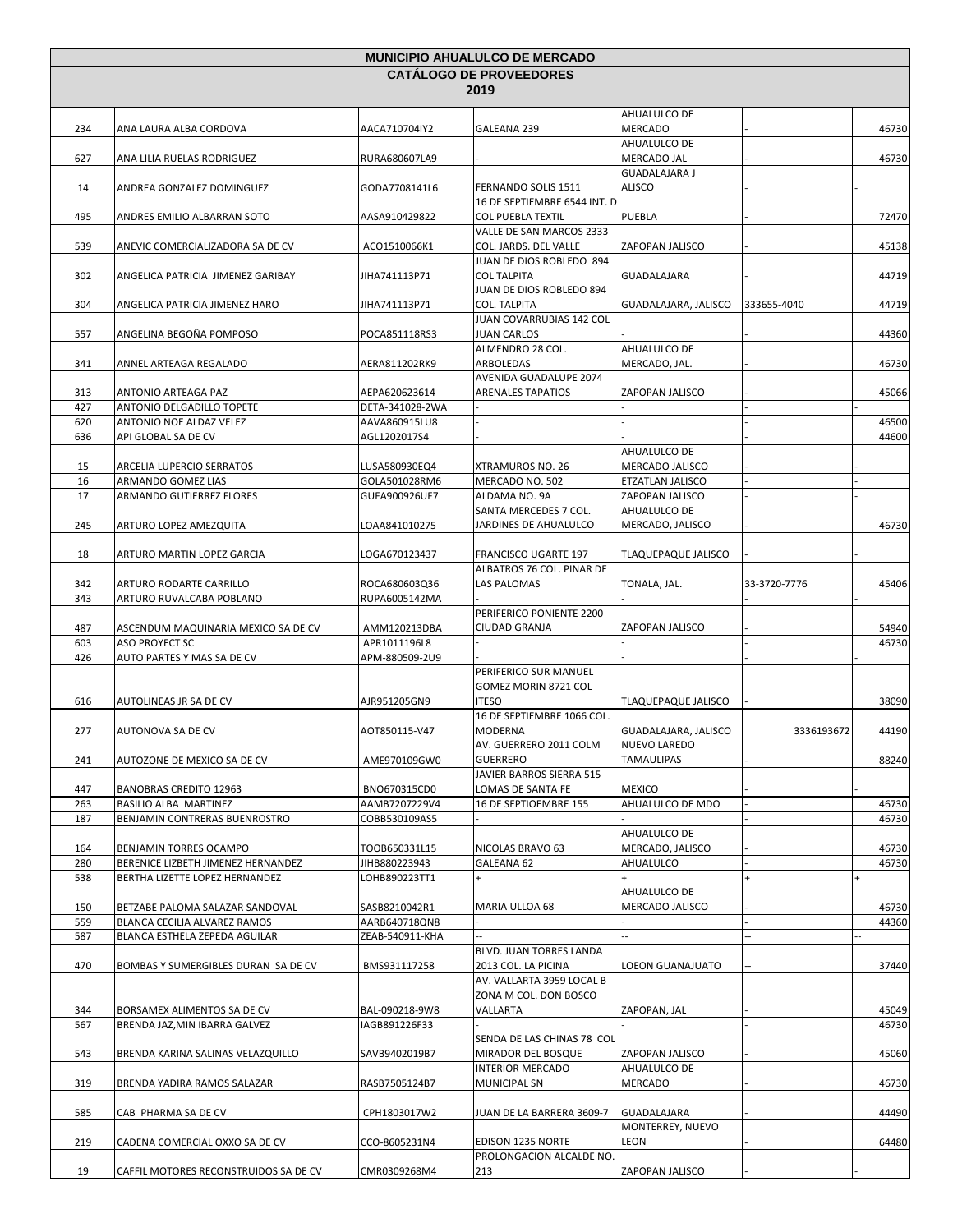| <b>MUNICIPIO AHUALULCO DE MERCADO</b> |                                                                 |                                  |                                                              |                                   |            |       |
|---------------------------------------|-----------------------------------------------------------------|----------------------------------|--------------------------------------------------------------|-----------------------------------|------------|-------|
|                                       |                                                                 |                                  | <b>CATALOGO DE PROVEEDORES</b>                               |                                   |            |       |
|                                       |                                                                 |                                  | 2019                                                         |                                   |            |       |
|                                       |                                                                 |                                  |                                                              |                                   |            |       |
| 20                                    | CAMIONERA DE JALISCO SA DE CV                                   | CJA-061016-ALA                   | PERIFERICO SUR 6360                                          | TLAQUEPAQUE JALISCO               |            |       |
| 21                                    | CAMPOS REYEROS Y CIA SA DE CV                                   | CRE0109299E7                     | AVENIDA ARAUCARIAS NO 62 XALAPA VER<br>AV COLON 1664 COL DEL |                                   |            |       |
| 253                                   | CARGLAS DE MEXICO SA DE CV                                      | CME080902AU7                     | <b>FRESNO</b>                                                | GUADALAJARA                       |            | 44909 |
| 508                                   | CARLOS ABRAHAM MENDOZA OLIVARES                                 | MEOC8301283R9                    |                                                              |                                   |            |       |
| 618                                   | CARLOS ALBERTO ALDRETE LUNA                                     | AELC731008U79                    |                                                              |                                   |            | 44270 |
| 326                                   | CARLOS EMILIO LARA TAPIA                                        | LATC710703IK5                    | CARRETERA EL REFUGIO SAN<br>MARCOS 10-3                      | TEUCHITLAN JAL                    |            | 46760 |
| 288                                   | CARLOS ERNESTO RODRIGUEZ CASILLAS                               | ROCC780919197                    | MISION DE SAN ANTONIO<br>6144                                | ZAPOPAN JALISCO                   |            | 45030 |
|                                       |                                                                 |                                  | AV ANILLO PERIFERICO                                         |                                   |            |       |
| 345                                   | CARLOS HIRAM LEAL LEAL                                          | LELC830729QA1                    | MANUEL GOMEZ MORIN 5751<br>INT B                             | <b>CD GRANJA ZAPOPAN</b><br>JAL   |            | 45010 |
|                                       |                                                                 |                                  | 1ERA REFORMA 13-D COL.                                       |                                   |            |       |
| 460<br>22                             | CARLOS JOEL MURILLO GOMEZ<br>CARLOS MEJIA SANCHEZ               | MUGC-700715-EA9<br>MESC830809SKA | <b>CENTRO</b><br>ZARAGOZA 319                                | AMECA, JALISCO<br>TONALA, JALISCO |            | 46600 |
| 411                                   | CARLOS OCAMPO PELAYO                                            | OAPC7410319Z7                    |                                                              | $\overline{a}$                    |            |       |
| 645                                   | <b>CARLOS RAMIREZ ROJAS</b>                                     | RARC700903SN3                    |                                                              |                                   |            | 44756 |
| 23                                    | CARLOS ROBERTO GARCIA GODOY                                     | GAGC7506041Z4                    | OSCAR WILDE NO. 5703                                         | ZAPOPAN JALISCO                   |            |       |
|                                       |                                                                 |                                  |                                                              | AHUALULCO DE                      |            |       |
| 24                                    | CARMEN NUÑO CORONA                                              | NUCC5111022F1                    | DIAZ MIRON NO. 61                                            | MERCADO JALISCO                   |            |       |
| 320                                   | CASA CONSTRUCTORA ELEMENTOS S DE RL DE CV                       | CCE141016EX5                     | AVENIDA VALLARTA 6503<br>F19A                                | ZAPOPAN JALISCO                   |            | 45010 |
|                                       |                                                                 |                                  |                                                              | <b>SAN PEDRO</b>                  |            |       |
| 248                                   | CECASP MEXICO S DE RL DE CV                                     | CME140403-QQ2                    | HIDALGO 502 COL. LOA ALTOS   TLAQUEPAQUE, JALISCO            |                                   | 3333365441 | 45520 |
| 250                                   | CELIA CRISTINA HUERTA RUIZ                                      | HUCR5707119G0                    |                                                              |                                   |            | 46730 |
|                                       |                                                                 |                                  |                                                              |                                   |            |       |
| 222                                   | CENTRAL DE DIAGNOSTICO TOLSA SA DE CV                           | CDT-820712JR7                    | ENRIQUE DIAZ DE LEON 636                                     | -GUADALAJARA, JALISCO 33 38257500 |            | 44180 |
|                                       |                                                                 |                                  | FRANCISCO SILVAR ROMERO                                      |                                   |            |       |
|                                       |                                                                 |                                  | 480 COL LOMAS DE                                             |                                   |            |       |
| 346                                   | CENTURIA COMERCIAL MOTORS SA DE CV                              | CCM0206117VA                     | TLAQUEPAQUE                                                  | TLAQUEPAQUE JALISCO               |            | 45559 |
| 498                                   | CFE SUMINISTRADOR DE SERVICIOS BASICOS                          | CSS160330CP7                     | AV PASEO DE LA REFORMA<br>164 COL JUAREZ                     | CIUDAD DE MEXICO                  |            | 6600  |
|                                       |                                                                 |                                  |                                                              |                                   |            |       |
| 25                                    | CINDI AMAIRANI VAZQUEZ MUÑOZ                                    | VAMC910414KR7                    | <b>BUGAMBILIA 476</b>                                        | GUADALAJARA JALISCO               |            |       |
| 638                                   | CLAUDIA BERENICE MARQUEZ BUENROSTRO                             | MABC820811BN9                    |                                                              |                                   |            | 45050 |
| 347                                   | CLAUDIA ELIZABETH PALAFOX BECERRA                               | PABC7112191N1                    | SAN IGNACIO 2657 COL<br>ESPERANZA                            | GUADALAJARA                       |            | 44300 |
| 348                                   | COFINNAL SA DE CV                                               | COF140910B3A                     | AV TOPACIO 2331 NO. R<br>BOSQUES DE LA VICTORIA              | GUADALAJARA                       |            | 44530 |
|                                       |                                                                 |                                  | OSCAR WILDE 5561 JARDINES                                    |                                   |            |       |
| 349                                   | COLEGIO DE CONTADORES PUBLICOS DE GUADALAJA CCP760116916        |                                  | VALLARTA                                                     | ZAPOPAN JALISCO                   |            |       |
| 606                                   | COLUMBA EVENTOS SA DE CV                                        | CEV170504MA2                     | VOLCON CFRE PEROTE 4756<br>INT C EL COLLI URBANO             | ZAPOPAN JALISCO                   |            | 45070 |
| 218                                   | COMBUS-EXPRESS SA DE CV                                         | CEX-9809213U5                    | <b>LA LUNA 2495</b>                                          | GUADALAJARA, JALISCO              |            | 44520 |
| 350                                   | COMBUSTIBLES ADITIVOS Y SERVICIOS MAGICOS S DI CAS000831-GQ5    |                                  | MORELOS 785A COL. CENTRO                                     | GUADALAJARA, JALISCO              |            | 44100 |
| 225                                   | COMBUSTIBLES TRITON SA DE CV                                    | CTR030131-151                    |                                                              |                                   |            |       |
| 639                                   | COMERBOU & PUBLICIDAD SA DE CV                                  | CAP160429CM8                     | ACUEDUCTO 7 LOMAS DE                                         |                                   |            | 44160 |
| 433                                   | COMERCIAL CHILAM BALAM SA DE CV                                 | CCI130918M9A                     | SAN MIGUEL SAN PEDRO                                         | TLAQUEPAQUE JALISCO               |            | 45589 |
| 524                                   | COMERCIAL LLANTERA TAPATI SA DE CV                              | +++++++++++++                    |                                                              |                                   |            |       |
| 351                                   | COMERCIALIZADORA ALIMENTICIA ARCOS SA DE CV                     | CAA040401GQ4-                    | VALLARTA 2982                                                |                                   |            |       |
|                                       |                                                                 |                                  | PROL GONZALEZ GALLO 2087                                     |                                   |            |       |
| 352                                   | COMERCIALIZADORA BALOMA SA DE CV                                | CBA090928R96                     | VALLE DE LAS HERAS                                           | GUADALAJARA JAL                   |            | 45601 |
| 26                                    | COMERCIALIZADORA DALIRA SA DE CV                                | CDA1408215X2                     | A LAS LLANURAS 337                                           | ZAPOPAN JALISCO                   |            |       |
| 536                                   | COMERCIALIZADORA DE MARISCOS MK SANTA LUCIA +++++++++++++++++++ |                                  | RAFAEL RUIZ RIVERA NO. 3362                                  |                                   |            |       |
| 27                                    | COMERCIALIZADORA EL BRONCO DE PLATA SA DE CV CBP130130FKA       |                                  | <b>INT 101</b><br>PRIVADA ABEL SALGADO                       | GUADALAJARA JALISCO               |            |       |
| 28                                    | COMERCIALIZADORA INDUSTRIAL DE ZAPOPAN SA DICIZ060810FL4        |                                  | VELAZCO NO. 35                                               | ZAPOPAN JALISCO                   |            |       |
| 221                                   | COMERCIALIZADORA JINKJET LASSER SA DE CV                        | CJL101112-3Z6                    |                                                              |                                   |            |       |
|                                       |                                                                 |                                  | A LAS LLANUR                                                 |                                   |            |       |
| 29                                    | COMERCIALIZADORA RESTER SA DE CV                                | CRE140822FZ1                     | AS 337                                                       | ZAPOPAN JALISCO                   |            |       |
| 417                                   | COMIDAS Y CARNES SELECTAS MINERVA SA DE CV                      | CCS760124JC5                     | VALLARTA 2802 SAN LUCAS                                      | GUADALAJARA JAL.                  |            | 44690 |
|                                       |                                                                 |                                  | AV.PASEO DE LA REFORMA                                       |                                   |            |       |
| 147                                   | COMISION FEDERAL DE ELECTRICIDAD                                | CFE370814-QI0                    | 164                                                          | CD.MEXICO                         |            | 6600  |
| 30                                    | COMPONENTES Y SERVICIOS FLETXA SA DE CV                         | CSF140506P5A                     | SAN LUIS GONZAGA 5248-15                                     | ZAPOPAN JALISCO                   |            |       |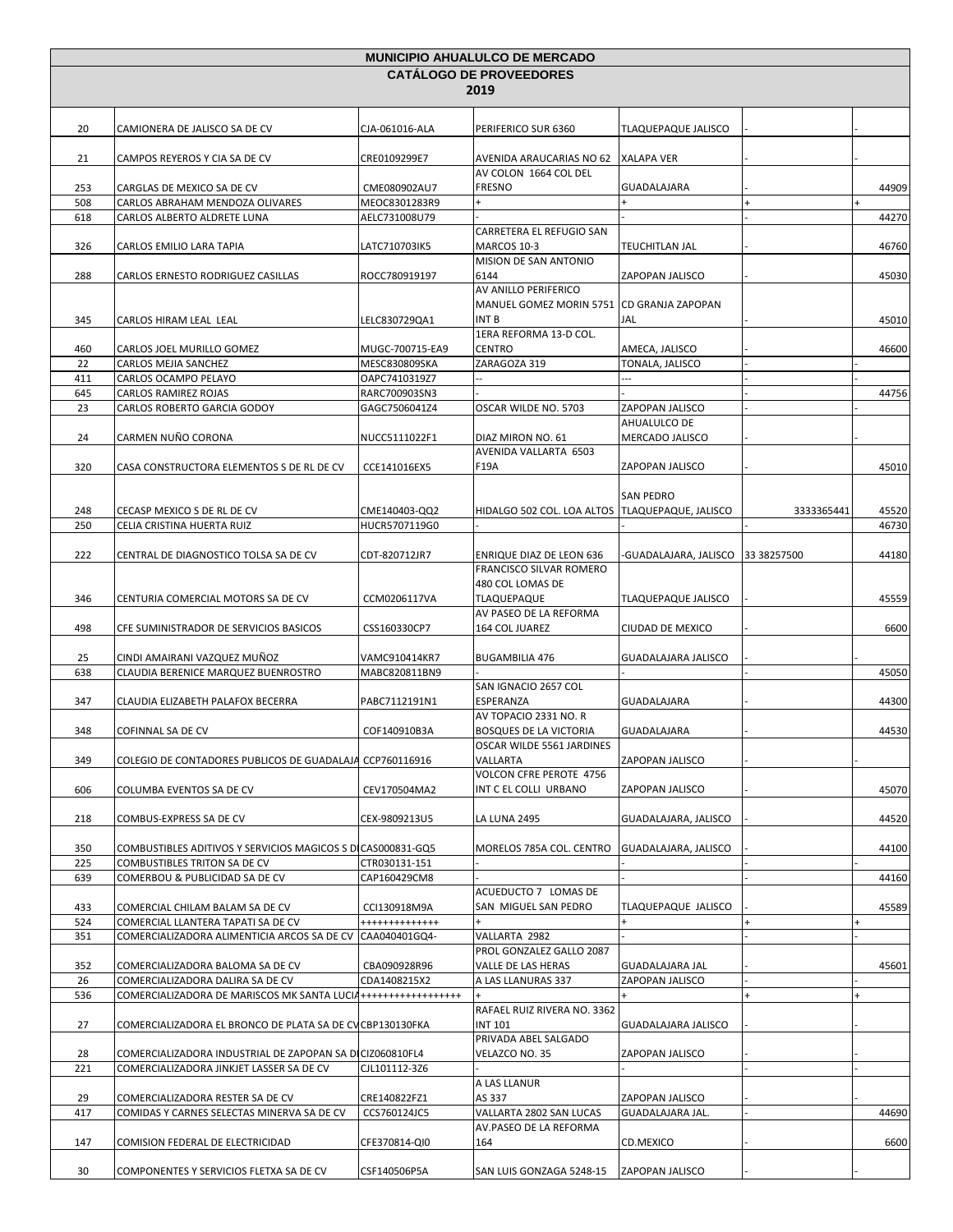| <b>MUNICIPIO AHUALULCO DE MERCADO</b> |                                                                                                                        |                              |                                                 |                                        |            |                |
|---------------------------------------|------------------------------------------------------------------------------------------------------------------------|------------------------------|-------------------------------------------------|----------------------------------------|------------|----------------|
|                                       |                                                                                                                        |                              | <b>CATALOGO DE PROVEEDORES</b>                  |                                        |            |                |
|                                       |                                                                                                                        |                              | 2019                                            |                                        |            |                |
| 413                                   | COMPU-ELECTRONICAMOTRIZ S. DE R.L. DE C.V.                                                                             | COM130319UD0                 | 20 DE NOVIEMBRE 172 COL<br>ANALCO               | <b>GUADALAJARA JALISCO</b>             |            | 44450          |
| 31                                    | CONCEPCION VEGA OROZCO                                                                                                 | VEOC6112077Y9                | DEGOLLADO NO. 62-A                              | AHUALULCO DE<br>MERCADO JALISCO        |            |                |
| 268                                   | CONCESIONARIA AUTOPISTA GUADALAJARA TEPIC S/ CAG110830A23                                                              |                              | LAGO ZURICH 245<br>AMLPLIACION GRANADA          | <b>MESICO DISTRITO</b><br>FEDERAL      |            | 11529          |
|                                       |                                                                                                                        |                              | PAVO 209 INT. 10 COL                            |                                        |            |                |
| 485                                   | CONCRESA DEL SUR SA DE CV                                                                                              | CSU141027A99                 | <b>CENTRO</b>                                   | <b>GUADALAJARA JALISCO</b>             |            | 44100          |
| 186<br>223                            | CONFEDERACION NACIONAL DE ORGANIZACIONES G CNO360914UTA<br>CONSECIONARIA DE CARRETERAS AUTOPISTAS Y LIBI CCA030306-LA6 |                              | LAGO ZURICH 245                                 | <b>MEXICO DF</b>                       |            | 46730<br>11529 |
|                                       |                                                                                                                        |                              |                                                 | AHUALULCO DE                           |            |                |
| 32                                    | CONSTRUCCIONES BARAM SA DE CV                                                                                          | CBA9906233J7                 | 16 DE SEPTIEMBRE NO. 119                        | MERCADO JALISCO                        |            |                |
| 33                                    | CONSTRUCTORA TAE SA DE CV                                                                                              | CTA100430RCA                 | SEBASTIAN ALLENDE NO. 109                       | <b>TONALA JALISCO</b>                  |            |                |
| 34                                    | CONSTRUCTORA TAE SA DE CV                                                                                              | CTA100430RCA                 | SEBASTIAN ALLENDE NO. 109<br>AV COLON 1399 COL. | <b>TONALA JALISCO</b>                  |            |                |
| 462                                   | CONTINENTAL PAPER DE MEXICO SA DE CV                                                                                   | CPM-050502-1H8               | MODERNA                                         | GUADALAJARA, JALISCO                   |            |                |
| 591                                   | CONVERTIDORA SORELLE SA DE CV                                                                                          | CSO-170810-1Q6               |                                                 |                                        |            |                |
| 622                                   | COPEL SA DE CV                                                                                                         | COP920428Q20                 | JAVIER MINA 105                                 | AHUALULCO                              |            | 46730          |
| 35                                    | COPIADORAS JAPONESAS SA DE CV                                                                                          | CJA850313GH3                 | AV. MEXICO 2627                                 | <b>GUADALAJARA JALISCO</b>             |            |                |
|                                       |                                                                                                                        |                              | REPUBLICA 2855 RECURSOS                         |                                        |            |                |
| 353                                   | COPPEL SA DE CV                                                                                                        | COP920428Q20                 | <b>HIDRAULICOS</b>                              | <b>CUIACAN SINALOA</b>                 |            | 80105          |
| 274                                   | CORPORATIVO COMGESER SA DE CV                                                                                          | CCO121217AP0                 | CERRO AZUL 763-12                               | <b>TLAQUEPAQUE</b>                     |            | 45580          |
| 354                                   | CORPORATIVO ELECTRICO TAPATIO SA DE CV                                                                                 | ECT8910235L1                 | PLEICANO 1015 COLONIA<br><b>MORELOS</b>         | <b>GUADALAJARA JALISO</b>              |            | 44910          |
| 355                                   | CORPORATIVO ELECTRONICO PARNASA SA DE CV                                                                               | CEP0612042L7-                |                                                 |                                        |            |                |
| 356                                   | CORPORATIVO EN BLINDAJE OCCIDENTAL SA DE CV                                                                            | CB00209054B2                 | GLADIOLA NO. 27 COL<br><b>TULIPANES</b>         | TLAJOMULCO DE ZUÑIGA<br><b>JALISCO</b> |            | 45640          |
|                                       |                                                                                                                        |                              |                                                 |                                        |            |                |
| 330                                   | CORPORATIVO SERGA SA DE CV                                                                                             | CSE121212L65                 | TABACHIN 34 COL LA HIGUERA TALA                 |                                        |            | 45300          |
| 545                                   | COSTCO DE MEXICO, S.A DE C.V.                                                                                          | CME910715UB9                 |                                                 | ZAPOPAN, JALISCO                       |            |                |
| 36                                    | CR FORMAS SA DE CV                                                                                                     | CFO101206HJ7                 | CALLE VOLCAN PARICUTIN NO.<br>6595              | ZAPOPAN JALISCO                        |            |                |
| 357                                   | CRISTALERIA LA UNICA SA DE CV                                                                                          | CUN040524HK0                 | AV MARIANO OTERO 3507 LA<br>CALMA               | ZAPOPAN JALISCO                        |            | 45070          |
| 37                                    | CUAHUTEMOC HERNANDEZ PATIÑO                                                                                            | HEPC570619N46                | HEROICO BATALLON DE SAN<br>BLAS NO. 36          | SAN BLAS NAYARIT                       |            |                |
| 217                                   | CUCHILLAS Y REFACCIONES SA DE CV                                                                                       | CRE710114JV6                 | EULOGIO PARRA 2514                              | GUADALAJARA JALISCO                    |            | 44657          |
| 38                                    | DALTON AUTOMOTRIZ S DE RL DE CV                                                                                        | DAU0109242TA                 | LOPEZ MATEOS SUR 3780                           | ZAPOPAN JALISCO                        |            |                |
| 586                                   | DAVID JUAREZ LOPEZ                                                                                                     | JULD-821218-5X3              |                                                 |                                        |            |                |
| 205                                   | DAYNEMA BLINDAJES SA DE CV                                                                                             | DBL0711089A6                 | AV PERIFERICO PONIENTE<br>1500                  | ZAPOPAN JALISCO                        |            | 45019          |
| 358                                   | DEMIS ITZULT RIVERA MORA                                                                                               | RIMD7507033T7                | ANGULO 12 Z COL CENTRO<br><b>BARRANQUITAS</b>   | GUADALAJARA                            |            | 44280          |
|                                       |                                                                                                                        |                              | PROLONGACION 8 DE JULIO                         | AHUALULCO DE                           |            |                |
| 39                                    | DENISSE GUADALUPE DOMINGUEZ DURAN                                                                                      | DODD900129LH7                | NO. 10<br>MEDELLIN 117 COL SANTA                | MERCADO JALISCO                        |            |                |
| 359                                   | DESARROLLO DAP SA DE CV                                                                                                | DDC050127VD5                 | <b>ELENA</b>                                    | AGUASCALIENTES                         |            | 20230          |
| 611<br>635                            | DESPEGAR.COM MEXICO S.A. DE C.V.<br>DEVOR DIAGNOSTICOS SA DE CV                                                        | DCM000125IY6<br>DDI000629119 |                                                 |                                        |            | 44298          |
|                                       |                                                                                                                        |                              | AV. WASHINGTON 379-A COL.                       |                                        |            |                |
| 492                                   | DICHTOMATIK DE MEXICO SA DE CV                                                                                         | ISM-891030-RL1               | FERROCARRIL                                     | GUADALAJARA, JALISCO                   | 3336196528 | 44440          |
| 360                                   | DIGAMON SA DE CV                                                                                                       | DIG140820618                 | SOL 2934 JARDINES DEL<br><b>BOSQUE</b>          | <b>GUADALAJARA JALISCO</b>             |            | 44520          |
| 588                                   | DIGITAL SOLUTIONS AMERICAS S DE EL DE CV                                                                               | DSA-130408-AM2               |                                                 |                                        |            |                |
|                                       |                                                                                                                        |                              |                                                 | AHUALULCO DE                           |            |                |
| 40                                    | DIONICIO AGRAZ CAMACHO                                                                                                 | AACD380804ID1                | DOM CONOCIDO                                    | MERCADO JALISCO                        |            |                |
| 262                                   | DIONICIO AGRAZ CAMCHO                                                                                                  | AACD380804ID1                |                                                 |                                        |            | 46730          |
| 41                                    | DISTRIBUIDORA DE LLANTAS GONZALEZ SA DE CV                                                                             | DLG950222ANA                 | WASHINGTON N. 1170                              | GUADALAJARA JALISCO                    |            |                |
| 301                                   | DISTRIBUIDORA ELECTRICA ASCENCIO SA DE CV                                                                              | DEA840202MN6                 | AV ALEMANIA 1255. 1257 COL<br><b>MODERNA</b>    | GUADALAJARA                            |            | 44190          |
| 42                                    | DISTRIBUIDORA INGENIERIA Y SERVICIOS ELECTRICOS DIS-070302-6T2                                                         |                              | GALEANA NO. 16                                  | AHUALULCO DE<br>MERCADO JALISCO        |            |                |
|                                       |                                                                                                                        |                              | HOSPITAL 866 COL                                |                                        |            |                |
| 610                                   | DOSON2 SA DE CV                                                                                                        | DOS170719143                 | ARTESANOS<br>GUANAJUATO 92 403, 304 Y           | GUADALAJARA JALISCO                    |            | 44200          |
| 478                                   | DX GEN SA DE CV                                                                                                        | DGE110408TN4                 | 604 ROMA NORTE                                  | <b>MEXICO DF</b>                       |            | 6700           |
| 151                                   | EDGAR ROGELIO CRUZ NUÑO                                                                                                | CUNE751108C30                |                                                 |                                        |            |                |
| 227                                   | EDUARDO GARIBAY HERNANDEZ                                                                                              | GAHE770330AQ0                | SINALOA 47                                      | SAN BLAS NAYARIT                       |            |                |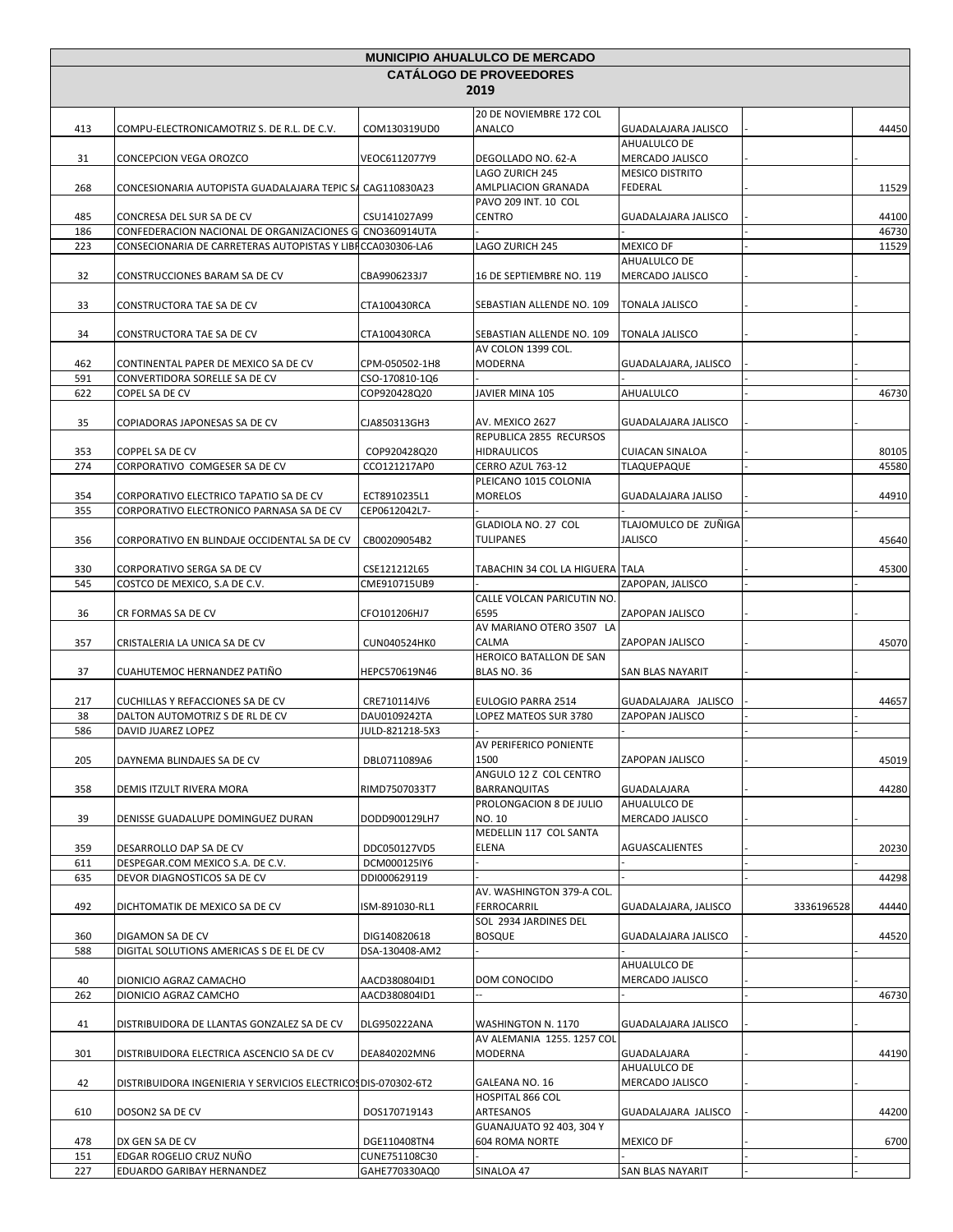| <b>MUNICIPIO AHUALULCO DE MERCADO</b> |                                                              |                                |                                                     |                                        |             |                |
|---------------------------------------|--------------------------------------------------------------|--------------------------------|-----------------------------------------------------|----------------------------------------|-------------|----------------|
|                                       |                                                              |                                | <b>CATALOGO DE PROVEEDORES</b>                      |                                        |             |                |
|                                       |                                                              |                                | 2019                                                |                                        |             |                |
| 43                                    | EDUARDO NUÑO SUAREZ                                          | NUSE8809147K6                  | PINO SUAREZ NO. 79B                                 | TONALA JALISCO                         |             |                |
| 549                                   | EDUARDO RAMIREZ TAPIA                                        | ذذذذذذذذذذذذذذ                 |                                                     |                                        |             |                |
| 210                                   | EDUARDO RAMOS ROMERO                                         | RARE671119PH2                  | EXTRAMUROS 63                                       | ETZATLAN JALISCO                       |             | 46500          |
| 466                                   | EL CARRO SA DE CV                                            | CAR981215V84                   | AV REVOLUCION 50 ANALCO                             | GUADALAJARA JALISCO                    |             | 44450          |
|                                       |                                                              |                                | INDEPENDENCIA 47 INTERIOR                           |                                        |             |                |
| 414                                   | ELECTRICA 2004 SA DE CV                                      | EDM0406251F1                   | <b>COLONI CENTRO</b>                                | AMECA JALISCO                          |             | 46600          |
| 593                                   | ELECTRICA Y VARIEDAD DE GUDALAJARA SA DE CV                  | EVG-850601-T99                 | $*$                                                 |                                        |             |                |
|                                       |                                                              |                                | AV PATRIA 2220 LAGOS DEL                            |                                        |             |                |
| 143                                   | ELECTROEQUIPO INTERNACIONAL SA DE CV<br>ELECTROILUMINACION Y | EIN820517780                   | <b>COUNTRY</b>                                      | ZAPOPAN JALISCO                        |             |                |
| 44                                    | PROYECTOS DE OCCIDENTE SA DE CV                              | EPO020828E5A                   | AV. FRANCIA 1751-B                                  | GUADALAJARA JALISCO                    |             |                |
|                                       |                                                              |                                | GONZALEZ ORTEGA 151 A COL                           |                                        |             |                |
| 490                                   | ELENA GUADALUPE CAMPOS PATIÑO                                | CAPE6407137F4                  | <b>CENTRO</b>                                       | GUADALAJARA                            |             | 44100          |
|                                       |                                                              |                                |                                                     |                                        |             |                |
| 309                                   | ELENO VEGA GUERRERO                                          | VEGE410324KY4                  | HERRERA Y CAIRO 65 CENTRO TALA JALISCO              |                                        |             |                |
| 45                                    | ELIZABETH ALEIDA PADILLA RIOS                                | PARE771210F65                  | VOLCAN MISTI NO. 350                                | GUADALAJARA JALISCO                    |             |                |
|                                       |                                                              |                                |                                                     |                                        |             |                |
| 361                                   | ELVIRA MIRANDA MARTIN                                        | MIME630602P48                  | LOPEZ COTILLA 328 L 53 P.B.                         | GUADALAJARA, JALISCO                   |             | 44100          |
|                                       |                                                              |                                |                                                     |                                        |             |                |
| 432                                   | EMBORIA SA DE CV                                             | EMB1505299J8                   | AV TECNOLOGICO 100 INT 142   QUERETARO              |                                        |             | 76000          |
| 362                                   | EMBORIA SA DE CV                                             | EMB1505299J8-                  | <b>CARRETERA TEUCHITLAN KM</b>                      |                                        |             |                |
| 571                                   | ENERGETICOS TEUCHITLAN S.A. DE C.V.                          | ETE160318TG0                   | 12.5                                                | TEUCHITLAN                             |             | 46750          |
|                                       |                                                              |                                | SANTA ANA TEPETITLAN NO.                            |                                        |             |                |
| 46                                    | ENGINEERING DIESEL GROUP SA DE CV                            | EDG111017NS8                   | 1520                                                | ZAPOPAN JALISCO                        |             |                |
|                                       |                                                              |                                | CARR. GDL, NOGALES KM 23.5                          |                                        |             |                |
| 363                                   | ENRIQUE AGRAZ MARHABER                                       | AAME59082455A                  | LA PRIMAVERA                                        | ZAPOPAN, JALISCO                       |             | 45221          |
| 47                                    | ENRIQUE CESAR OCARANZA QUINTERO                              | OAQE781021JE7                  | OCTAVIO PAZ NO. 6                                   | AHUALULCO DE<br>MERCADO JALISCO        |             |                |
| 515                                   | EQUIPO AGROFORESTAL SA DE CV                                 | +EAG091014381                  | $\ddot{}$                                           | $+$                                    | $+$         | $\ddot{}$      |
|                                       |                                                              |                                | AV CUAHUTEMOC 695 INT 6                             |                                        |             |                |
| 607                                   | EQUIPO ELITES SC                                             | EEL160425QH4                   | CIUDAD DEL SOL                                      | ZAPOPAN JALISCO                        |             | 45050          |
|                                       |                                                              |                                | EXTRAMUROS 118 CO.                                  | AHUALULCO DE                           |             |                |
| 500                                   | ERIBERTO AMAYA MERCADO                                       | AAME740316HD7                  | <b>CENTRO</b><br>AMADO NERVO 2 COL.                 | MERCADO, JALISCO<br>AHUALULCO DE       |             | 46730          |
| 206                                   | ERICA LIZBETH VARGAS RIVERA                                  | VARE930805RV4                  | <b>CENTRO</b>                                       | MERCADO                                |             | 45730          |
|                                       |                                                              |                                | AMADO NERVO 2 COL.                                  | AHUALULCO DE                           |             |                |
| 364                                   | ERICA LIZETH VARGAS RIVERA                                   | VARE930805RV4                  | <b>CENTRO</b>                                       | <b>MERCADO</b>                         |             | 45730          |
|                                       |                                                              |                                |                                                     |                                        |             |                |
| 305                                   | ERIKA GUZMAN BARRERA                                         | GUBE760206Q41                  | JOSEFA ORTIZ DE DOMINGUEZ<br>2866-A COL. SAN ANDRES | GUADALAJARA, JALISCO                   |             | 44757          |
|                                       |                                                              |                                | AMADO NERVO 2 COL                                   | AHUALULCO DE                           |             |                |
| 629                                   | ERIKA LIZETH VARGAS RIVERA                                   | VARE930805RV4                  | <b>CENTRO</b>                                       | MERCADO JALISCO                        |             | 46730          |
| 510                                   | ERIKA MEDINA RODRIGUEZ                                       | MERE751206CG6                  | +                                                   | $\ddot{}$                              | $\ddot{}$   | 46730          |
|                                       |                                                              |                                |                                                     |                                        |             |                |
| 48                                    | <b>ERNESTO CARREON ALVAREZ</b>                               | CAAE650722C34                  | AV. DE LOS MAESTROS 2104                            | GUADALAJARA JALISCO<br>CD. DE MEXICO   |             |                |
| 333                                   | ESPECIALISTAS EN ALTA COCINA SA DE CV                        | EAC850423-6U5                  | HAVRE 30 COL. JUAREZ<br>AV. 18 DE MARZO 723 COL. LA |                                        |             | 6600           |
| 365                                   | ESTACIONES DE SERVICIO SBA SA DE CV                          | ESS-050804-N26                 | NOGALERA                                            | GUADALAJARA, JALISCO                   | 33 36709874 | 44470          |
|                                       |                                                              |                                | DIEZ DE MAYO 16 COLONIA                             |                                        |             |                |
| 471                                   | ESTEBAN MOLINA VAZQUEZ                                       | MOVE780703V5A                  | PRIMERO DE MAYO                                     | <b>GUADALAJARA JALISCO</b>             |             | 44970          |
|                                       |                                                              |                                |                                                     | AHUALULCO DE                           |             |                |
| 366<br>530                            | EUGENIO PARTIDA GOMEZ<br>EUSEBIO ARTURO MATA CEBALLOS        | PAGE64051536A<br>MACE8611045B5 | REFORMA 39 CENTRO                                   | MERCADO JALISCO                        |             | 46730<br>46600 |
| 220                                   | EVA ESPINO AVALOS                                            | EIAE541023KP3                  |                                                     |                                        |             |                |
|                                       |                                                              |                                | JOSE MARIA MERCADO NO.                              | AHUALULCO DE                           |             |                |
| 50                                    | EVA MA. DEL ROCIO RODRIGUEZ MEDINA                           | ROME640701JX6                  | 275                                                 | MERCADO JALISCO                        |             |                |
|                                       | <b>EVERARDP PINE</b>                                         |                                |                                                     |                                        |             |                |
| 51<br>529                             | DA PARRA<br>FARMACIA BENAVIDES SAB                           | PIPE741224PV3<br>FBE9110215Z3  | JUAREZ 252<br>AV FUNDADORES 935                     | ETZATLAN JALISCO<br>NUYEVO LEON MEXICO |             | 64750          |
| 596                                   | FARMACIA CARREY SA                                           | FCA-801222-L7A                 |                                                     |                                        |             |                |
| 196                                   | FARMACIAS GUADALAJARA SA DE CV                               | FGU830930PD3                   | ENRIQUE DIAZ DE LEON 261                            | GUADALAJARA                            |             | 45040          |
|                                       |                                                              |                                |                                                     |                                        |             |                |
| 367                                   | FASTER MAYOREO SA DE CV                                      | FMA-020827-4T0                 | ALVARO OBREGON 266 INT 38 GUADALAJARA, JAL          |                                        |             | 44360          |
| 52                                    | FELICIANO BARBOSA PEREZ                                      | BAPF7107154U2                  | JOSE MARIA MERCADO NO.<br>270                       | AHUALULCO DE<br>MERCADO JALISCO        |             |                |
|                                       |                                                              |                                | JOSE MARIA MERCADO NO.                              | AHUALULCO DE                           |             |                |
| 53                                    | FELICIANO BARBOZA PEREZ                                      | BAPF7107154U2                  | 270                                                 | MERCADO JALISCO                        |             |                |
| 267                                   | FERMIN ZUÑIGA DIAZ                                           | ZUDF530707DY5                  | JUAREZ 300 CENTRO                                   | ETZATLAN                               |             | 46500          |
|                                       |                                                              |                                |                                                     | AHUALULCO DE                           |             |                |
| 54                                    | FERNANDO ARCINIEGA ROMERO                                    | AIRF461126LA5                  | EXTRAMUROS NO. 11                                   | MERCADO JALISCO                        |             |                |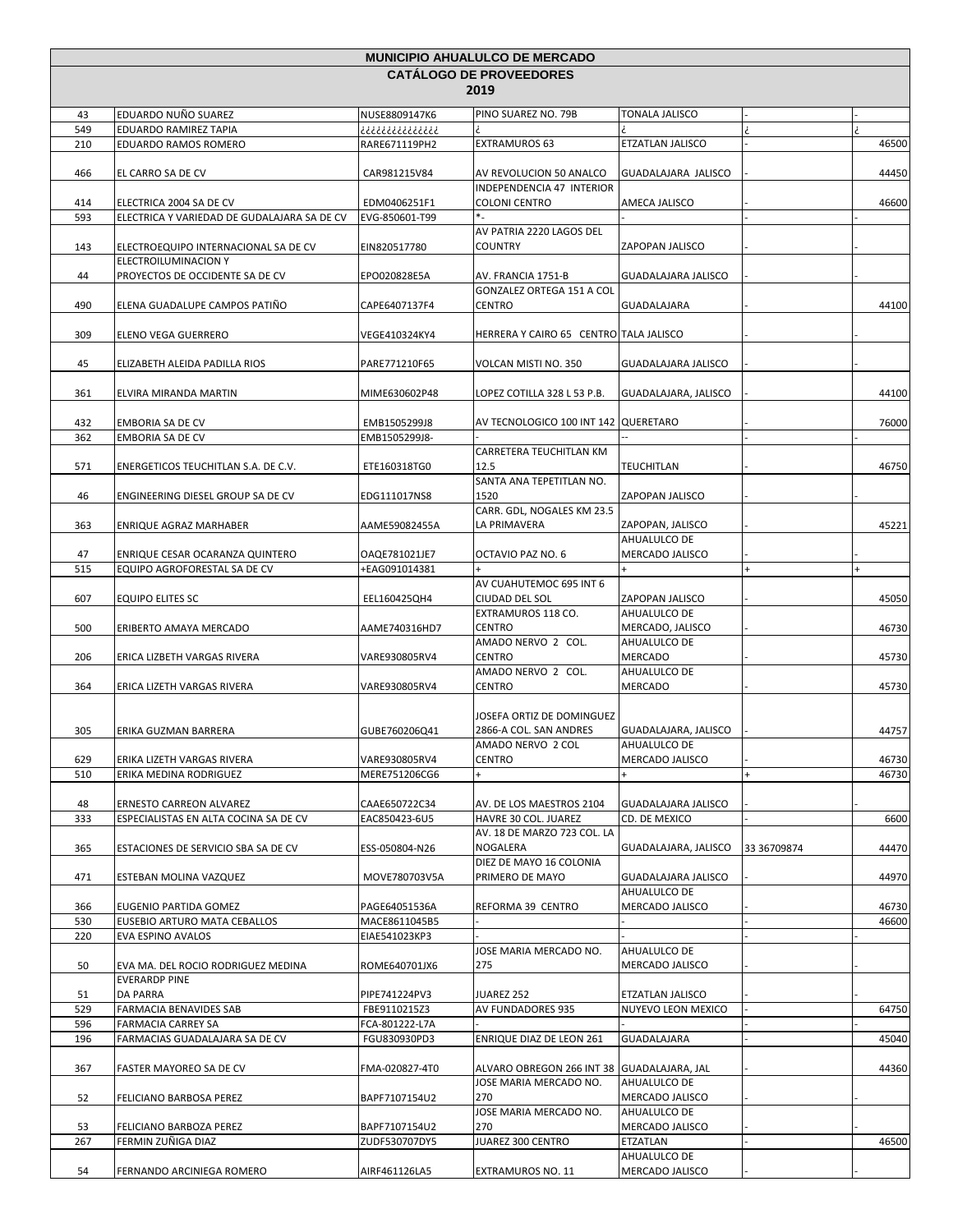| <b>MUNICIPIO AHUALULCO DE MERCADO</b> |                                                                         |                                |                                              |                                      |            |                |
|---------------------------------------|-------------------------------------------------------------------------|--------------------------------|----------------------------------------------|--------------------------------------|------------|----------------|
|                                       |                                                                         |                                | <b>CATALOGO DE PROVEEDORES</b>               |                                      |            |                |
|                                       |                                                                         |                                | 2019                                         |                                      |            |                |
| 55                                    | FERNANDO DIAZ CORTEZ                                                    | DCIF681008I10                  | AMADO NERVO NO 14                            | AHUALULCO DE<br>MERCADO JALISCO      |            |                |
| 641                                   | FILEMON PEREZ PADILLA                                                   | PEPF800111MR4                  |                                              |                                      |            | 46560          |
|                                       |                                                                         |                                |                                              | AHUALULCO DE                         |            |                |
| 56                                    | <b>FLAVIO ARTURO RIVERA BENITES</b>                                     | RIBF750619HD3                  | MORELOS 109                                  | MERCADO JALISCO                      |            |                |
|                                       |                                                                         |                                |                                              |                                      |            |                |
| 550                                   | FONDO DE CULTURA ECONOMICA                                              | FCE940726U22                   | CARRET. PICACHO AJUSCO 227 MEXICO DF         | AHUALULCO DE                         |            | 14738          |
| 236                                   | FRANCISCA LEMUS ESCATEL                                                 | LEEF4001104P2                  | MORELOS 19                                   | MERCADO, JAL.                        |            | 46730          |
| 602                                   | FRANCISCO JAVIER GONZALEZ CASTAÑEDA                                     | GOCF6603309M5                  |                                              |                                      |            | 44100          |
|                                       |                                                                         |                                |                                              | AHUALULCO DE                         |            |                |
| 58                                    | FRANCISCO JAVIER GONZALEZ JIMENEZ                                       | GOJF5709244J2                  | MORELOS 176                                  | MERCADO JALISCO                      |            |                |
|                                       |                                                                         |                                |                                              | AHUALULCO DE                         |            |                |
| 57                                    | FRANCISCO JAVIER GONZALEZ JIMENEZ                                       | GOJF5709244J2                  | MORELOS 176<br><b>CORREDOR COMERCIAL</b>     | MERCADO JALISCO<br>AHUALULCO DE      |            |                |
| 272                                   | FRANCISCO JAVIER TORRES OCAMPO                                          | TOOF720616715                  | MUNICIPAL LOCAL 10                           | MERCADO JAL                          |            | 46730          |
|                                       |                                                                         |                                | <b>INTERIOR MERCADO</b>                      | AHUALULCO DE                         |            |                |
| 300                                   | <b>FRANCISCO ORTIZ PEREZ</b>                                            | OIPF580121P20                  | MUNCICIPAL 4                                 | MERCADO                              |            | 46730          |
|                                       |                                                                         |                                |                                              | AHUALULCO DE                         |            |                |
| 157                                   | <b>FRANCISCO ORTIZ PEREZ</b>                                            | OIPF580121P20                  |                                              | MERCADO, JALISCO                     |            | 46730          |
| 509                                   | FRANCISCO PEREZ MARTINEZ                                                | PEMF810401V5A                  |                                              | AHUALULCO DE                         |            |                |
| 182                                   | <b>FRANCISCO REYES TELLEZ</b>                                           | RETF4812222P3                  | 16 DE SEPTIEMBRE 65 INT. 1                   | MERCADO                              |            | 46730          |
| 578                                   | FRANCISCO VEGA MARTINEZ                                                 | VEMF630422632                  |                                              |                                      |            | 45650          |
| 185                                   | FRANQUICIAS DE OCCIDENTE SA DE CV                                       | FOC921117140                   | AV. VALLARTA 5380                            | ZAPOPAN JALISCO                      |            | 45250          |
| 337                                   | FUNDIDOS DESING SA DE CV                                                | FDE140717KCO                   | CARRETERA A TONALA 1749                      | <b>TONALA</b>                        |            | 45402          |
| 169                                   | <b>GABRIEL HUITRON MOYO</b>                                             | HUMG781105AQ4                  | AKOLIMAN 859                                 |                                      |            | 28979          |
| 83                                    | <b>GABRIEL LEPE GUERRERO</b>                                            | LEGG7107291Z1                  | MANUEL ACUÑA NO. 40                          | AHUALULCO DE<br>MERCADO JALISCO      |            |                |
| 451                                   | <b>GABRIEL OMAR RUIZ VEGA</b>                                           | RUVG940325TS5                  | LIMON 26                                     | <b>TALA JALISCO</b>                  |            | 45300          |
|                                       |                                                                         |                                | AV CHAPULTEPEC 601                           |                                      |            |                |
| 303                                   | <b>GABRIELA TELLEZ ORTEGA</b>                                           | TEOG780109IQ6                  | LOCALES 10 COL MODERNA                       | GUADALAJARA                          |            | 44190          |
| 59                                    | GANADERIA EDUARDO GARIBAY SPR DE RL                                     | GEG971010539                   | EXTRAMUROS NO. 389                           | ETZATLAN JALISCO                     |            |                |
| 162                                   | GAS LICUADO SA DE CV                                                    | GLI800213-MA5                  | <b>CALLE 1 NO. 722</b>                       | GUDALAJARA, JALISCO                  | 31451616   | 44940          |
| 649                                   | GASER DE MEXICO SA DE CV                                                | GME030716NA4                   | CAÑA 3638 COL LA NOGALERA GUADALAJARA        |                                      |            | 44470          |
|                                       |                                                                         |                                | AV AMERICAS 666 SANTA                        |                                      |            |                |
| 633                                   | <b>GASOJAL SA DE CV</b>                                                 | GAS090805NI2                   | <b>TERESITA</b>                              | <b>GUADALAJARA</b>                   |            | 44600          |
| 421                                   | GASOLINERA BELIARJO SA DE CV                                            | GBE-070716-332                 | PERIFERICO OTE 2330                          | TONALA, JAL                          |            | 45405          |
| 497                                   | GASOLINERA CUDEA SA DE CV                                               | GCU-960226-TS3                 |                                              |                                      |            |                |
| 598                                   | GASOLINERA DON JOSE SA DE CV                                            | GDJ-941017-FJ1                 | CALZADA GOBERNADOR                           |                                      |            |                |
|                                       |                                                                         |                                | CURIEL 2980 ZONA                             |                                      |            |                |
| 368                                   | GASOLINERA EL RASTRO SA DE CV                                           | GRA050121-TU5                  | <b>INDUSTRIAL</b>                            | GUADALAJARA, JAL.                    |            | 44940          |
| 519                                   | GASOLINERA HUAXTLA, SA DE CV                                            | *GHU021204NK1                  |                                              |                                      |            |                |
|                                       |                                                                         |                                | AV JUAN GIL PRECIADO 7611                    |                                      |            |                |
| 369<br>581                            | GASOLINERA LOS ROBLES SA DE CV<br>GASOLINERA SAN RAFAEL SA DE CV        | GRO-140530-F53<br>GSR960516EC3 | <b>COL ELTIGRE</b>                           | ZAPOPAN, JALISCO                     |            | 45203<br>45570 |
| 582                                   | GASOLINERAS FAST DE OCCIDENTE S DE RL DE CV                             | GFO1203195N1                   |                                              |                                      |            | 45598          |
| 604                                   | GATIEN GROUP SA DE CV                                                   | GGR141209CS1                   |                                              |                                      |            | 45110          |
|                                       |                                                                         |                                |                                              | SAN JUANITO ESCOBEDO                 |            |                |
| 60                                    | <b>GERARDO PEREZ MARTIN</b>                                             | PEMG780626A47                  | NEGRETE 58                                   | <b>JALISCO</b>                       |            |                |
| 548                                   | <b>GERMANA FRANCO GONZALEZ</b>                                          | ******************             | $+$                                          | AHUALULCO DE                         |            |                |
| 61                                    | GESEDE GESTION Y SERVICIOS DEPORTIVOS SC DE RL GGS100330CU8             |                                | STA MERCEDES NO. 5                           | MERCADO JALISCO                      |            |                |
| 177                                   | <b>GILBERTO RUIZ HERNANDEZ</b>                                          | RUHG770131000                  | AV DEL PUERTO S/N                            | SAN BLAS, NAYARIT                    |            | 63740          |
| 104                                   | GILDARDO OROZCO ARCIGA                                                  | OOAG830621AL5                  | INDEPENDENCIA 153                            | TONALA JALISCO                       |            |                |
|                                       |                                                                         |                                | CARRETERA SAN ISIDRO                         | TLAJOMULCO DE                        |            |                |
| 547<br>62                             | GOPRA, S.A. DE C.V.<br>GRACIELA OLIVA VIAZCAN REBOLLO                   | GOP090309830                   | MAZATEPEC N. 798<br>GALILEO GALILEI 4128-A   | ZUÑIGA, JALISCO<br>ZAPOPAN JALISCO   | 3337965201 | 45640          |
|                                       |                                                                         | VIRG520726PL7                  | AV TOPACIO 2525 INT 5                        |                                      |            |                |
| 600                                   | <b>GRECO SUMINISTROS SA DE CV</b>                                       | GSU160425JK8                   | <b>BOSQUES DE LA VICTORIA</b>                | GUADALAJARA JALISCO                  |            | 45540          |
| 552                                   | GRUPO CARLOMENA S.C.                                                    | *****************              |                                              |                                      |            |                |
| 296                                   | GRUPO CIOSA S.A.P.I. DE CV                                              | GCI880513UL6                   | PASEO DEL VALLE 5131                         | ZAPOPAN JALISCO                      |            | 45010          |
|                                       |                                                                         |                                | MEZQUITAN 2563                               |                                      |            |                |
| 370<br>191                            | GRUPO EMPRESARIAL S.J. S.A. DE C.V.<br>GRUPO EMPRESARIAL TICAF SA DE CV | GES021031BL9<br>GET1402077G4   | MEZQUINTAN COUNTRY<br>NICOLAS COPERNICO 3850 | GUADALARA JALISCO<br>ZAPOPAN JALISCO |            | 44260<br>45070 |
|                                       |                                                                         |                                | AV LAZARO CARDENAS 799                       |                                      |            |                |
| 242                                   | GRUPO FERRETERIA CALZADA SA DE CV                                       | GFC080612KG3                   | ZONA INDUSTRIAL                              | GUADALAJARA                          |            | 44940          |
|                                       |                                                                         |                                | JOSE CURVO NO. 13 COL.                       |                                      |            |                |
| 371                                   | GRUPO GASTRONOMICO LA POSTA SA DE CV                                    | GGP-120117-1E6                 | CENTRO<br>AV. PASEO DE LA REFORMA 24         | TEQUILA, JAL.                        |            | 45000          |
| 334                                   | GRUPO HOTELERO EMPRESARIAL SA DE CV                                     | GHE011026-2XA                  | COL. CENTRO                                  | MEXICO D.F.                          |            | 6040           |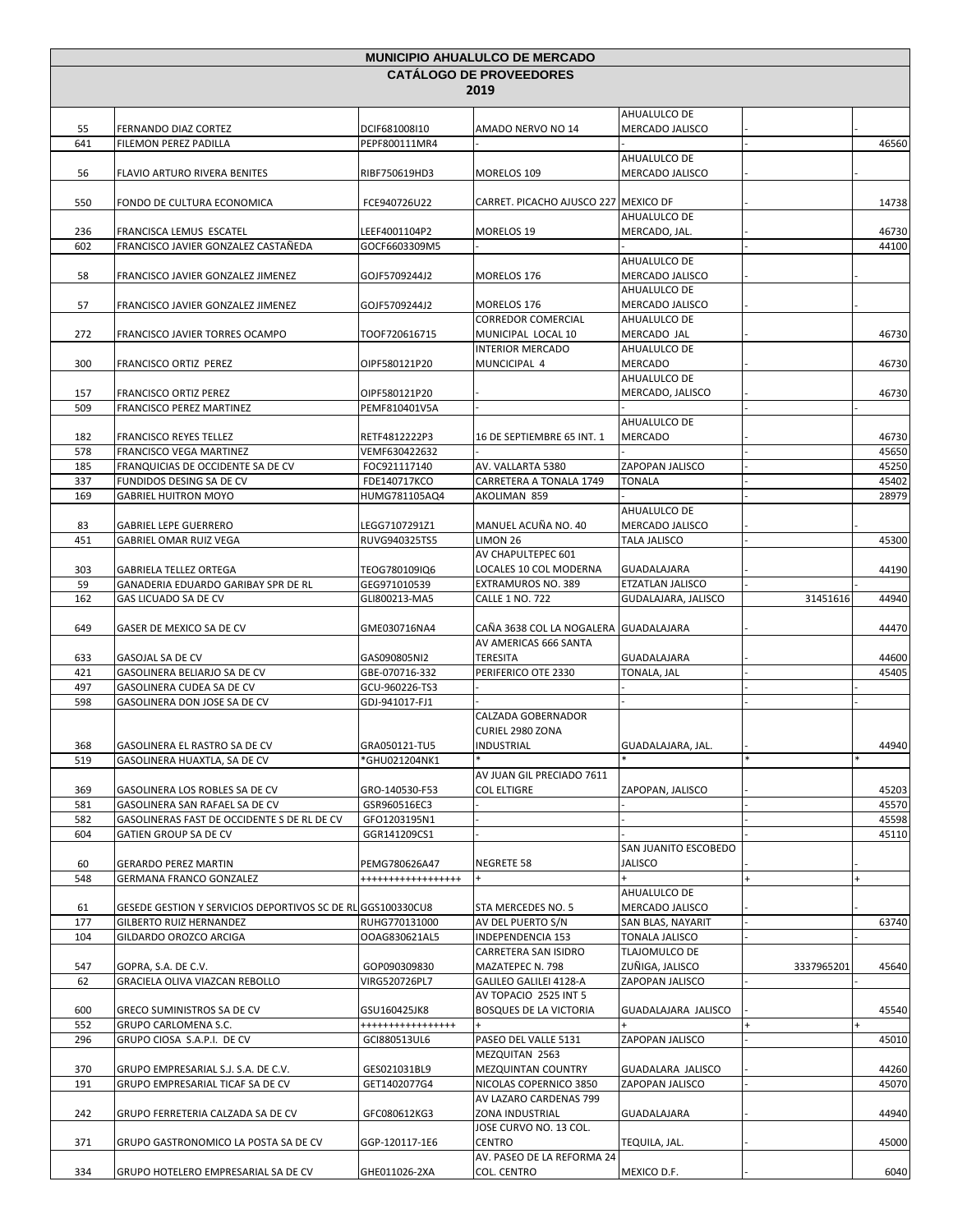| <b>MUNICIPIO AHUALULCO DE MERCADO</b> |                                                                      |                                |                                                        |                                      |              |           |
|---------------------------------------|----------------------------------------------------------------------|--------------------------------|--------------------------------------------------------|--------------------------------------|--------------|-----------|
|                                       |                                                                      |                                | <b>CATALOGO DE PROVEEDORES</b>                         |                                      |              |           |
|                                       |                                                                      |                                | 2019                                                   |                                      |              |           |
|                                       |                                                                      |                                | RIO COLCHOS 1784 ROSARIO                               |                                      |              |           |
| 327                                   | GRUPO KARALE SA DE CV                                                | GKA300808NP3                   | <b>INDUSTRIAL</b>                                      | GUADALAJARA                          |              | 44890     |
|                                       |                                                                      |                                | AV VALLARTA 5051 COL.                                  |                                      |              |           |
| 449<br>198                            | GRUPO MOTORMEXA GUADALAJARA SA DE CV<br><b>GRUPO OCTANO SA DE CV</b> | GMG090821RT0<br>GOC9303301F4   | <b>CAMINO REAL</b><br>LABERINTO NORTE 300 D            | ZAPOPAN JALISCO<br>MORELIA MICHOACAN |              | 45040     |
| 425                                   | GRUPO PARISINA SA DE CV                                              | GPA-930101-QI7                 |                                                        |                                      |              |           |
|                                       |                                                                      |                                | FRANCISCO DE QUEVEDO 334                               |                                      |              |           |
| 184                                   | GRUPO PHILADELPHIA SA DE CV                                          | GPH980910-815                  | <b>COL. ARCOS SUR</b>                                  | GUADALAJARA, JALISCO                 |              | 44500     |
|                                       |                                                                      |                                | <b>FRANCISCO VAZQUEZ</b>                               |                                      |              |           |
| 63                                    | GRUPO RAMARCA S DE RL DE CV                                          | GRA130315FZ2                   | CORONADO 2039                                          | GUADALAJARA JALISCO                  |              |           |
| 64                                    | <b>GRUPO RESTAURANTEROEL LAGO SA DE CV</b>                           | GRL0905081C1                   | LAS FUENTES NO. 5                                      | TEUCHITLAN JALISCO                   |              |           |
| 65                                    | GRUPO RJX S DE RL DE CV                                              | GRJ1405089AA                   | CALLE<br>10 NO. 33                                     | ZAPOPAN JALISCO                      |              |           |
|                                       |                                                                      |                                |                                                        | AHUALULCO DE                         |              |           |
| 66                                    | GUDIÑO CARRILLO ADRIAN                                               | GUCA700918TK4                  | CEDROS NO. 19                                          | MERCADO JALISCO                      |              |           |
|                                       |                                                                      |                                | LOS ANGELES 85 COL SAN                                 |                                      |              |           |
| 465                                   | GUILLERMINA SOLEDAD RUIZ ARMEJO                                      | RUAG420414MC6                  | CARLOS                                                 | GUADALAJARA JALISCO                  |              | 44460     |
|                                       |                                                                      |                                |                                                        | AHUALULCO DE                         |              |           |
| 67                                    | <b>GUILLERMO CASTILLO ROBLES</b>                                     | CARG640406BIA                  | <b>INTERIOR MERCADO NO. 15</b><br>CARR. EL REFUGIO SAN | MERCADO JALISCO                      |              |           |
| 68                                    | GUILLERMO OROZCO OROZCO                                              | OOOG721030J38                  | MARCOS EXT 42                                          | ETZATLAN JALISCO                     |              |           |
| 203                                   | GUSAVO ALBERTO ROMERO ROMERO                                         | RORA8407122X4                  | OCAMPO 440                                             | ETZATLAN                             |              | 46500     |
|                                       |                                                                      |                                |                                                        | AHULALULCO DE                        |              |           |
| 172                                   | <b>GUSTAVO ACOSTA BAYARDO</b>                                        | AOBG7603268P7                  | JUAREZ 21                                              | MERCADO JALISCO                      |              | 46730     |
|                                       |                                                                      |                                |                                                        | AHUALULCO DE                         |              |           |
| 69                                    | GUSTAVO SALVADOR GONZALEZ JIMENEZ                                    | GOJG600711237                  | ALVARO OBREGO NO. 69                                   | MERCADO JALISCO                      |              |           |
| 297                                   | HACIENDA EL CARMEN & SPA SA DE CV                                    | HCH0409029R2                   | RAMON DIAZ ORDAZ 2 EL<br>CARMEN DE ORDAZ               | AHUALULCO DE<br><b>MERCADO</b>       |              | 46750     |
|                                       |                                                                      |                                | RAMON DIAZ ORDAZ 2 EL                                  | AHUALULCO DE                         |              |           |
| 372                                   | HACIENDA EL CARMEN HOTEL & SPA SA DE CV                              | HCH0409029R2                   | CARMEN DE ORDAZ                                        | MERCADO                              |              | 46750     |
|                                       |                                                                      |                                | <b>ISLA ALCATRAZ 2189</b>                              |                                      |              |           |
| 373                                   | HAZLO FACIL FERRETERO SA DE CV                                       | HFF1403279Z3                   | JARDINES DE LA CRUZ 2189                               | <b>GUADALAJARA JALISCO</b>           |              | 44240     |
|                                       |                                                                      |                                | VALLARTA 2B COL LA                                     |                                      |              |           |
| 281                                   | HECTOR MANUEL PEREZ PARTIDA                                          | PEPH621014PH5                  | ESPERANZA                                              | AMECA JALISCO                        |              | 46600     |
| 70                                    | HECTOR MANUEL SANCHEZ MARTA                                          | SAMH6212184K2                  | EXTRAMUROS NO. 283                                     | AHUALULCO DE<br>MERCADO JALISCO      |              |           |
| 374                                   | HERIBERTO HERNANDEZ PUGA                                             | HEPH791129PV7                  | <b>GANTE 43 ANALCO</b>                                 | GUADALAJARA                          |              | 44450     |
| 231                                   | HIGINIO ROBLES RUIZ                                                  | RORH530528C1A                  | OCAMPO 432                                             | ETZATLAN JALISCO                     |              | 46730     |
|                                       |                                                                      |                                | JOSE SALAZAR UREÑA                                     |                                      |              |           |
| 266                                   | HILDA NAVARRO RODRIGUEZ                                              | NARH540818KW4                  | JARDINES DEL MANANTIAL                                 | GUADALAJARA                          |              | 46600     |
|                                       |                                                                      |                                |                                                        | AHUALULCO DE                         |              |           |
| 71<br>512                             | HILDA PEREZ DELGADO<br>HIRAM DANIEL LOPEZ BRIONES                    | PEDH4808032L7<br>************* | MERCADO NO. 281                                        | MERCADO JALISCO                      |              |           |
| 152                                   | HIRAM MURILLO IRACHETA                                               | MUIH590321290                  | JAVIER MINA 223                                        |                                      |              | 46730     |
|                                       |                                                                      |                                | ESTEBAN LOERA 138 ZONA                                 |                                      |              |           |
| 321                                   | HOSPITAL PEDRO LOZA SA DE CV                                         | HPL-710524-AV6                 | <b>OBLATOS</b>                                         | GUADALAJARA, JALISCO                 | 33-3617-1290 | 44380     |
| 615                                   | HUGO ENRIQUE GUTIERRES HERNANDEZ                                     | GUHH850316A23                  |                                                        |                                      |              | 45659     |
|                                       |                                                                      |                                | HIDALGO PONIENTE 918                                   |                                      |              |           |
| 287                                   | HUMBERTO BENAVIDES DELGADO                                           | BEDH8012142KA                  | MAGDALENA                                              | MADALENA JALISCO                     |              | 46470     |
|                                       |                                                                      |                                | PASEO DE LOS HEROES 9911B<br>COL. ZONA URBANA RIO      | TIJUANA, BAJA                        |              |           |
| 375                                   | ICR, SA DE CV                                                        | ICR-930531-7G4                 | TIJUANA                                                | CALIFORNIA                           |              | 22010     |
|                                       |                                                                      |                                |                                                        | AHUALULCO DE                         |              |           |
| 72                                    | <b>IGNACIO MARTINEZ RAMIREZ</b>                                      | MARI6305113K7                  | PINO SUAREZ 70                                         | MERCADO JALISCO                      |              |           |
| 260                                   | <b>IGNACIO MAYORGA MARIN</b>                                         | MAMI630317PP2                  | GARDENIA 32 A                                          | ZAPOPAN                              |              | 45236     |
|                                       |                                                                      |                                | GARDENIA 32 A COL                                      |                                      |              |           |
| 199                                   | IGNACIO MAYORGA MARTIN                                               | MAMI630317PP2                  | AGRICOLA                                               | ZAPOPAN                              |              | 45236     |
|                                       |                                                                      |                                |                                                        |                                      |              |           |
| 73<br>514                             | IMPORTADORA URANGA SA DE CV<br><b>IMPRECPY SA DE CV</b>              | IUR880411769<br>+IMP050728210  | AV. MEXICO NO. 2643                                    | GUADALAJARA JALISCO                  | $\ddot{}$    | $\ddot{}$ |
| 434                                   | INMOBILIARIA GRUPO METROPOLITAN SA DE CV                             | IGM800408MQ1                   | JUAREZ 105 COL CENTRO                                  | SAN BLAS NAYARIT                     |              | 63740     |
| 594                                   | INMOBILIARIA PRAMAROCAS SA DE CV                                     | IPR-910510-MQ0                 |                                                        |                                      |              |           |
| 74                                    | INSTITUTO DE INFORMACION ESTADISTICA Y GEOGRI IIE131208P37           |                                | PIRULES NO. 71                                         | ZAPOPAN JALISCO                      |              |           |
|                                       |                                                                      |                                | AV PIRULES 71 CIUDAD                                   |                                      |              |           |
| 376                                   | INSTITUTO DE INFORMACION, ESTADISTICA Y GEOG IIE131208P37            |                                | GRANJA                                                 | ZAPOPAN JALISCO                      |              | 45010     |
|                                       |                                                                      |                                | AV COLON 2634 COL JARDINES                             |                                      |              |           |
| 469                                   | INTERPARTES DIESEL                                                   | IDI040130676                   | DE LA CRUZ<br>PASEO DE LOS ADOBES 1081                 | GUADALAJARA JALISCO                  |              | 44950     |
| 437                                   | IPF HUNTER SA DE CV                                                  | IPF130805831                   | INT <sub>5B</sub>                                      | ZAPOPAN JALISCO                      |              | 45010     |
|                                       |                                                                      |                                |                                                        |                                      |              |           |
| 306                                   | IRMA LETICIA MARTINEZ MALDONADO                                      | MAMI570111657                  | HERRERA Y CAYRO 4 CENTRO                               | AHUALULCO DE MEXICO                  |              | 46730     |
|                                       |                                                                      |                                | JAVIER MINA 16-1 COL                                   |                                      |              |           |
| 439                                   | ISRAEL AMEZQUITA PADILLA                                             | AEPI831211B70                  | <b>CENTRO</b>                                          | <b>SAN MARCOS</b>                    |              | 46540     |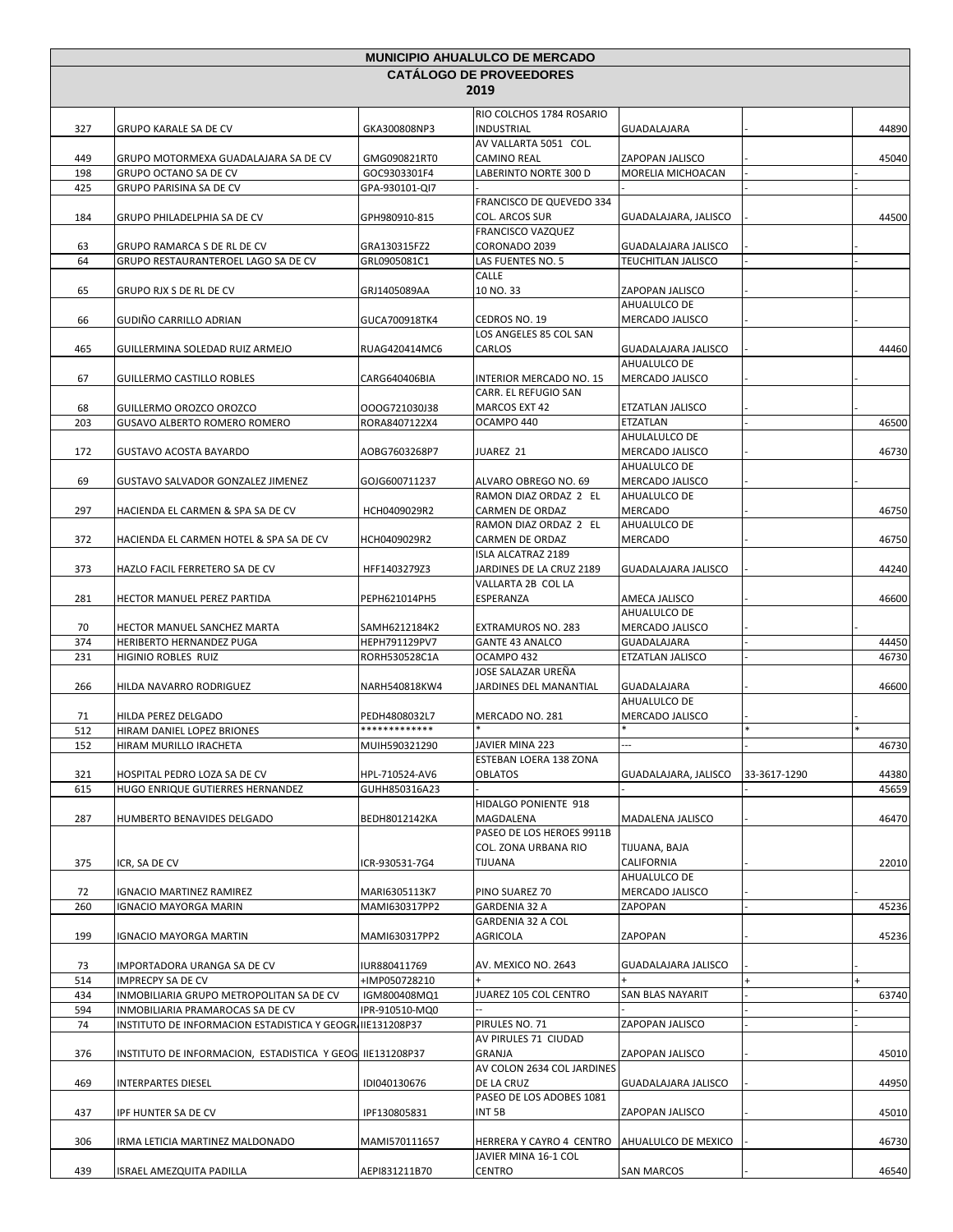| <b>MUNICIPIO AHUALULCO DE MERCADO</b> |                                                        |                                   |                                                   |                                        |                        |           |
|---------------------------------------|--------------------------------------------------------|-----------------------------------|---------------------------------------------------|----------------------------------------|------------------------|-----------|
|                                       |                                                        |                                   | <b>CATÁLOGO DE PROVEEDORES</b>                    |                                        |                        |           |
|                                       |                                                        |                                   | 2019                                              |                                        |                        |           |
| 284                                   | <b>ISRAEL ZARCO NAVARRO</b>                            | ZANI821109PZ1                     | IZTACCIAUALTL 1789                                | GUADALAJARA                            |                        | 44290     |
| 442                                   | <b>ITALIANA DE SUSPENSIONES SA DE CV</b>               | ISU970124-CP1                     | AV. NIÑOS HEROES 421 COL EL<br><b>ALAMO</b>       | TLAQUEPAQUE, JALISCO                   | 3838-1996              | 45560     |
|                                       |                                                        |                                   | GUAMUCHIL 401 COL                                 |                                        |                        |           |
| 431                                   | J GUADALUPE VALDEZ PULIDO                              | VAPG590112ND8                     | <b>BALCONES DEL SOL</b>                           | ZAPOPAN                                |                        | 45068     |
| 650                                   | J JESUS ALDAZ NAVARRO                                  | AANJ791212TB7                     | CARRETERA A NOGALES 143                           |                                        |                        |           |
| 454                                   | J. BARTOLOME JIMENEZ PADILLA                           | JIPJ5908245U3                     | LA VENTA DEL ASTILLERO                            | ZAPOPAN JALISCO                        |                        | 45221     |
| 158                                   | J. SANTOS VILLAFUENTES DIAZ                            | VIDS440206UI0                     |                                                   |                                        |                        |           |
| 488                                   | JAIME JOSE DE LA ASUNCION CARVAJAL VILCHIS             | CAVJ5106085X1                     | CARR. AMECA GUADALAJARA<br>KM 4.4                 | AMECA JALISCO                          |                        | 46600     |
|                                       |                                                        |                                   | AMADO NERVO 14 COL.                               | AHUALULCO DE                           |                        |           |
| 291                                   | JAIME ROMERO LEON                                      | ROLJ701001U88                     | <b>CENTRO</b><br>ALVARO OBREGON 201 COL.          | MERCADO, JAL                           |                        | 46730     |
| 443                                   | JAIME TRINIDAD MONTAÑO SAINZ                           | MOSJ380116-9C4                    | SAN JUAN BOSCO<br>JOSE MARIA MERCADO NO           | GUADALAJARA, JAL<br>AHUALULCO DE       |                        |           |
| 76                                    | JAVIER CARDENAS IBARRA                                 | CAIJ6203276KA                     | 2920                                              | MERCADO JALISCO                        |                        |           |
| 75                                    | JAVIER CARDENAS IBARRA                                 | CAIJ6203276KA                     | JOSE MARIA MERCADO NO<br>2920                     | AHUALULCO DE<br>MERCADO JALISCO        |                        |           |
| 180                                   | JESUS CORONADO BUELNA                                  | COBJ880409447                     | SANTOS DEGOLLADO                                  | 159                                    |                        | 46730     |
| 226                                   | JESUS DEL SALVADOR LOPEZ LOPEZ                         | LOLJ760208QD9                     |                                                   |                                        |                        |           |
| 145                                   | JESUS DOMINGUEZ MORALES                                | DOMJ460912616                     | PROLONGACION 8 DE JULIO<br><b>NUM 10</b>          | AHUALULCO DE<br>MERCADO JALISCO        |                        | 46730     |
| 289                                   | JESUS FERNANDO SUAREZ ROMERO                           | SURJ5509244Y2                     | ALLENDE 466 COL. CENTRP                           | ETZATLAN, JALISCO                      |                        | 46500     |
|                                       |                                                        |                                   | CARRETERA NOGALE S9173                            |                                        |                        |           |
| 264                                   | JHAI REFACCIONES SA DE CV                              | JRD1107079K8                      | <b>COL RANCHO CONTENTO</b>                        | ZAPOPAN JALISCO                        |                        | 45222     |
| 436                                   | JORGE ALBERTO GARCIA CASTILLEJO                        | GACA870423DW8                     |                                                   |                                        |                        |           |
| 619                                   | JORGE ALFREDO OROZCO NEGRETE                           | OONJ831109784                     |                                                   |                                        |                        | 45300     |
| 283                                   | JORGE AMADO SANCHEZ                                    | SAJO800229JB1                     | COLON 259                                         | ETZATLAN                               |                        | 46500     |
| 423                                   | JORGE AMANDO SANCHEZ                                   | SAJO-800229-JB1                   | COLON 259 COL CENTRO<br>LOS ANGELES 585B COL. SAN | GUADALAJARA, JAL-                      |                        | 46500     |
| 491                                   | JORGE ANTONIO ALACAL MAGAÑA                            | AAMJ8710246B8                     | CARLOS                                            | GUADALAJARA, JALISCO                   | 3336193210             | 44460     |
| 166                                   | JORGE HUMBERTO SAAIB GOMEZ                             | SAGJ521019EU2                     | MICHOACAN 52 CENTRO                               | <b>SAN BLAS</b>                        |                        | 63740     |
|                                       | JOSE                                                   |                                   |                                                   | AHUALULCO DE                           |                        |           |
| 80                                    | SAUL FLORES ZEPEDA                                     | FOZS680731CM1                     | JAZMIN NO 7                                       | MERCADO JALISCO<br>AHUALULCO DE        |                        |           |
| 77                                    | JOSE ADRIAN FIGUEROA MONROY                            | FIMA8009082X5                     | LAZARO CARDENAS NO. 37                            | MERCADO JALISCO                        |                        |           |
| 493                                   | JOSE ALBERTO CARO PATRICIO                             | CAPA9307215H8                     |                                                   |                                        |                        |           |
| 204                                   | JOSE ALBERTO ROMERO ROMERO                             | RORA8407122X4                     | OCAMPO 440                                        | ETZATLAN                               |                        | 46500     |
| 78                                    | JOSE ANGEL BORBON GUTIERREZ                            | BOGA560617TI5                     | CALLE LERDO NO. 292                               | <b>TEPIC NAYARIT</b>                   |                        |           |
| 502                                   | JOSE ANTONIO ARCINIEGA ROMERO                          | AIRA5005277Q4                     | $\ddot{+}$<br>VALLE DE LOS GIRASOLES 2469         | $+$                                    | $\ddot{}$              | 45058     |
| 194                                   | JOSE ANTONIO CASTAÑEDA DE LA ROSA                      | CARA600627RJ1                     | JARDINES DEL VALLE                                | ZAPOPAN                                |                        | 45138     |
| 202                                   | JOSE ANTONIO PEREZ BLANCO                              | PEBA6707021P4                     | ALDAMA 369                                        | ETZATLAN                               |                        | 46500     |
| 79                                    | JOSE DANIEL VELA JAIME                                 | VEJD790212GE7                     | AV. CRUZ DEL SUR 2605                             | GUADALAJARA JALISCO                    |                        |           |
| 224                                   | JOSE DE JESUS ARMEJO SALAZAR                           | AESJ650805EY8                     | AV FERROCARRIL 123                                | AMECA, JALISCO                         |                        | 46600     |
| 576                                   | JOSE DE JESUS BRAVO TORRES                             | BATJ790903SU0                     |                                                   |                                        |                        | 44440     |
| 583                                   | JOSE DE JESUS FLORES MARTINEZ                          | FOMJ881024LR6                     |                                                   |                                        |                        | 45525     |
| 542                                   | JOSE DEL REFUGIO AMEZCUA PUENTES                       | AEPR9601296W4                     |                                                   |                                        |                        | 45070     |
| 646                                   | JOSE LUIS GOMEZ BARBA                                  | GOBJ480923636                     |                                                   |                                        |                        | 44350     |
| 527                                   | JOSE MANUEL GONZALEZ MERCADO                           | GOMM530310FE9                     | MIGUEL ALLEDE 39 DIEZ DE                          |                                        |                        | 44100     |
| 415                                   | JOSE MARTIN GARICA MELENDEZ                            | GAMM6310158L2                     | <b>MAYO</b>                                       | <b>MEXICO DF</b>                       |                        | 15290     |
|                                       |                                                        |                                   | POLONGACION LOPEZ<br>MATEOS 5056 COL MIGUEL DE    |                                        |                        |           |
| 429                                   | JOSE OCTAVIO GONTEZ GARCIA                             | GOGO8108059NO                     | LA MADRID<br>JOSE FERNANDEZ ROJAS 3740-           | ZAPOPAN JALISCO                        |                        | 45238     |
| 243                                   | JOSE VALENTIN PACHECO GRACIA                           | PAGV881004-TS4                    |                                                   | GUADALAJARA, JALISCO                   |                        | 44860     |
|                                       |                                                        | SAGJ760414AL9                     | PASEO DE LA NORIA 408 LA<br><b>NORIA</b>          |                                        |                        | 45640     |
| 298                                   | JOSE4 DANIEL SANCHEZ GARCIA                            |                                   |                                                   | <b>TLAJOMULCO</b><br>AHUALULCO DE      |                        |           |
| 163                                   | JOSEFINA DELGADO FLORES                                | DEFJ551130EX9                     | 5 DE MAYO 80<br>JOSE MARIA MERCADO NO.            | MERCADO, JALISCO<br>AHUALULCO DE       |                        | 46730     |
| 377                                   | JUAN CARLOS ARCINIEGA PEREZ                            | AIPJ851121EB9                     | 277 COL. LOS CASCOS<br>$\ddot{}$                  | MERCADO, JAL.<br>$+$                   |                        | 46730     |
| 516<br>513                            | JUAN CARLOS LOPEZ TRUJILLO<br>JUAN CARLOS MACIAS ISLAS | LOTJ711229FM2<br>**************** | $+$                                               |                                        | $\pmb{+}$<br>$\ddot{}$ | $\ddot{}$ |
|                                       |                                                        |                                   | PASEO DE LA NORIA COL. LA                         | TLAJOMULCO DE                          |                        |           |
| 244                                   | JUAN DANIEL SANCHEZ GARCIA                             | SAGJ760414AL9                     | <b>NORIA</b>                                      | ZUÑIGA, JALISCO                        |                        | 45640     |
| 569                                   | JUAN ENRIQUE BAUTISTA ESPARZA                          | BAEJ6902203L8                     |                                                   |                                        |                        | 46730     |
|                                       |                                                        |                                   | FERNANDO MONTES DE OCA<br><b>NO. 55B</b>          | TLAJOMULCO DE ZUÑIGA<br><b>JALISCO</b> |                        |           |
| 81                                    | JUAN FELIPE GONZALEZ OLMOS                             | GOOJ770510GF5                     |                                                   |                                        |                        |           |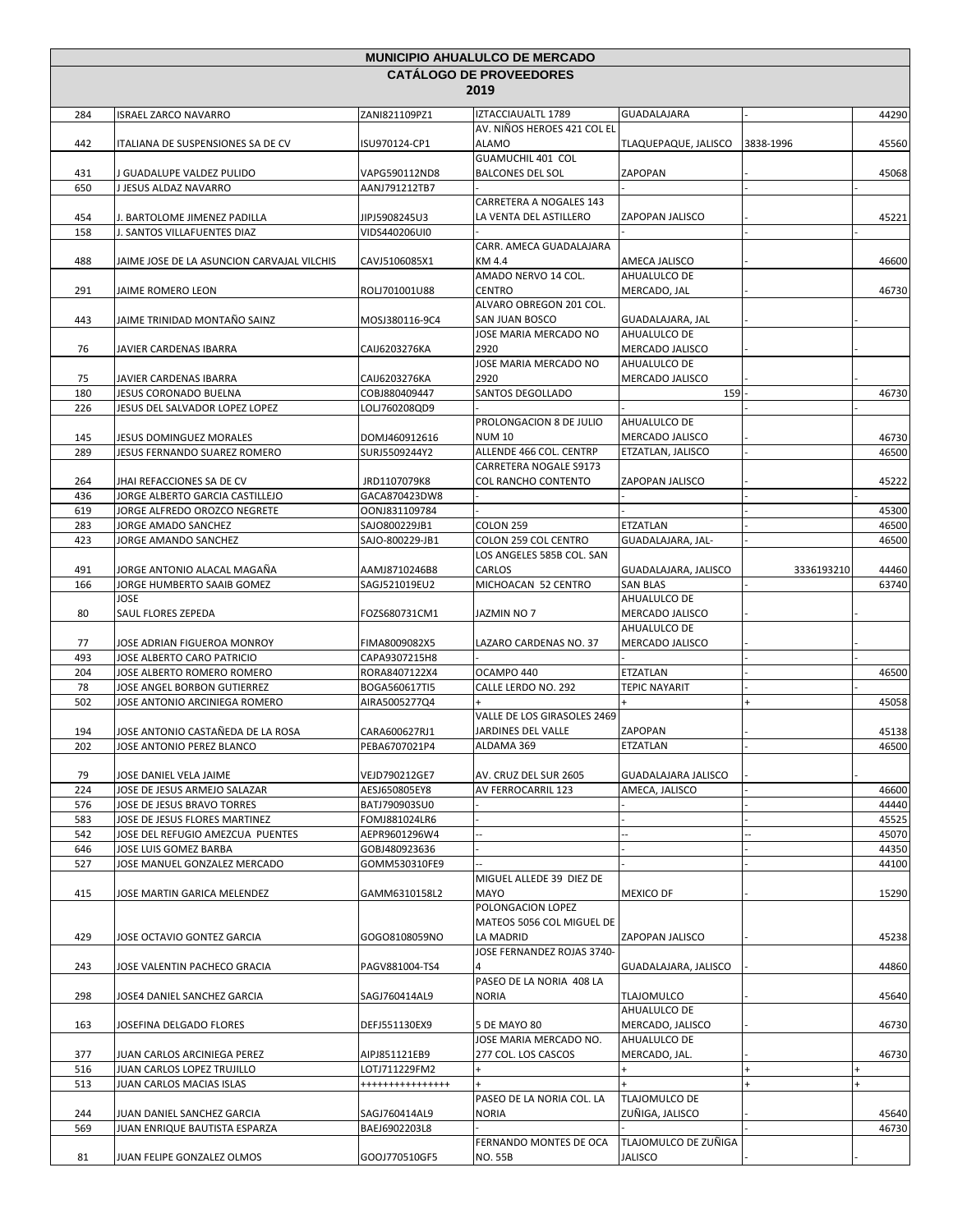| <b>CATÁLOGO DE PROVEEDORES</b><br>2019<br>JOSE MARIA MERCADO NO<br>AHUALULCO DE<br>82<br>277<br>AIHJ440524H39<br><b>MERCADO JALISCO</b><br>JUAN FRANCISCO ARCINIEGA HERNANDEZ<br>GUADALUPE 2074 ARENALES<br>329<br>JUAN JOSE ARTEAGA BAÑUELOS<br>AEBJ8104271W5<br>TAPATIOS<br>ZAPOPAN JALISCO<br>JUAN MANUEL LOPÉZ AMEZCUA<br>605<br>LOAJ420910MA8<br>8 DE JULIO NUMERO 17<br>GUADALAJARA JALISCO<br>HIDALGO PONIENTE 774 COL<br>378<br>LOS PINOS<br>MAGDALENA JALISCO<br>JUAN MURO RODRIGUEZ<br>MURJ631108UK7<br>LAGOS DE MORENO<br>324<br>POVJ790725DQ5<br>LUIS MORENO 14<br>JALISCO<br>JUAN PABLO PORTUGAL VEGA<br>207<br><b>RUISEÑOR 1109 INT 309</b><br><b>GUADALAJARA</b><br>JUAN PABLO RODRIGUEZ CORTES<br>ROCJ900123EU0<br>FLORENCIA 2/8 COL. SANTA<br>TLAJOMULCO DE<br>179<br>ANITA<br>ZUÑIGA, JALISOC<br>JUANA INES PARTIDA GARCIA<br>PAGJ850830HA8<br>534<br>JULIO ALBERTO RAMOS DE LA MORA<br>*******************<br>COLONIAS 681 COL.<br>379<br>JULIO CESAR DE ALBA CAMPOS<br>AACJ-701212-3L8<br>MODERNA<br>GUADALAJARA, JALISCO<br>AHUALULCO DE<br>499<br>JULIO CESAR RICO RAMIREZ<br>RIRJ750711973<br>CORONEL M BRIZUELA 17<br>MERCADO, JAL<br>247<br>JULIO OSCAR DE ALBA CAMPOS<br>AACJ7012123L8<br>COLINAS 681 COL MODERNA<br>GUADALAJARA, JALISCO<br>AHUALULCO DE<br>JAVIER MINA 220<br><b>MERCADO</b><br>257<br>JUVENTINO GONZALEZ SANTANA<br>GOSJ530918JX7<br>271<br>KARINA LETICIA ZAMORA GONZALEZ<br>ZAGK821104BW8<br>ALVARO OBREGO 586 A<br>GUADALAJARA JALISCO<br>270<br>KARLA MARIBEL LOVERA MARTINEZ<br>ALVARO OBREGON 506 A<br>GUADALALAJARA<br>LOMK890330U42<br>380<br>KEOPS COMPUTERS MEXICO SA DE CV<br>KCM080226C37- |       |
|-----------------------------------------------------------------------------------------------------------------------------------------------------------------------------------------------------------------------------------------------------------------------------------------------------------------------------------------------------------------------------------------------------------------------------------------------------------------------------------------------------------------------------------------------------------------------------------------------------------------------------------------------------------------------------------------------------------------------------------------------------------------------------------------------------------------------------------------------------------------------------------------------------------------------------------------------------------------------------------------------------------------------------------------------------------------------------------------------------------------------------------------------------------------------------------------------------------------------------------------------------------------------------------------------------------------------------------------------------------------------------------------------------------------------------------------------------------------------------------------------------------------------------------------------------------------------------------------------------------------------------------------------------|-------|
|                                                                                                                                                                                                                                                                                                                                                                                                                                                                                                                                                                                                                                                                                                                                                                                                                                                                                                                                                                                                                                                                                                                                                                                                                                                                                                                                                                                                                                                                                                                                                                                                                                                     |       |
|                                                                                                                                                                                                                                                                                                                                                                                                                                                                                                                                                                                                                                                                                                                                                                                                                                                                                                                                                                                                                                                                                                                                                                                                                                                                                                                                                                                                                                                                                                                                                                                                                                                     |       |
|                                                                                                                                                                                                                                                                                                                                                                                                                                                                                                                                                                                                                                                                                                                                                                                                                                                                                                                                                                                                                                                                                                                                                                                                                                                                                                                                                                                                                                                                                                                                                                                                                                                     |       |
|                                                                                                                                                                                                                                                                                                                                                                                                                                                                                                                                                                                                                                                                                                                                                                                                                                                                                                                                                                                                                                                                                                                                                                                                                                                                                                                                                                                                                                                                                                                                                                                                                                                     | 45066 |
|                                                                                                                                                                                                                                                                                                                                                                                                                                                                                                                                                                                                                                                                                                                                                                                                                                                                                                                                                                                                                                                                                                                                                                                                                                                                                                                                                                                                                                                                                                                                                                                                                                                     | 44100 |
|                                                                                                                                                                                                                                                                                                                                                                                                                                                                                                                                                                                                                                                                                                                                                                                                                                                                                                                                                                                                                                                                                                                                                                                                                                                                                                                                                                                                                                                                                                                                                                                                                                                     | 46470 |
|                                                                                                                                                                                                                                                                                                                                                                                                                                                                                                                                                                                                                                                                                                                                                                                                                                                                                                                                                                                                                                                                                                                                                                                                                                                                                                                                                                                                                                                                                                                                                                                                                                                     |       |
|                                                                                                                                                                                                                                                                                                                                                                                                                                                                                                                                                                                                                                                                                                                                                                                                                                                                                                                                                                                                                                                                                                                                                                                                                                                                                                                                                                                                                                                                                                                                                                                                                                                     | 47400 |
|                                                                                                                                                                                                                                                                                                                                                                                                                                                                                                                                                                                                                                                                                                                                                                                                                                                                                                                                                                                                                                                                                                                                                                                                                                                                                                                                                                                                                                                                                                                                                                                                                                                     | 44910 |
|                                                                                                                                                                                                                                                                                                                                                                                                                                                                                                                                                                                                                                                                                                                                                                                                                                                                                                                                                                                                                                                                                                                                                                                                                                                                                                                                                                                                                                                                                                                                                                                                                                                     | 45650 |
|                                                                                                                                                                                                                                                                                                                                                                                                                                                                                                                                                                                                                                                                                                                                                                                                                                                                                                                                                                                                                                                                                                                                                                                                                                                                                                                                                                                                                                                                                                                                                                                                                                                     |       |
|                                                                                                                                                                                                                                                                                                                                                                                                                                                                                                                                                                                                                                                                                                                                                                                                                                                                                                                                                                                                                                                                                                                                                                                                                                                                                                                                                                                                                                                                                                                                                                                                                                                     |       |
|                                                                                                                                                                                                                                                                                                                                                                                                                                                                                                                                                                                                                                                                                                                                                                                                                                                                                                                                                                                                                                                                                                                                                                                                                                                                                                                                                                                                                                                                                                                                                                                                                                                     | 44190 |
|                                                                                                                                                                                                                                                                                                                                                                                                                                                                                                                                                                                                                                                                                                                                                                                                                                                                                                                                                                                                                                                                                                                                                                                                                                                                                                                                                                                                                                                                                                                                                                                                                                                     | 46730 |
|                                                                                                                                                                                                                                                                                                                                                                                                                                                                                                                                                                                                                                                                                                                                                                                                                                                                                                                                                                                                                                                                                                                                                                                                                                                                                                                                                                                                                                                                                                                                                                                                                                                     | 44190 |
|                                                                                                                                                                                                                                                                                                                                                                                                                                                                                                                                                                                                                                                                                                                                                                                                                                                                                                                                                                                                                                                                                                                                                                                                                                                                                                                                                                                                                                                                                                                                                                                                                                                     | 46730 |
|                                                                                                                                                                                                                                                                                                                                                                                                                                                                                                                                                                                                                                                                                                                                                                                                                                                                                                                                                                                                                                                                                                                                                                                                                                                                                                                                                                                                                                                                                                                                                                                                                                                     | 44360 |
|                                                                                                                                                                                                                                                                                                                                                                                                                                                                                                                                                                                                                                                                                                                                                                                                                                                                                                                                                                                                                                                                                                                                                                                                                                                                                                                                                                                                                                                                                                                                                                                                                                                     | 44360 |
|                                                                                                                                                                                                                                                                                                                                                                                                                                                                                                                                                                                                                                                                                                                                                                                                                                                                                                                                                                                                                                                                                                                                                                                                                                                                                                                                                                                                                                                                                                                                                                                                                                                     |       |
| 644<br>KEVIN ULISES SANTOS GOMEZ<br>SAGK970812DF4                                                                                                                                                                                                                                                                                                                                                                                                                                                                                                                                                                                                                                                                                                                                                                                                                                                                                                                                                                                                                                                                                                                                                                                                                                                                                                                                                                                                                                                                                                                                                                                                   | 46730 |
| JUSO SIERRA 2821 P.B. VOL                                                                                                                                                                                                                                                                                                                                                                                                                                                                                                                                                                                                                                                                                                                                                                                                                                                                                                                                                                                                                                                                                                                                                                                                                                                                                                                                                                                                                                                                                                                                                                                                                           |       |
| 197<br>LIC0608511C4A<br>VALLARTA NORTE<br><b>GUADALAJARA</b><br>LABORAORIO DE INMUNOLOGIA CLINICA SA DE CV                                                                                                                                                                                                                                                                                                                                                                                                                                                                                                                                                                                                                                                                                                                                                                                                                                                                                                                                                                                                                                                                                                                                                                                                                                                                                                                                                                                                                                                                                                                                          | 44690 |
| 381<br>LABORATORIOS JULIO SA DE CV<br>LJU821006T53<br><b>COLON 125</b><br>GUADALAJARA JALISCO<br>ISLA SALINA 2102 COL                                                                                                                                                                                                                                                                                                                                                                                                                                                                                                                                                                                                                                                                                                                                                                                                                                                                                                                                                                                                                                                                                                                                                                                                                                                                                                                                                                                                                                                                                                                               | 44100 |
| 181<br>LAURA REBECA OROZCO TORRES<br>OOTL740920PC4<br>JARDINES DEL SUR<br><b>GUADALAJARA</b><br>ISLA SALINAS 2012 JARDINES                                                                                                                                                                                                                                                                                                                                                                                                                                                                                                                                                                                                                                                                                                                                                                                                                                                                                                                                                                                                                                                                                                                                                                                                                                                                                                                                                                                                                                                                                                                          | 44950 |
| <b>DEL SUR</b><br><b>GUADALAJARA</b><br>249<br>LAURA REBECA OROZCO TORRES<br>OOTL740920PC4<br>LA CRUZ 15 COL SAN JUAN DE                                                                                                                                                                                                                                                                                                                                                                                                                                                                                                                                                                                                                                                                                                                                                                                                                                                                                                                                                                                                                                                                                                                                                                                                                                                                                                                                                                                                                                                                                                                            | 44950 |
| 282<br>LEON BELLO CASTRO<br>LOS ARCOS<br>BECL370411BE6<br>TALA JALISCO<br>CARRETERA AHUALULCO LA<br>AHUALULCO DE                                                                                                                                                                                                                                                                                                                                                                                                                                                                                                                                                                                                                                                                                                                                                                                                                                                                                                                                                                                                                                                                                                                                                                                                                                                                                                                                                                                                                                                                                                                                    | 45331 |
| <b>MERCADO</b><br>211<br>LEONOR ROSAS BAYARDO<br>ROBL690616FF4<br>ESTANCIA KM 2 SN                                                                                                                                                                                                                                                                                                                                                                                                                                                                                                                                                                                                                                                                                                                                                                                                                                                                                                                                                                                                                                                                                                                                                                                                                                                                                                                                                                                                                                                                                                                                                                  | 46730 |
| REPUBLICA DE ARGENTINA 15<br>CUAHUTEMOC MEXICO<br>DF<br><b>COL CENTRO</b><br>475<br>LIBRERIA PORRUA HERMANOS Y CIA. SA DE CV<br>LPH510514IQ7                                                                                                                                                                                                                                                                                                                                                                                                                                                                                                                                                                                                                                                                                                                                                                                                                                                                                                                                                                                                                                                                                                                                                                                                                                                                                                                                                                                                                                                                                                        | 6020  |
| 560<br>LIBRERIAS GONVILL SA DE CV<br>LGO840413SD2                                                                                                                                                                                                                                                                                                                                                                                                                                                                                                                                                                                                                                                                                                                                                                                                                                                                                                                                                                                                                                                                                                                                                                                                                                                                                                                                                                                                                                                                                                                                                                                                   | 44190 |
| <b>CUBILETE 2953 INT 101</b>                                                                                                                                                                                                                                                                                                                                                                                                                                                                                                                                                                                                                                                                                                                                                                                                                                                                                                                                                                                                                                                                                                                                                                                                                                                                                                                                                                                                                                                                                                                                                                                                                        |       |
| LIKALA DE OCCIDENTE SA DE CV<br>LOC1705037T4<br>608<br>ZAPOPAN JALISCO<br>JARDINES PLAZA DEL SOL                                                                                                                                                                                                                                                                                                                                                                                                                                                                                                                                                                                                                                                                                                                                                                                                                                                                                                                                                                                                                                                                                                                                                                                                                                                                                                                                                                                                                                                                                                                                                    | 45050 |
| IIGL-530409-497<br>424<br>LILIA OROZCO GUERRA<br>LET070607RJ1<br>566<br>LONAS Y ETIQUETAS SA DE CV                                                                                                                                                                                                                                                                                                                                                                                                                                                                                                                                                                                                                                                                                                                                                                                                                                                                                                                                                                                                                                                                                                                                                                                                                                                                                                                                                                                                                                                                                                                                                  | 45037 |
| EULOGIO PARRA 2230 COL                                                                                                                                                                                                                                                                                                                                                                                                                                                                                                                                                                                                                                                                                                                                                                                                                                                                                                                                                                                                                                                                                                                                                                                                                                                                                                                                                                                                                                                                                                                                                                                                                              |       |
| 430<br>LUCINA ROBLES VALDEZ<br>ROVL6301055AA<br>LADRON DE GUEVARA<br><b>GUADALAJARA JAL</b>                                                                                                                                                                                                                                                                                                                                                                                                                                                                                                                                                                                                                                                                                                                                                                                                                                                                                                                                                                                                                                                                                                                                                                                                                                                                                                                                                                                                                                                                                                                                                         | 44600 |
| CARRETERA A SALTILLO NO.                                                                                                                                                                                                                                                                                                                                                                                                                                                                                                                                                                                                                                                                                                                                                                                                                                                                                                                                                                                                                                                                                                                                                                                                                                                                                                                                                                                                                                                                                                                                                                                                                            |       |
| 84<br>LRC031112G81<br>217<br>ZAPOPAN JALISCO<br>LUCORT RECUBRIMIENTOS CERAMICOS 2014<br>RIO SECO 511 INT 104                                                                                                                                                                                                                                                                                                                                                                                                                                                                                                                                                                                                                                                                                                                                                                                                                                                                                                                                                                                                                                                                                                                                                                                                                                                                                                                                                                                                                                                                                                                                        |       |
| 647<br>LUIS ALBERTO GARCIA FLORES<br>GAFL7512239G7<br>COLONIAL TLAQUEPAQUE<br>TLAQUEPAQUE                                                                                                                                                                                                                                                                                                                                                                                                                                                                                                                                                                                                                                                                                                                                                                                                                                                                                                                                                                                                                                                                                                                                                                                                                                                                                                                                                                                                                                                                                                                                                           | 45570 |
| AHUALULCO DE                                                                                                                                                                                                                                                                                                                                                                                                                                                                                                                                                                                                                                                                                                                                                                                                                                                                                                                                                                                                                                                                                                                                                                                                                                                                                                                                                                                                                                                                                                                                                                                                                                        |       |
| MERCADO, JALISCO<br>DR. OLIVA 90<br>161<br>LUIS ALBERTO NAVARRO GARCIA<br>NAGL800820GW7                                                                                                                                                                                                                                                                                                                                                                                                                                                                                                                                                                                                                                                                                                                                                                                                                                                                                                                                                                                                                                                                                                                                                                                                                                                                                                                                                                                                                                                                                                                                                             | 46730 |
| SIERRA MORENA 470 COL<br>382<br>OIGL881203GL4<br><b>INDEPENDENCIA NORTE</b><br>LUIS ANTONIO OSIO GUERRERO<br>GUADALAJARA                                                                                                                                                                                                                                                                                                                                                                                                                                                                                                                                                                                                                                                                                                                                                                                                                                                                                                                                                                                                                                                                                                                                                                                                                                                                                                                                                                                                                                                                                                                            | 44340 |
| JESUS URUETA 1423 A COL EL<br>612<br>LUIS ARTURO MENDOZA PIÑA<br>MEPL820619M23<br><b>MIRADOR</b><br>GUADALAJARA                                                                                                                                                                                                                                                                                                                                                                                                                                                                                                                                                                                                                                                                                                                                                                                                                                                                                                                                                                                                                                                                                                                                                                                                                                                                                                                                                                                                                                                                                                                                     | 44370 |
| 643<br>LUIS DANIEL PADILLA CASTILLO<br>PACL910306QA2                                                                                                                                                                                                                                                                                                                                                                                                                                                                                                                                                                                                                                                                                                                                                                                                                                                                                                                                                                                                                                                                                                                                                                                                                                                                                                                                                                                                                                                                                                                                                                                                | 45085 |
| AHUALULCO DE                                                                                                                                                                                                                                                                                                                                                                                                                                                                                                                                                                                                                                                                                                                                                                                                                                                                                                                                                                                                                                                                                                                                                                                                                                                                                                                                                                                                                                                                                                                                                                                                                                        |       |
| <b>MERCADO</b><br>215<br>DUGL480717NP9<br>LUIS DURAN GONZALEZ<br>CORONEL CALDERON 648 COL.                                                                                                                                                                                                                                                                                                                                                                                                                                                                                                                                                                                                                                                                                                                                                                                                                                                                                                                                                                                                                                                                                                                                                                                                                                                                                                                                                                                                                                                                                                                                                          | 44730 |
| EL RETIRO<br>383<br>LUIS ENRIQUE ALCAZAR PADILLA<br>AAPL770714L18<br>GUADALAJARA, JALISCO                                                                                                                                                                                                                                                                                                                                                                                                                                                                                                                                                                                                                                                                                                                                                                                                                                                                                                                                                                                                                                                                                                                                                                                                                                                                                                                                                                                                                                                                                                                                                           | 44280 |
| ZAML740317000<br>CIRUELOS 172<br>TONALA, JALISCO<br>176<br>LUIS JESUS ZARATE MEDINA                                                                                                                                                                                                                                                                                                                                                                                                                                                                                                                                                                                                                                                                                                                                                                                                                                                                                                                                                                                                                                                                                                                                                                                                                                                                                                                                                                                                                                                                                                                                                                 | 45417 |
| 570<br>LUIS ROBERTO RUEDA MONTOYA<br>RUML5011087G0                                                                                                                                                                                                                                                                                                                                                                                                                                                                                                                                                                                                                                                                                                                                                                                                                                                                                                                                                                                                                                                                                                                                                                                                                                                                                                                                                                                                                                                                                                                                                                                                  | 44180 |
| JOSEFA ORTIZ DE DOMINGUEZ AHUALULCO DE<br>NO. 25<br>MERCADO JALISCO<br>85<br>LUZ ANGELICA GUTIERREZ BECERRA<br>GUBL700602IL8                                                                                                                                                                                                                                                                                                                                                                                                                                                                                                                                                                                                                                                                                                                                                                                                                                                                                                                                                                                                                                                                                                                                                                                                                                                                                                                                                                                                                                                                                                                        |       |
| PASEO DE ESTELA 20<br>561<br>LUZ EMITIDA POR DIOD OS DE MEXICO SA DE CV<br>LED111208H83                                                                                                                                                                                                                                                                                                                                                                                                                                                                                                                                                                                                                                                                                                                                                                                                                                                                                                                                                                                                                                                                                                                                                                                                                                                                                                                                                                                                                                                                                                                                                             | 28978 |
| AHUALULCO DE<br>292<br>LOAL710503H69<br>LUZ LETICIA LOPEZ AQUINO<br>JAVIER MINA 16 COL.CENTRO<br>MERCADO, JALISCO                                                                                                                                                                                                                                                                                                                                                                                                                                                                                                                                                                                                                                                                                                                                                                                                                                                                                                                                                                                                                                                                                                                                                                                                                                                                                                                                                                                                                                                                                                                                   | 46730 |
| LLANTAS Y SERVICIOS SANCHEZ BARBA SA DE CV<br>LSS070727T56<br>640                                                                                                                                                                                                                                                                                                                                                                                                                                                                                                                                                                                                                                                                                                                                                                                                                                                                                                                                                                                                                                                                                                                                                                                                                                                                                                                                                                                                                                                                                                                                                                                   | 45050 |
| AHUALULCO DE<br>MERCADO, JALISCO<br>MA ANTONIA NUÑEZ GOMEZ<br>MORELOS 137<br>156<br>NUGA590509CL2                                                                                                                                                                                                                                                                                                                                                                                                                                                                                                                                                                                                                                                                                                                                                                                                                                                                                                                                                                                                                                                                                                                                                                                                                                                                                                                                                                                                                                                                                                                                                   | 46730 |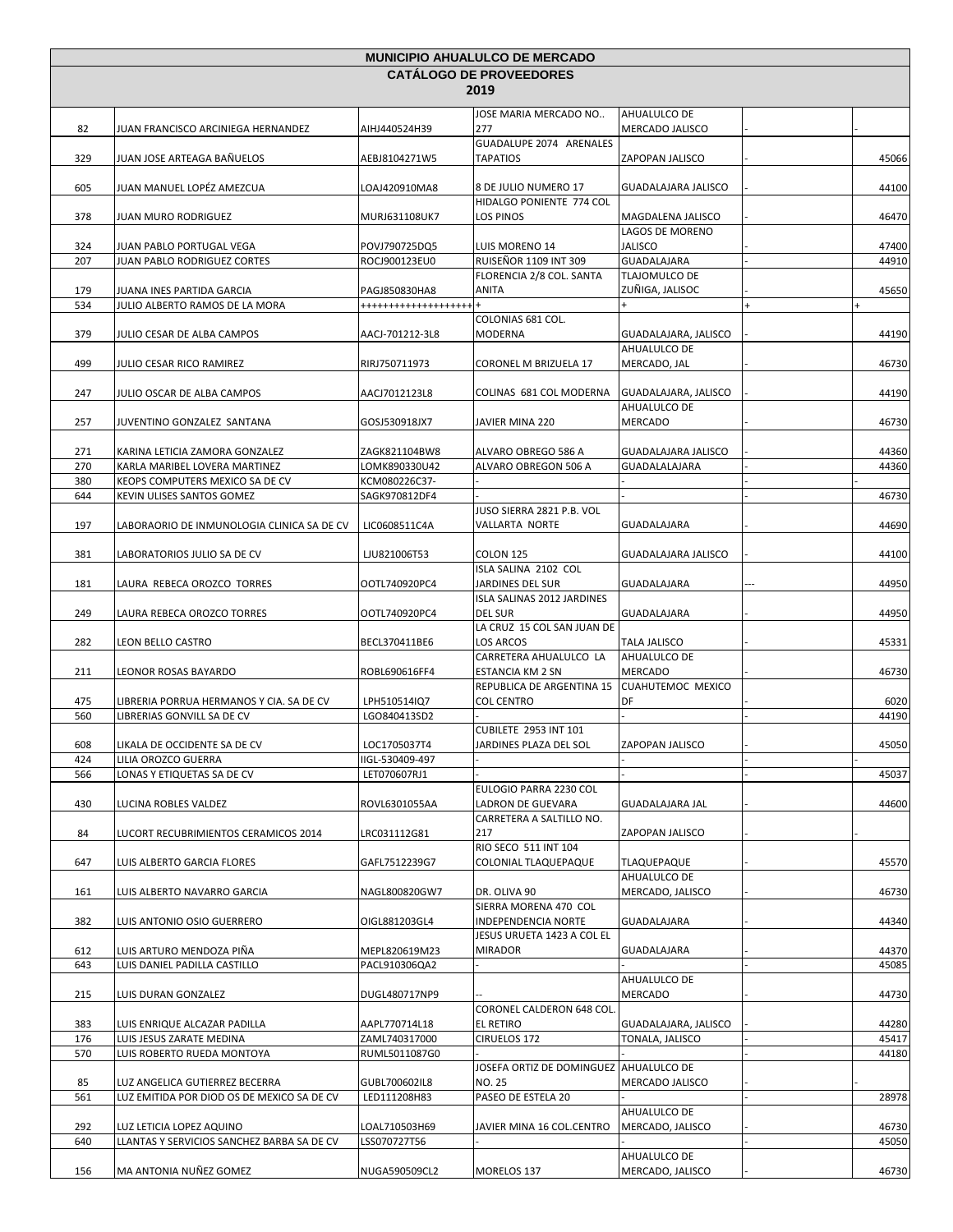|            |                                                                |                                | <b>MUNICIPIO AHUALULCO DE MERCADO</b>              |                                 |           |       |
|------------|----------------------------------------------------------------|--------------------------------|----------------------------------------------------|---------------------------------|-----------|-------|
|            |                                                                |                                | <b>CATÁLOGO DE PROVEEDORES</b>                     |                                 |           |       |
|            |                                                                |                                | 2019                                               |                                 |           |       |
| 229        | MA DE JESUS OROZCO ZAMUDIO                                     | 00ZJ631224AN9                  |                                                    |                                 |           |       |
| 506        | MA DEL RUBI VIDRIO GARCIA                                      | VIGR731006R75                  |                                                    | $+$                             | $\ddot{}$ |       |
| 520        | MA ELENA VENEGAS PEREZ                                         | VEPE6107066U3                  |                                                    |                                 |           |       |
|            |                                                                |                                | JOSE MARIA MERCADO 140                             | AHUALULCO DE                    |           |       |
| 623        | MA GUADALUPE SANCHEZ AVALOS                                    | SAAG681003I74                  | <b>COL CENTRO</b>                                  | <b>MERCADO</b>                  |           | 47130 |
|            |                                                                |                                |                                                    |                                 |           |       |
| 384        | MA LUISA ANSALDO AVILA                                         | AAAL541222JFA                  | SUSANA GOMEZ PALAFOX<br>5431-A COL. PASEOS DEL SOL | ZAPOPAN, JALISCO                |           | 45079 |
|            |                                                                |                                |                                                    | AHUALULCO DE                    |           |       |
| 256        | MA. ANTONIA NUÑEZ GOMEZ                                        | NUGA590509CL2                  | MORELOS 137                                        | <b>MERCADO</b>                  |           | 46730 |
|            |                                                                |                                | RIO TOMATLAN 552 INT A COL                         |                                 |           |       |
| 441        | MA. DE LA LUZ BUENROSTRO SOLORZANO                             | BUSL670510PQA                  | <b>EL VERGEL</b>                                   | TLAQUEPAQUE                     |           | 45590 |
|            |                                                                |                                |                                                    | AHUALULCO DE                    |           |       |
| 473        | MA. DEL RAYO ZAMBRANO DIAZ                                     | ZADR640517N54                  | HERRERA Y CAIRO 78                                 | MERCADO JALISCO                 |           | 46730 |
|            |                                                                |                                | JOSEFA ORTIZ DE DOMINGUEZ AHUALULCO DE MERCAD      |                                 |           |       |
| 86         | MA. ELENA PEREZ SOLORIO                                        | PESE461031FQ3                  | NO. 25                                             | O JALISCO                       |           |       |
|            |                                                                |                                | SUSANA GOMEZ PALAFOX                               |                                 |           |       |
| 573        | MA. LUISA ANSALDO AVILA                                        | AAAL541222JFA                  | 5431 INT. A                                        | ZAPOPAN                         |           | 46730 |
| 584        | MA. REBECA RAMOS LOMELI                                        | RALR611231RL0                  |                                                    |                                 |           | 44950 |
| 518        | MACEDONIO MOISES SIERRA MURO                                   | SIMM810720AH3                  |                                                    |                                 |           |       |
| 556        | MAGUCE SA DE CV                                                | MAG150311Q80                   |                                                    |                                 |           | 45402 |
|            |                                                                |                                |                                                    |                                 |           |       |
| 87         | MANUEL ANONIO PALOMO ACEVEDO                                   | PAAM860409BJ6                  | <b>VOLCAN USULUAN 55</b>                           | <b>GUADALAJARA JALISCO</b>      |           |       |
|            |                                                                | PAAM860409BJ6                  | VOLCAN USULUAN 55                                  | <b>GUADALAJARA JALISCO</b>      |           |       |
| 88<br>621  | MANUEL ANONIO PALOMO ACEVEDO<br>MANUEL ROJAS AVIÑA             | ROAM960406IJ2                  |                                                    |                                 |           | 44340 |
|            |                                                                |                                |                                                    |                                 |           |       |
| 89         | MARCO ANTONIO AVILA RAMIREZ                                    | AIRM731127PJ5                  | SAB CARLOS NO. 31                                  | <b>TLAQUEPAQUE JALISCO</b>      |           |       |
| 312        | MARCO ANTONIO FERNANDEZ LLAMAS                                 | FELM890905IZ8                  |                                                    |                                 |           |       |
|            |                                                                |                                | CARRETERA EL VERDE 2100                            |                                 |           |       |
| 385        | MARGARITO SANCHE LOPEZ                                         | SALM660410AG3                  | COL. EL VERDE                                      | EL SALTO, JALISCO               |           | 45694 |
|            |                                                                |                                |                                                    | AHUALULCO DE                    |           |       |
| 160        | MARIA CELINA BARAJAS SALDATE                                   | BASC690809S53                  | JAVIER MINA 1                                      | MERCADO, JALISOC                |           | 46730 |
| 90         | MARIA DE LA LUZ MUÑOZ                                          | PEML750615FN8                  | HERRERA Y CAIRO 6                                  | AHUALULCO DE<br>MERCADO JALISCO |           |       |
|            |                                                                |                                |                                                    | AHUALULCO DE                    |           |       |
| 91         | MARIA DE LA LUZ PEREZ MUÑOZ                                    | PEML750615FN8                  | <b>HERRERA Y CAIRO 6</b>                           | MERCADO JALISCO                 |           |       |
|            |                                                                |                                | PLAYA VILLA DEL MAR 16B                            |                                 |           |       |
| 416        | MARIA DE LOS ANGELES MARTINEZ ESCAMILLA                        | MAEA540802JB8                  | <b>COL MILITAR MARTE</b>                           | <b>MEXICO DF</b>                |           | 8830  |
|            |                                                                |                                |                                                    |                                 |           |       |
|            |                                                                |                                | AV JAVIER MINA INT                                 |                                 |           |       |
| 577        | MARIA DEL CARMEN SANTOYO LOZANO                                | SALC660614C61                  | MERCADO SAN JUAN DE DIOS GUADALAJARA               |                                 |           | 44360 |
| 504        | MARIA DEL ROCIO CAMARENA FIGUEROA                              | CAFR840424684                  |                                                    | AHUALULCO DE                    |           |       |
| 450        | MARIA DEL SOCORRO GARCIA GOMEZ                                 | GAGS7106273V0                  | MANUEL ACUÑA 55 CENTRO                             | MERCADO                         |           | 46730 |
|            |                                                                |                                | AV MEXICO 3370 LOCAL E-5                           |                                 |           |       |
| 631        | MARIA DEL SOCORRO RAMIREZ MUÑOZ                                | RAMS460206UK7                  | FRACC. MONRAZ                                      | GUADALAJARA                     |           | 44670 |
| 503        | MARIA EL ROCIO CAMARENA FIGUEROA                               | CAFR840424684                  |                                                    |                                 |           | 45020 |
| 189        | MARIA ELSA ESPARZA TADEO                                       | EATE631019ET1                  | JAVIER MINA 90                                     | AHUALULCO                       |           | 46730 |
|            |                                                                |                                | PROLONGACION 5 DE MAYO                             | AHUALULCO DE                    |           |       |
| 92         | MARIA ENGRACIA GUTIERREZ PRECIADO                              | GUPE6003155P7                  | NO. 217                                            | MERCADO JALISCO                 |           |       |
|            |                                                                |                                | CALZADA DEL EJERCITO 13711                         |                                 |           |       |
| 458        | MARIA ESPERANZA RAMIREZ LOPEZ                                  | RALE420505P85                  | А                                                  | <b>GUADALAJARA JAL</b>          |           | 44430 |
| 93         | MARIA ESPINOZA HUERTA                                          | EIHM5402017EA                  | SAN MARTIN NO. 525                                 | <b>TLAQUEPAQUE JALISCO</b>      |           |       |
|            |                                                                |                                |                                                    |                                 |           |       |
| 94         | MARIA EUGENIA LOPEZ RUIZ                                       | LORE-581223-PZA                | <b>ESTEBAN ALATORRE 653</b>                        | GUADALAJARA JALISCO             |           |       |
| 597        | MARIA GABRIELA SALCEDO ACOSTA                                  | SAAG-890619-EB4                |                                                    |                                 |           |       |
| 213        | MARIA GEORGINA REYES MARES                                     | MARG760315JN2                  | ALDAMA 46                                          | GUADALAJARA                     |           | 44250 |
|            |                                                                |                                |                                                    | AHUALULCO DE                    |           |       |
| 240        | MARIA GUADALUPE NUÑO CORONA                                    | NUCG7409038D3                  | MORELOS 342                                        | MERCADO                         |           | 46730 |
| 533        | MARIA GUADALUPE RAMIRREZ LOPDZ                                 | RALG781218955                  |                                                    |                                 |           |       |
| 531<br>165 | MARIA GUADALUPE RIVERA MORA<br>MARIA GUADALUPE VIZCARRA ROBLES | RIMG710212II9<br>VIRG921006BS1 | ANGULO 12 Z                                        | <b>GUADALAJARA JAL</b>          |           | 44280 |
| 310        | MARIA ISABEL NUÑEZ CHAVARIN                                    | NUCI910619960                  |                                                    |                                 |           | 46730 |
| 386        | MARIANA AGRAS ORTIZ                                            | AAOM870122-GA3                 |                                                    |                                 |           |       |
| 233        | MARICELA VALENCIA DELGADILLO                                   | VADM740604L29                  | H. ROMERO 22 B CENTRO                              | AMECA JAL.                      |           | 46600 |
|            |                                                                |                                | CERRO DEL TORTUGUERO 154                           |                                 |           |       |
| 387        | MARIO BECERRIL SANDOVAL                                        | BESM730410PK5                  | COL CHULAVISTA                                     | TLAJOMULCO DE ZUÑIGA            |           | 45653 |
|            |                                                                |                                | FRANCISCO I. MADERO 427                            |                                 |           |       |
| 388        | MARIO ESAU BECERRIL TALAVERA                                   | BETM960120987                  | <b>COL CENTRO</b>                                  | GUADALAJARA                     |           | 44100 |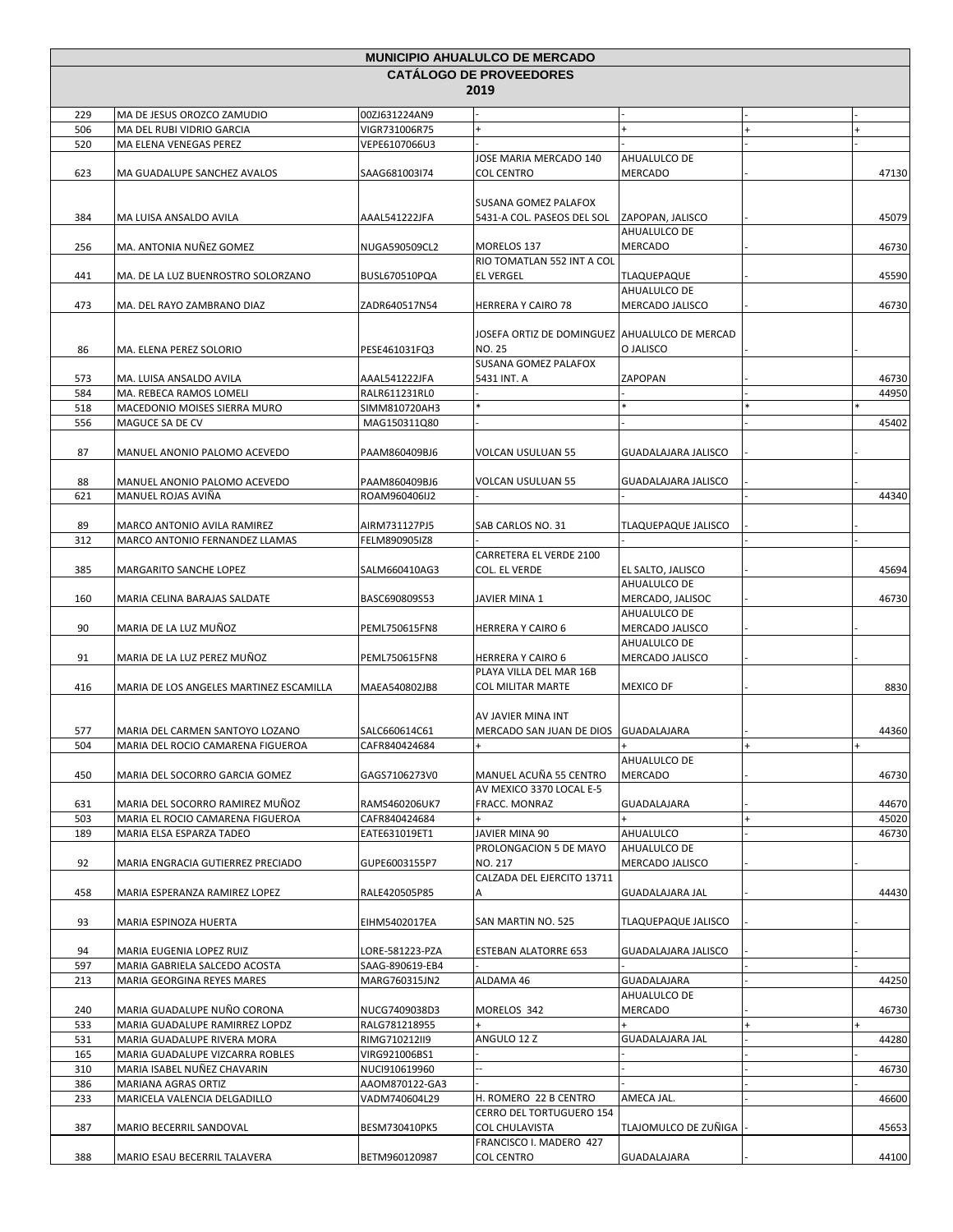| <b>CATALOGO DE PROVEEDORES</b><br>2019<br>AHUALULCO DE<br>307<br>MERCADO 50 COL. CENTRO<br>MERCADO, JALISCO<br>46730<br><b>MARIO ROMERO REYES</b><br>RORM-451101--<br>CALZADA LAZARO CARDENAS<br>232<br>45040<br>MARISARCOS DE GUADALAJARA SA DE CV<br>MGU970125UBA<br>3549<br>ZAPOPAN JALISCO<br>95<br>JUAREZ 117<br>MARTHA CRUZ ALVAREZ VALDEZ<br>AAVM500929PF3<br><b>SAN BLAS NAYARIT</b><br>528<br>MARTHA ELODIA LEDEZMA MARTINEZ<br>LEMM7302236J9<br>46760<br>AHUALULCO DE<br>246<br>DILM6104146U0<br>MERCADO, JAL<br>46730<br>MARTHA LAURA DIAZ LEPE<br>AMADO NERVO 6<br>MESA CENTRAL 757 SAN<br>44330<br>285<br>MARTHA LUCIA REOS RUIZ<br>RERM780401839<br><b>VICNETE</b><br>GUADALAJARA JALISCO<br>192<br>MARTIN CHAVEZ UREÑA<br>ESMERALDA 2194<br>44550<br><b>GUADALAJAR</b><br>CAUM660414BT1<br><b>GUADALAJARA JALISCO</b><br>96<br>MARTIN HERRERA HILDA BERENICE<br>MAHH8102266U4<br>JESUS URUETA 1423-A<br>LIBERTAD 39 INT 18<br>295<br>GUADALAJARA<br>44180<br>MAYOREO DE AUTOPARTES Y ACEITES SA DE CV<br>MAA061019Q87<br>MEXICALZINGO<br>MEXICALZINGO 1895 COL.<br>389<br>MAYOREO DE REFRIGERACION Y MAQUINAS SA DE C MRM-001124-2W2<br>AMERICANA<br>3338255964<br>44160<br>GUADALAJARA, JALISCO<br>FUNDIDOR 5984 COL<br>230<br>MEOSA CONSTRUCCIONES SA DE CV<br>MCO0410289C6<br>ARTESANOS<br>45598<br>TLAQUEPAQUE JAL.<br>517<br>MGUEL ANGEL RODRIGUEZ CASTILLO<br>ROCM830322FM6<br>601<br>46730<br>MIGUEL ALEJANDRO ESTRADA SOLIS<br>EASM820309FE0<br>AHUALULCO DE<br>168<br>MIGUEL ANGEL ARCINIEGA PEREZ<br>AIPM780323NS9<br>MERCADO<br>46730<br>PRIVADA GALEANA 28<br>LA CRUZ 15 SAN JUAN DE LOS<br>ARCOS<br>455<br>TALA JALISCO<br>45301<br>MIGUEL ANGEL BELLO CAMACHO<br>BECM6907078Q9<br>HUALULCO DE MERCADO<br>JALISCO<br>613<br>MIGUEL ANGEL CASTILLO RODRIGUEZ<br>ROCM830322FM6<br>46730<br>325<br>MIGUEL ANGEL CORDERO ESPARZA<br>COEM8208218D4<br>46730<br>648<br>MIGUEL ANGEL JAUREGUI ORTIZ<br>JAOM820210281<br>532<br>MIGUEL ANGEL RODRIGUEZ CASTILLO<br>ROCM830322FM6<br>46730<br>590<br>44360<br>MIGUEL ANGEL SALAZAR RODRIGUEZ<br>SARM631015BE3<br>ALVARO OBREGON 586<br>GUADALAJARA<br>VELISARIO DOMINGUEZ 2577<br>293<br>MIGUEL ANGEL SANTIBAÑEZ BAUTISTA<br>SABM780131GQ8<br>LOC 10 COL. LA FEDERACHA<br>GUADALAJARA, JALISCO<br>44300<br>592<br>MIGUEL ANGEL SERRATOS TPRRES<br>SETM-51111-22M8<br>316<br>MIGUEL OSWALDO CORDERO ESPARZA<br>COEM8208218D4<br>46730<br>AHUALULCO DE<br>97<br>MGU051121QFA<br><b>JUAREZ 75</b><br>MERCADO JALISCO<br>MINISUPER LA GUADALUPANA S DE RL<br>AHUALULCO DE MERCADO<br>AHUALULCO DE<br><b>JALISCO</b><br>MERCADO JALISCO<br>564<br>ROCM830322FM6<br>46730<br>MIOGUEL ANGEL RODRIGUEZ CASTILLO<br>AV VALLARTA 2829 INT 2<br>SANTA MARIA TEQUEPEXPAN   TLAQUEPAQUE JAL<br>45601<br>209<br>MOB CONEXIONES DE PVC SA DE CV<br>MCP0105213Y8<br>MOISES ISRAEL PINEDA PARRA<br>46730<br>1/1<br>PIMM800728VB8<br>ALLENDE 221 PTE<br>TOTOTLAN JALISCO<br>47730<br>464<br>MORPHOS CLINICA GRAFICA S DE RL DE CV<br>MCG090902413<br>595<br>MOTO BOMBAS Y MAQUINARIA SA DE CV<br>MBM-130315-Q86<br>AHUALULCO DE<br>265<br>MERCADO JASLICO<br>MUNICIPIO DE AHUALULCO DE MERCADO JALISCO<br>MAM850101QE3<br>46730<br>DR GONZALEZ MADRID 11<br>AHUALULCO DE<br>98<br>NANOS TOTAL CARE SA DE CV<br>NTC131107FU9<br>PRIVADA MEXICO 139<br>MERCADO JALISCO<br>MOLINA 59 COL CENTRO<br>GUADALAJARA<br>NEGOZZIARE S DE RL DE CV<br>NEG071207LW6<br>477<br>44100<br>614<br>NERAK GROUP SA DE CV<br>NGR1410178G3<br>44690<br>563<br>NORBERTO VERGARA ARANA<br>VEAN720922SUB<br>99<br>PERIFERICONORTE 1087<br>ZAPOPAN JALISCO<br>NORMA SOFIA DEL PILAR VEGA VAZQUEZ<br>VEVN830528QYO<br>PASEO DE LA CIMA 3609 COL<br>LOMAS DEL VALLE<br>ZAPOPAN JALISCO<br>299<br>NPMPROFESIONISTAS ASOCIADOS<br>NPA1209282L8<br>45129<br>DISTRITO FEDERAL<br><b>MEXICO</b><br>100<br>NUEVA WALMART DE MEXICO S DE RL DE CV<br>NWM9709244W4<br>NEXTENGO NO. 78<br>AHUALULCO DE<br>255<br>NURP CONSTRUCTORA S DE RL DE CV<br>NCO111130NK5<br>JUAREZ 59<br><b>CENTRO</b><br>MERCADO<br>46730<br>EMILIO CARRANZA 227 COL<br>AHUALULCO DE<br><b>CENTRO</b><br>MERCADO JALISCO<br>472<br>AAGO470725BC3<br>46730<br>OFELIA ALVAREZ GRAGEDA<br><b>JUAN</b><br>SALVADOR AGRAZ 101<br><b>DISTRITO FEDERAL</b><br>101<br>OFFICE DEPOT MEXICO SA DE CV<br>ODM950324V2A<br>AV. GUADALAJARA 50 LA<br>481<br>45221<br>OMAR AGUIRRE MENDOZA<br>AUMO730202SY7<br>VENTA DEL ASTILLERO<br>ZAPOPAN JALISCO<br>AHUALULCO DE<br>102<br>OMAR VILLA RODRIGUEZ<br>VIRO840323346<br>ABASOLO NO. 62<br>MERCADO JALISCO<br>PEDRO LOZA NO. 731<br>GUADALAJARA JALISCO<br>103<br>OPENING BUSINESS COMERCIALIZADORA SA DE CV<br>OBC100524622<br>446<br>OPERADORA DE FRANQUICIAS ALSEA SAPI DE CV<br>OFA-9210138U1<br>PROLONGACION REFORMA<br>SANTA FE CUAJIMALPA<br>190<br>OPERADORA OMX SA DE CV<br>OOM960429832<br>1235<br>DF | <b>MUNICIPIO AHUALULCO DE MERCADO</b> |  |  |  |  |  |
|-----------------------------------------------------------------------------------------------------------------------------------------------------------------------------------------------------------------------------------------------------------------------------------------------------------------------------------------------------------------------------------------------------------------------------------------------------------------------------------------------------------------------------------------------------------------------------------------------------------------------------------------------------------------------------------------------------------------------------------------------------------------------------------------------------------------------------------------------------------------------------------------------------------------------------------------------------------------------------------------------------------------------------------------------------------------------------------------------------------------------------------------------------------------------------------------------------------------------------------------------------------------------------------------------------------------------------------------------------------------------------------------------------------------------------------------------------------------------------------------------------------------------------------------------------------------------------------------------------------------------------------------------------------------------------------------------------------------------------------------------------------------------------------------------------------------------------------------------------------------------------------------------------------------------------------------------------------------------------------------------------------------------------------------------------------------------------------------------------------------------------------------------------------------------------------------------------------------------------------------------------------------------------------------------------------------------------------------------------------------------------------------------------------------------------------------------------------------------------------------------------------------------------------------------------------------------------------------------------------------------------------------------------------------------------------------------------------------------------------------------------------------------------------------------------------------------------------------------------------------------------------------------------------------------------------------------------------------------------------------------------------------------------------------------------------------------------------------------------------------------------------------------------------------------------------------------------------------------------------------------------------------------------------------------------------------------------------------------------------------------------------------------------------------------------------------------------------------------------------------------------------------------------------------------------------------------------------------------------------------------------------------------------------------------------------------------------------------------------------------------------------------------------------------------------------------------------------------------------------------------------------------------------------------------------------------------------------------------------------------------------------------------------------------------------------------------------------------------------------------------------------------------------------------------------------------------------------------------------------------------------------------------------------------------------------------------------------------------------------------------------------------------------------------------------------------------------------------------------------------------------------------------------------------------------------------------------------------------------------------------------------------------------------------------------------------------------------------------------------------------------------------------------------------------------------------------------------------|---------------------------------------|--|--|--|--|--|
|                                                                                                                                                                                                                                                                                                                                                                                                                                                                                                                                                                                                                                                                                                                                                                                                                                                                                                                                                                                                                                                                                                                                                                                                                                                                                                                                                                                                                                                                                                                                                                                                                                                                                                                                                                                                                                                                                                                                                                                                                                                                                                                                                                                                                                                                                                                                                                                                                                                                                                                                                                                                                                                                                                                                                                                                                                                                                                                                                                                                                                                                                                                                                                                                                                                                                                                                                                                                                                                                                                                                                                                                                                                                                                                                                                                                                                                                                                                                                                                                                                                                                                                                                                                                                                                                                                                                                                                                                                                                                                                                                                                                                                                                                                                                                                                                                                         |                                       |  |  |  |  |  |
|                                                                                                                                                                                                                                                                                                                                                                                                                                                                                                                                                                                                                                                                                                                                                                                                                                                                                                                                                                                                                                                                                                                                                                                                                                                                                                                                                                                                                                                                                                                                                                                                                                                                                                                                                                                                                                                                                                                                                                                                                                                                                                                                                                                                                                                                                                                                                                                                                                                                                                                                                                                                                                                                                                                                                                                                                                                                                                                                                                                                                                                                                                                                                                                                                                                                                                                                                                                                                                                                                                                                                                                                                                                                                                                                                                                                                                                                                                                                                                                                                                                                                                                                                                                                                                                                                                                                                                                                                                                                                                                                                                                                                                                                                                                                                                                                                                         |                                       |  |  |  |  |  |
|                                                                                                                                                                                                                                                                                                                                                                                                                                                                                                                                                                                                                                                                                                                                                                                                                                                                                                                                                                                                                                                                                                                                                                                                                                                                                                                                                                                                                                                                                                                                                                                                                                                                                                                                                                                                                                                                                                                                                                                                                                                                                                                                                                                                                                                                                                                                                                                                                                                                                                                                                                                                                                                                                                                                                                                                                                                                                                                                                                                                                                                                                                                                                                                                                                                                                                                                                                                                                                                                                                                                                                                                                                                                                                                                                                                                                                                                                                                                                                                                                                                                                                                                                                                                                                                                                                                                                                                                                                                                                                                                                                                                                                                                                                                                                                                                                                         |                                       |  |  |  |  |  |
|                                                                                                                                                                                                                                                                                                                                                                                                                                                                                                                                                                                                                                                                                                                                                                                                                                                                                                                                                                                                                                                                                                                                                                                                                                                                                                                                                                                                                                                                                                                                                                                                                                                                                                                                                                                                                                                                                                                                                                                                                                                                                                                                                                                                                                                                                                                                                                                                                                                                                                                                                                                                                                                                                                                                                                                                                                                                                                                                                                                                                                                                                                                                                                                                                                                                                                                                                                                                                                                                                                                                                                                                                                                                                                                                                                                                                                                                                                                                                                                                                                                                                                                                                                                                                                                                                                                                                                                                                                                                                                                                                                                                                                                                                                                                                                                                                                         |                                       |  |  |  |  |  |
|                                                                                                                                                                                                                                                                                                                                                                                                                                                                                                                                                                                                                                                                                                                                                                                                                                                                                                                                                                                                                                                                                                                                                                                                                                                                                                                                                                                                                                                                                                                                                                                                                                                                                                                                                                                                                                                                                                                                                                                                                                                                                                                                                                                                                                                                                                                                                                                                                                                                                                                                                                                                                                                                                                                                                                                                                                                                                                                                                                                                                                                                                                                                                                                                                                                                                                                                                                                                                                                                                                                                                                                                                                                                                                                                                                                                                                                                                                                                                                                                                                                                                                                                                                                                                                                                                                                                                                                                                                                                                                                                                                                                                                                                                                                                                                                                                                         |                                       |  |  |  |  |  |
|                                                                                                                                                                                                                                                                                                                                                                                                                                                                                                                                                                                                                                                                                                                                                                                                                                                                                                                                                                                                                                                                                                                                                                                                                                                                                                                                                                                                                                                                                                                                                                                                                                                                                                                                                                                                                                                                                                                                                                                                                                                                                                                                                                                                                                                                                                                                                                                                                                                                                                                                                                                                                                                                                                                                                                                                                                                                                                                                                                                                                                                                                                                                                                                                                                                                                                                                                                                                                                                                                                                                                                                                                                                                                                                                                                                                                                                                                                                                                                                                                                                                                                                                                                                                                                                                                                                                                                                                                                                                                                                                                                                                                                                                                                                                                                                                                                         |                                       |  |  |  |  |  |
|                                                                                                                                                                                                                                                                                                                                                                                                                                                                                                                                                                                                                                                                                                                                                                                                                                                                                                                                                                                                                                                                                                                                                                                                                                                                                                                                                                                                                                                                                                                                                                                                                                                                                                                                                                                                                                                                                                                                                                                                                                                                                                                                                                                                                                                                                                                                                                                                                                                                                                                                                                                                                                                                                                                                                                                                                                                                                                                                                                                                                                                                                                                                                                                                                                                                                                                                                                                                                                                                                                                                                                                                                                                                                                                                                                                                                                                                                                                                                                                                                                                                                                                                                                                                                                                                                                                                                                                                                                                                                                                                                                                                                                                                                                                                                                                                                                         |                                       |  |  |  |  |  |
|                                                                                                                                                                                                                                                                                                                                                                                                                                                                                                                                                                                                                                                                                                                                                                                                                                                                                                                                                                                                                                                                                                                                                                                                                                                                                                                                                                                                                                                                                                                                                                                                                                                                                                                                                                                                                                                                                                                                                                                                                                                                                                                                                                                                                                                                                                                                                                                                                                                                                                                                                                                                                                                                                                                                                                                                                                                                                                                                                                                                                                                                                                                                                                                                                                                                                                                                                                                                                                                                                                                                                                                                                                                                                                                                                                                                                                                                                                                                                                                                                                                                                                                                                                                                                                                                                                                                                                                                                                                                                                                                                                                                                                                                                                                                                                                                                                         |                                       |  |  |  |  |  |
|                                                                                                                                                                                                                                                                                                                                                                                                                                                                                                                                                                                                                                                                                                                                                                                                                                                                                                                                                                                                                                                                                                                                                                                                                                                                                                                                                                                                                                                                                                                                                                                                                                                                                                                                                                                                                                                                                                                                                                                                                                                                                                                                                                                                                                                                                                                                                                                                                                                                                                                                                                                                                                                                                                                                                                                                                                                                                                                                                                                                                                                                                                                                                                                                                                                                                                                                                                                                                                                                                                                                                                                                                                                                                                                                                                                                                                                                                                                                                                                                                                                                                                                                                                                                                                                                                                                                                                                                                                                                                                                                                                                                                                                                                                                                                                                                                                         |                                       |  |  |  |  |  |
|                                                                                                                                                                                                                                                                                                                                                                                                                                                                                                                                                                                                                                                                                                                                                                                                                                                                                                                                                                                                                                                                                                                                                                                                                                                                                                                                                                                                                                                                                                                                                                                                                                                                                                                                                                                                                                                                                                                                                                                                                                                                                                                                                                                                                                                                                                                                                                                                                                                                                                                                                                                                                                                                                                                                                                                                                                                                                                                                                                                                                                                                                                                                                                                                                                                                                                                                                                                                                                                                                                                                                                                                                                                                                                                                                                                                                                                                                                                                                                                                                                                                                                                                                                                                                                                                                                                                                                                                                                                                                                                                                                                                                                                                                                                                                                                                                                         |                                       |  |  |  |  |  |
|                                                                                                                                                                                                                                                                                                                                                                                                                                                                                                                                                                                                                                                                                                                                                                                                                                                                                                                                                                                                                                                                                                                                                                                                                                                                                                                                                                                                                                                                                                                                                                                                                                                                                                                                                                                                                                                                                                                                                                                                                                                                                                                                                                                                                                                                                                                                                                                                                                                                                                                                                                                                                                                                                                                                                                                                                                                                                                                                                                                                                                                                                                                                                                                                                                                                                                                                                                                                                                                                                                                                                                                                                                                                                                                                                                                                                                                                                                                                                                                                                                                                                                                                                                                                                                                                                                                                                                                                                                                                                                                                                                                                                                                                                                                                                                                                                                         |                                       |  |  |  |  |  |
|                                                                                                                                                                                                                                                                                                                                                                                                                                                                                                                                                                                                                                                                                                                                                                                                                                                                                                                                                                                                                                                                                                                                                                                                                                                                                                                                                                                                                                                                                                                                                                                                                                                                                                                                                                                                                                                                                                                                                                                                                                                                                                                                                                                                                                                                                                                                                                                                                                                                                                                                                                                                                                                                                                                                                                                                                                                                                                                                                                                                                                                                                                                                                                                                                                                                                                                                                                                                                                                                                                                                                                                                                                                                                                                                                                                                                                                                                                                                                                                                                                                                                                                                                                                                                                                                                                                                                                                                                                                                                                                                                                                                                                                                                                                                                                                                                                         |                                       |  |  |  |  |  |
|                                                                                                                                                                                                                                                                                                                                                                                                                                                                                                                                                                                                                                                                                                                                                                                                                                                                                                                                                                                                                                                                                                                                                                                                                                                                                                                                                                                                                                                                                                                                                                                                                                                                                                                                                                                                                                                                                                                                                                                                                                                                                                                                                                                                                                                                                                                                                                                                                                                                                                                                                                                                                                                                                                                                                                                                                                                                                                                                                                                                                                                                                                                                                                                                                                                                                                                                                                                                                                                                                                                                                                                                                                                                                                                                                                                                                                                                                                                                                                                                                                                                                                                                                                                                                                                                                                                                                                                                                                                                                                                                                                                                                                                                                                                                                                                                                                         |                                       |  |  |  |  |  |
|                                                                                                                                                                                                                                                                                                                                                                                                                                                                                                                                                                                                                                                                                                                                                                                                                                                                                                                                                                                                                                                                                                                                                                                                                                                                                                                                                                                                                                                                                                                                                                                                                                                                                                                                                                                                                                                                                                                                                                                                                                                                                                                                                                                                                                                                                                                                                                                                                                                                                                                                                                                                                                                                                                                                                                                                                                                                                                                                                                                                                                                                                                                                                                                                                                                                                                                                                                                                                                                                                                                                                                                                                                                                                                                                                                                                                                                                                                                                                                                                                                                                                                                                                                                                                                                                                                                                                                                                                                                                                                                                                                                                                                                                                                                                                                                                                                         |                                       |  |  |  |  |  |
|                                                                                                                                                                                                                                                                                                                                                                                                                                                                                                                                                                                                                                                                                                                                                                                                                                                                                                                                                                                                                                                                                                                                                                                                                                                                                                                                                                                                                                                                                                                                                                                                                                                                                                                                                                                                                                                                                                                                                                                                                                                                                                                                                                                                                                                                                                                                                                                                                                                                                                                                                                                                                                                                                                                                                                                                                                                                                                                                                                                                                                                                                                                                                                                                                                                                                                                                                                                                                                                                                                                                                                                                                                                                                                                                                                                                                                                                                                                                                                                                                                                                                                                                                                                                                                                                                                                                                                                                                                                                                                                                                                                                                                                                                                                                                                                                                                         |                                       |  |  |  |  |  |
|                                                                                                                                                                                                                                                                                                                                                                                                                                                                                                                                                                                                                                                                                                                                                                                                                                                                                                                                                                                                                                                                                                                                                                                                                                                                                                                                                                                                                                                                                                                                                                                                                                                                                                                                                                                                                                                                                                                                                                                                                                                                                                                                                                                                                                                                                                                                                                                                                                                                                                                                                                                                                                                                                                                                                                                                                                                                                                                                                                                                                                                                                                                                                                                                                                                                                                                                                                                                                                                                                                                                                                                                                                                                                                                                                                                                                                                                                                                                                                                                                                                                                                                                                                                                                                                                                                                                                                                                                                                                                                                                                                                                                                                                                                                                                                                                                                         |                                       |  |  |  |  |  |
|                                                                                                                                                                                                                                                                                                                                                                                                                                                                                                                                                                                                                                                                                                                                                                                                                                                                                                                                                                                                                                                                                                                                                                                                                                                                                                                                                                                                                                                                                                                                                                                                                                                                                                                                                                                                                                                                                                                                                                                                                                                                                                                                                                                                                                                                                                                                                                                                                                                                                                                                                                                                                                                                                                                                                                                                                                                                                                                                                                                                                                                                                                                                                                                                                                                                                                                                                                                                                                                                                                                                                                                                                                                                                                                                                                                                                                                                                                                                                                                                                                                                                                                                                                                                                                                                                                                                                                                                                                                                                                                                                                                                                                                                                                                                                                                                                                         |                                       |  |  |  |  |  |
|                                                                                                                                                                                                                                                                                                                                                                                                                                                                                                                                                                                                                                                                                                                                                                                                                                                                                                                                                                                                                                                                                                                                                                                                                                                                                                                                                                                                                                                                                                                                                                                                                                                                                                                                                                                                                                                                                                                                                                                                                                                                                                                                                                                                                                                                                                                                                                                                                                                                                                                                                                                                                                                                                                                                                                                                                                                                                                                                                                                                                                                                                                                                                                                                                                                                                                                                                                                                                                                                                                                                                                                                                                                                                                                                                                                                                                                                                                                                                                                                                                                                                                                                                                                                                                                                                                                                                                                                                                                                                                                                                                                                                                                                                                                                                                                                                                         |                                       |  |  |  |  |  |
|                                                                                                                                                                                                                                                                                                                                                                                                                                                                                                                                                                                                                                                                                                                                                                                                                                                                                                                                                                                                                                                                                                                                                                                                                                                                                                                                                                                                                                                                                                                                                                                                                                                                                                                                                                                                                                                                                                                                                                                                                                                                                                                                                                                                                                                                                                                                                                                                                                                                                                                                                                                                                                                                                                                                                                                                                                                                                                                                                                                                                                                                                                                                                                                                                                                                                                                                                                                                                                                                                                                                                                                                                                                                                                                                                                                                                                                                                                                                                                                                                                                                                                                                                                                                                                                                                                                                                                                                                                                                                                                                                                                                                                                                                                                                                                                                                                         |                                       |  |  |  |  |  |
|                                                                                                                                                                                                                                                                                                                                                                                                                                                                                                                                                                                                                                                                                                                                                                                                                                                                                                                                                                                                                                                                                                                                                                                                                                                                                                                                                                                                                                                                                                                                                                                                                                                                                                                                                                                                                                                                                                                                                                                                                                                                                                                                                                                                                                                                                                                                                                                                                                                                                                                                                                                                                                                                                                                                                                                                                                                                                                                                                                                                                                                                                                                                                                                                                                                                                                                                                                                                                                                                                                                                                                                                                                                                                                                                                                                                                                                                                                                                                                                                                                                                                                                                                                                                                                                                                                                                                                                                                                                                                                                                                                                                                                                                                                                                                                                                                                         |                                       |  |  |  |  |  |
|                                                                                                                                                                                                                                                                                                                                                                                                                                                                                                                                                                                                                                                                                                                                                                                                                                                                                                                                                                                                                                                                                                                                                                                                                                                                                                                                                                                                                                                                                                                                                                                                                                                                                                                                                                                                                                                                                                                                                                                                                                                                                                                                                                                                                                                                                                                                                                                                                                                                                                                                                                                                                                                                                                                                                                                                                                                                                                                                                                                                                                                                                                                                                                                                                                                                                                                                                                                                                                                                                                                                                                                                                                                                                                                                                                                                                                                                                                                                                                                                                                                                                                                                                                                                                                                                                                                                                                                                                                                                                                                                                                                                                                                                                                                                                                                                                                         |                                       |  |  |  |  |  |
|                                                                                                                                                                                                                                                                                                                                                                                                                                                                                                                                                                                                                                                                                                                                                                                                                                                                                                                                                                                                                                                                                                                                                                                                                                                                                                                                                                                                                                                                                                                                                                                                                                                                                                                                                                                                                                                                                                                                                                                                                                                                                                                                                                                                                                                                                                                                                                                                                                                                                                                                                                                                                                                                                                                                                                                                                                                                                                                                                                                                                                                                                                                                                                                                                                                                                                                                                                                                                                                                                                                                                                                                                                                                                                                                                                                                                                                                                                                                                                                                                                                                                                                                                                                                                                                                                                                                                                                                                                                                                                                                                                                                                                                                                                                                                                                                                                         |                                       |  |  |  |  |  |
|                                                                                                                                                                                                                                                                                                                                                                                                                                                                                                                                                                                                                                                                                                                                                                                                                                                                                                                                                                                                                                                                                                                                                                                                                                                                                                                                                                                                                                                                                                                                                                                                                                                                                                                                                                                                                                                                                                                                                                                                                                                                                                                                                                                                                                                                                                                                                                                                                                                                                                                                                                                                                                                                                                                                                                                                                                                                                                                                                                                                                                                                                                                                                                                                                                                                                                                                                                                                                                                                                                                                                                                                                                                                                                                                                                                                                                                                                                                                                                                                                                                                                                                                                                                                                                                                                                                                                                                                                                                                                                                                                                                                                                                                                                                                                                                                                                         |                                       |  |  |  |  |  |
|                                                                                                                                                                                                                                                                                                                                                                                                                                                                                                                                                                                                                                                                                                                                                                                                                                                                                                                                                                                                                                                                                                                                                                                                                                                                                                                                                                                                                                                                                                                                                                                                                                                                                                                                                                                                                                                                                                                                                                                                                                                                                                                                                                                                                                                                                                                                                                                                                                                                                                                                                                                                                                                                                                                                                                                                                                                                                                                                                                                                                                                                                                                                                                                                                                                                                                                                                                                                                                                                                                                                                                                                                                                                                                                                                                                                                                                                                                                                                                                                                                                                                                                                                                                                                                                                                                                                                                                                                                                                                                                                                                                                                                                                                                                                                                                                                                         |                                       |  |  |  |  |  |
|                                                                                                                                                                                                                                                                                                                                                                                                                                                                                                                                                                                                                                                                                                                                                                                                                                                                                                                                                                                                                                                                                                                                                                                                                                                                                                                                                                                                                                                                                                                                                                                                                                                                                                                                                                                                                                                                                                                                                                                                                                                                                                                                                                                                                                                                                                                                                                                                                                                                                                                                                                                                                                                                                                                                                                                                                                                                                                                                                                                                                                                                                                                                                                                                                                                                                                                                                                                                                                                                                                                                                                                                                                                                                                                                                                                                                                                                                                                                                                                                                                                                                                                                                                                                                                                                                                                                                                                                                                                                                                                                                                                                                                                                                                                                                                                                                                         |                                       |  |  |  |  |  |
|                                                                                                                                                                                                                                                                                                                                                                                                                                                                                                                                                                                                                                                                                                                                                                                                                                                                                                                                                                                                                                                                                                                                                                                                                                                                                                                                                                                                                                                                                                                                                                                                                                                                                                                                                                                                                                                                                                                                                                                                                                                                                                                                                                                                                                                                                                                                                                                                                                                                                                                                                                                                                                                                                                                                                                                                                                                                                                                                                                                                                                                                                                                                                                                                                                                                                                                                                                                                                                                                                                                                                                                                                                                                                                                                                                                                                                                                                                                                                                                                                                                                                                                                                                                                                                                                                                                                                                                                                                                                                                                                                                                                                                                                                                                                                                                                                                         |                                       |  |  |  |  |  |
|                                                                                                                                                                                                                                                                                                                                                                                                                                                                                                                                                                                                                                                                                                                                                                                                                                                                                                                                                                                                                                                                                                                                                                                                                                                                                                                                                                                                                                                                                                                                                                                                                                                                                                                                                                                                                                                                                                                                                                                                                                                                                                                                                                                                                                                                                                                                                                                                                                                                                                                                                                                                                                                                                                                                                                                                                                                                                                                                                                                                                                                                                                                                                                                                                                                                                                                                                                                                                                                                                                                                                                                                                                                                                                                                                                                                                                                                                                                                                                                                                                                                                                                                                                                                                                                                                                                                                                                                                                                                                                                                                                                                                                                                                                                                                                                                                                         |                                       |  |  |  |  |  |
|                                                                                                                                                                                                                                                                                                                                                                                                                                                                                                                                                                                                                                                                                                                                                                                                                                                                                                                                                                                                                                                                                                                                                                                                                                                                                                                                                                                                                                                                                                                                                                                                                                                                                                                                                                                                                                                                                                                                                                                                                                                                                                                                                                                                                                                                                                                                                                                                                                                                                                                                                                                                                                                                                                                                                                                                                                                                                                                                                                                                                                                                                                                                                                                                                                                                                                                                                                                                                                                                                                                                                                                                                                                                                                                                                                                                                                                                                                                                                                                                                                                                                                                                                                                                                                                                                                                                                                                                                                                                                                                                                                                                                                                                                                                                                                                                                                         |                                       |  |  |  |  |  |
|                                                                                                                                                                                                                                                                                                                                                                                                                                                                                                                                                                                                                                                                                                                                                                                                                                                                                                                                                                                                                                                                                                                                                                                                                                                                                                                                                                                                                                                                                                                                                                                                                                                                                                                                                                                                                                                                                                                                                                                                                                                                                                                                                                                                                                                                                                                                                                                                                                                                                                                                                                                                                                                                                                                                                                                                                                                                                                                                                                                                                                                                                                                                                                                                                                                                                                                                                                                                                                                                                                                                                                                                                                                                                                                                                                                                                                                                                                                                                                                                                                                                                                                                                                                                                                                                                                                                                                                                                                                                                                                                                                                                                                                                                                                                                                                                                                         |                                       |  |  |  |  |  |
|                                                                                                                                                                                                                                                                                                                                                                                                                                                                                                                                                                                                                                                                                                                                                                                                                                                                                                                                                                                                                                                                                                                                                                                                                                                                                                                                                                                                                                                                                                                                                                                                                                                                                                                                                                                                                                                                                                                                                                                                                                                                                                                                                                                                                                                                                                                                                                                                                                                                                                                                                                                                                                                                                                                                                                                                                                                                                                                                                                                                                                                                                                                                                                                                                                                                                                                                                                                                                                                                                                                                                                                                                                                                                                                                                                                                                                                                                                                                                                                                                                                                                                                                                                                                                                                                                                                                                                                                                                                                                                                                                                                                                                                                                                                                                                                                                                         |                                       |  |  |  |  |  |
|                                                                                                                                                                                                                                                                                                                                                                                                                                                                                                                                                                                                                                                                                                                                                                                                                                                                                                                                                                                                                                                                                                                                                                                                                                                                                                                                                                                                                                                                                                                                                                                                                                                                                                                                                                                                                                                                                                                                                                                                                                                                                                                                                                                                                                                                                                                                                                                                                                                                                                                                                                                                                                                                                                                                                                                                                                                                                                                                                                                                                                                                                                                                                                                                                                                                                                                                                                                                                                                                                                                                                                                                                                                                                                                                                                                                                                                                                                                                                                                                                                                                                                                                                                                                                                                                                                                                                                                                                                                                                                                                                                                                                                                                                                                                                                                                                                         |                                       |  |  |  |  |  |
|                                                                                                                                                                                                                                                                                                                                                                                                                                                                                                                                                                                                                                                                                                                                                                                                                                                                                                                                                                                                                                                                                                                                                                                                                                                                                                                                                                                                                                                                                                                                                                                                                                                                                                                                                                                                                                                                                                                                                                                                                                                                                                                                                                                                                                                                                                                                                                                                                                                                                                                                                                                                                                                                                                                                                                                                                                                                                                                                                                                                                                                                                                                                                                                                                                                                                                                                                                                                                                                                                                                                                                                                                                                                                                                                                                                                                                                                                                                                                                                                                                                                                                                                                                                                                                                                                                                                                                                                                                                                                                                                                                                                                                                                                                                                                                                                                                         |                                       |  |  |  |  |  |
|                                                                                                                                                                                                                                                                                                                                                                                                                                                                                                                                                                                                                                                                                                                                                                                                                                                                                                                                                                                                                                                                                                                                                                                                                                                                                                                                                                                                                                                                                                                                                                                                                                                                                                                                                                                                                                                                                                                                                                                                                                                                                                                                                                                                                                                                                                                                                                                                                                                                                                                                                                                                                                                                                                                                                                                                                                                                                                                                                                                                                                                                                                                                                                                                                                                                                                                                                                                                                                                                                                                                                                                                                                                                                                                                                                                                                                                                                                                                                                                                                                                                                                                                                                                                                                                                                                                                                                                                                                                                                                                                                                                                                                                                                                                                                                                                                                         |                                       |  |  |  |  |  |
|                                                                                                                                                                                                                                                                                                                                                                                                                                                                                                                                                                                                                                                                                                                                                                                                                                                                                                                                                                                                                                                                                                                                                                                                                                                                                                                                                                                                                                                                                                                                                                                                                                                                                                                                                                                                                                                                                                                                                                                                                                                                                                                                                                                                                                                                                                                                                                                                                                                                                                                                                                                                                                                                                                                                                                                                                                                                                                                                                                                                                                                                                                                                                                                                                                                                                                                                                                                                                                                                                                                                                                                                                                                                                                                                                                                                                                                                                                                                                                                                                                                                                                                                                                                                                                                                                                                                                                                                                                                                                                                                                                                                                                                                                                                                                                                                                                         |                                       |  |  |  |  |  |
|                                                                                                                                                                                                                                                                                                                                                                                                                                                                                                                                                                                                                                                                                                                                                                                                                                                                                                                                                                                                                                                                                                                                                                                                                                                                                                                                                                                                                                                                                                                                                                                                                                                                                                                                                                                                                                                                                                                                                                                                                                                                                                                                                                                                                                                                                                                                                                                                                                                                                                                                                                                                                                                                                                                                                                                                                                                                                                                                                                                                                                                                                                                                                                                                                                                                                                                                                                                                                                                                                                                                                                                                                                                                                                                                                                                                                                                                                                                                                                                                                                                                                                                                                                                                                                                                                                                                                                                                                                                                                                                                                                                                                                                                                                                                                                                                                                         |                                       |  |  |  |  |  |
|                                                                                                                                                                                                                                                                                                                                                                                                                                                                                                                                                                                                                                                                                                                                                                                                                                                                                                                                                                                                                                                                                                                                                                                                                                                                                                                                                                                                                                                                                                                                                                                                                                                                                                                                                                                                                                                                                                                                                                                                                                                                                                                                                                                                                                                                                                                                                                                                                                                                                                                                                                                                                                                                                                                                                                                                                                                                                                                                                                                                                                                                                                                                                                                                                                                                                                                                                                                                                                                                                                                                                                                                                                                                                                                                                                                                                                                                                                                                                                                                                                                                                                                                                                                                                                                                                                                                                                                                                                                                                                                                                                                                                                                                                                                                                                                                                                         |                                       |  |  |  |  |  |
|                                                                                                                                                                                                                                                                                                                                                                                                                                                                                                                                                                                                                                                                                                                                                                                                                                                                                                                                                                                                                                                                                                                                                                                                                                                                                                                                                                                                                                                                                                                                                                                                                                                                                                                                                                                                                                                                                                                                                                                                                                                                                                                                                                                                                                                                                                                                                                                                                                                                                                                                                                                                                                                                                                                                                                                                                                                                                                                                                                                                                                                                                                                                                                                                                                                                                                                                                                                                                                                                                                                                                                                                                                                                                                                                                                                                                                                                                                                                                                                                                                                                                                                                                                                                                                                                                                                                                                                                                                                                                                                                                                                                                                                                                                                                                                                                                                         |                                       |  |  |  |  |  |
|                                                                                                                                                                                                                                                                                                                                                                                                                                                                                                                                                                                                                                                                                                                                                                                                                                                                                                                                                                                                                                                                                                                                                                                                                                                                                                                                                                                                                                                                                                                                                                                                                                                                                                                                                                                                                                                                                                                                                                                                                                                                                                                                                                                                                                                                                                                                                                                                                                                                                                                                                                                                                                                                                                                                                                                                                                                                                                                                                                                                                                                                                                                                                                                                                                                                                                                                                                                                                                                                                                                                                                                                                                                                                                                                                                                                                                                                                                                                                                                                                                                                                                                                                                                                                                                                                                                                                                                                                                                                                                                                                                                                                                                                                                                                                                                                                                         |                                       |  |  |  |  |  |
|                                                                                                                                                                                                                                                                                                                                                                                                                                                                                                                                                                                                                                                                                                                                                                                                                                                                                                                                                                                                                                                                                                                                                                                                                                                                                                                                                                                                                                                                                                                                                                                                                                                                                                                                                                                                                                                                                                                                                                                                                                                                                                                                                                                                                                                                                                                                                                                                                                                                                                                                                                                                                                                                                                                                                                                                                                                                                                                                                                                                                                                                                                                                                                                                                                                                                                                                                                                                                                                                                                                                                                                                                                                                                                                                                                                                                                                                                                                                                                                                                                                                                                                                                                                                                                                                                                                                                                                                                                                                                                                                                                                                                                                                                                                                                                                                                                         |                                       |  |  |  |  |  |
| 5348                                                                                                                                                                                                                                                                                                                                                                                                                                                                                                                                                                                                                                                                                                                                                                                                                                                                                                                                                                                                                                                                                                                                                                                                                                                                                                                                                                                                                                                                                                                                                                                                                                                                                                                                                                                                                                                                                                                                                                                                                                                                                                                                                                                                                                                                                                                                                                                                                                                                                                                                                                                                                                                                                                                                                                                                                                                                                                                                                                                                                                                                                                                                                                                                                                                                                                                                                                                                                                                                                                                                                                                                                                                                                                                                                                                                                                                                                                                                                                                                                                                                                                                                                                                                                                                                                                                                                                                                                                                                                                                                                                                                                                                                                                                                                                                                                                    |                                       |  |  |  |  |  |
|                                                                                                                                                                                                                                                                                                                                                                                                                                                                                                                                                                                                                                                                                                                                                                                                                                                                                                                                                                                                                                                                                                                                                                                                                                                                                                                                                                                                                                                                                                                                                                                                                                                                                                                                                                                                                                                                                                                                                                                                                                                                                                                                                                                                                                                                                                                                                                                                                                                                                                                                                                                                                                                                                                                                                                                                                                                                                                                                                                                                                                                                                                                                                                                                                                                                                                                                                                                                                                                                                                                                                                                                                                                                                                                                                                                                                                                                                                                                                                                                                                                                                                                                                                                                                                                                                                                                                                                                                                                                                                                                                                                                                                                                                                                                                                                                                                         |                                       |  |  |  |  |  |
|                                                                                                                                                                                                                                                                                                                                                                                                                                                                                                                                                                                                                                                                                                                                                                                                                                                                                                                                                                                                                                                                                                                                                                                                                                                                                                                                                                                                                                                                                                                                                                                                                                                                                                                                                                                                                                                                                                                                                                                                                                                                                                                                                                                                                                                                                                                                                                                                                                                                                                                                                                                                                                                                                                                                                                                                                                                                                                                                                                                                                                                                                                                                                                                                                                                                                                                                                                                                                                                                                                                                                                                                                                                                                                                                                                                                                                                                                                                                                                                                                                                                                                                                                                                                                                                                                                                                                                                                                                                                                                                                                                                                                                                                                                                                                                                                                                         |                                       |  |  |  |  |  |
|                                                                                                                                                                                                                                                                                                                                                                                                                                                                                                                                                                                                                                                                                                                                                                                                                                                                                                                                                                                                                                                                                                                                                                                                                                                                                                                                                                                                                                                                                                                                                                                                                                                                                                                                                                                                                                                                                                                                                                                                                                                                                                                                                                                                                                                                                                                                                                                                                                                                                                                                                                                                                                                                                                                                                                                                                                                                                                                                                                                                                                                                                                                                                                                                                                                                                                                                                                                                                                                                                                                                                                                                                                                                                                                                                                                                                                                                                                                                                                                                                                                                                                                                                                                                                                                                                                                                                                                                                                                                                                                                                                                                                                                                                                                                                                                                                                         |                                       |  |  |  |  |  |
|                                                                                                                                                                                                                                                                                                                                                                                                                                                                                                                                                                                                                                                                                                                                                                                                                                                                                                                                                                                                                                                                                                                                                                                                                                                                                                                                                                                                                                                                                                                                                                                                                                                                                                                                                                                                                                                                                                                                                                                                                                                                                                                                                                                                                                                                                                                                                                                                                                                                                                                                                                                                                                                                                                                                                                                                                                                                                                                                                                                                                                                                                                                                                                                                                                                                                                                                                                                                                                                                                                                                                                                                                                                                                                                                                                                                                                                                                                                                                                                                                                                                                                                                                                                                                                                                                                                                                                                                                                                                                                                                                                                                                                                                                                                                                                                                                                         |                                       |  |  |  |  |  |
|                                                                                                                                                                                                                                                                                                                                                                                                                                                                                                                                                                                                                                                                                                                                                                                                                                                                                                                                                                                                                                                                                                                                                                                                                                                                                                                                                                                                                                                                                                                                                                                                                                                                                                                                                                                                                                                                                                                                                                                                                                                                                                                                                                                                                                                                                                                                                                                                                                                                                                                                                                                                                                                                                                                                                                                                                                                                                                                                                                                                                                                                                                                                                                                                                                                                                                                                                                                                                                                                                                                                                                                                                                                                                                                                                                                                                                                                                                                                                                                                                                                                                                                                                                                                                                                                                                                                                                                                                                                                                                                                                                                                                                                                                                                                                                                                                                         |                                       |  |  |  |  |  |
|                                                                                                                                                                                                                                                                                                                                                                                                                                                                                                                                                                                                                                                                                                                                                                                                                                                                                                                                                                                                                                                                                                                                                                                                                                                                                                                                                                                                                                                                                                                                                                                                                                                                                                                                                                                                                                                                                                                                                                                                                                                                                                                                                                                                                                                                                                                                                                                                                                                                                                                                                                                                                                                                                                                                                                                                                                                                                                                                                                                                                                                                                                                                                                                                                                                                                                                                                                                                                                                                                                                                                                                                                                                                                                                                                                                                                                                                                                                                                                                                                                                                                                                                                                                                                                                                                                                                                                                                                                                                                                                                                                                                                                                                                                                                                                                                                                         |                                       |  |  |  |  |  |
|                                                                                                                                                                                                                                                                                                                                                                                                                                                                                                                                                                                                                                                                                                                                                                                                                                                                                                                                                                                                                                                                                                                                                                                                                                                                                                                                                                                                                                                                                                                                                                                                                                                                                                                                                                                                                                                                                                                                                                                                                                                                                                                                                                                                                                                                                                                                                                                                                                                                                                                                                                                                                                                                                                                                                                                                                                                                                                                                                                                                                                                                                                                                                                                                                                                                                                                                                                                                                                                                                                                                                                                                                                                                                                                                                                                                                                                                                                                                                                                                                                                                                                                                                                                                                                                                                                                                                                                                                                                                                                                                                                                                                                                                                                                                                                                                                                         |                                       |  |  |  |  |  |
|                                                                                                                                                                                                                                                                                                                                                                                                                                                                                                                                                                                                                                                                                                                                                                                                                                                                                                                                                                                                                                                                                                                                                                                                                                                                                                                                                                                                                                                                                                                                                                                                                                                                                                                                                                                                                                                                                                                                                                                                                                                                                                                                                                                                                                                                                                                                                                                                                                                                                                                                                                                                                                                                                                                                                                                                                                                                                                                                                                                                                                                                                                                                                                                                                                                                                                                                                                                                                                                                                                                                                                                                                                                                                                                                                                                                                                                                                                                                                                                                                                                                                                                                                                                                                                                                                                                                                                                                                                                                                                                                                                                                                                                                                                                                                                                                                                         |                                       |  |  |  |  |  |
|                                                                                                                                                                                                                                                                                                                                                                                                                                                                                                                                                                                                                                                                                                                                                                                                                                                                                                                                                                                                                                                                                                                                                                                                                                                                                                                                                                                                                                                                                                                                                                                                                                                                                                                                                                                                                                                                                                                                                                                                                                                                                                                                                                                                                                                                                                                                                                                                                                                                                                                                                                                                                                                                                                                                                                                                                                                                                                                                                                                                                                                                                                                                                                                                                                                                                                                                                                                                                                                                                                                                                                                                                                                                                                                                                                                                                                                                                                                                                                                                                                                                                                                                                                                                                                                                                                                                                                                                                                                                                                                                                                                                                                                                                                                                                                                                                                         |                                       |  |  |  |  |  |
|                                                                                                                                                                                                                                                                                                                                                                                                                                                                                                                                                                                                                                                                                                                                                                                                                                                                                                                                                                                                                                                                                                                                                                                                                                                                                                                                                                                                                                                                                                                                                                                                                                                                                                                                                                                                                                                                                                                                                                                                                                                                                                                                                                                                                                                                                                                                                                                                                                                                                                                                                                                                                                                                                                                                                                                                                                                                                                                                                                                                                                                                                                                                                                                                                                                                                                                                                                                                                                                                                                                                                                                                                                                                                                                                                                                                                                                                                                                                                                                                                                                                                                                                                                                                                                                                                                                                                                                                                                                                                                                                                                                                                                                                                                                                                                                                                                         |                                       |  |  |  |  |  |
|                                                                                                                                                                                                                                                                                                                                                                                                                                                                                                                                                                                                                                                                                                                                                                                                                                                                                                                                                                                                                                                                                                                                                                                                                                                                                                                                                                                                                                                                                                                                                                                                                                                                                                                                                                                                                                                                                                                                                                                                                                                                                                                                                                                                                                                                                                                                                                                                                                                                                                                                                                                                                                                                                                                                                                                                                                                                                                                                                                                                                                                                                                                                                                                                                                                                                                                                                                                                                                                                                                                                                                                                                                                                                                                                                                                                                                                                                                                                                                                                                                                                                                                                                                                                                                                                                                                                                                                                                                                                                                                                                                                                                                                                                                                                                                                                                                         |                                       |  |  |  |  |  |
|                                                                                                                                                                                                                                                                                                                                                                                                                                                                                                                                                                                                                                                                                                                                                                                                                                                                                                                                                                                                                                                                                                                                                                                                                                                                                                                                                                                                                                                                                                                                                                                                                                                                                                                                                                                                                                                                                                                                                                                                                                                                                                                                                                                                                                                                                                                                                                                                                                                                                                                                                                                                                                                                                                                                                                                                                                                                                                                                                                                                                                                                                                                                                                                                                                                                                                                                                                                                                                                                                                                                                                                                                                                                                                                                                                                                                                                                                                                                                                                                                                                                                                                                                                                                                                                                                                                                                                                                                                                                                                                                                                                                                                                                                                                                                                                                                                         |                                       |  |  |  |  |  |
|                                                                                                                                                                                                                                                                                                                                                                                                                                                                                                                                                                                                                                                                                                                                                                                                                                                                                                                                                                                                                                                                                                                                                                                                                                                                                                                                                                                                                                                                                                                                                                                                                                                                                                                                                                                                                                                                                                                                                                                                                                                                                                                                                                                                                                                                                                                                                                                                                                                                                                                                                                                                                                                                                                                                                                                                                                                                                                                                                                                                                                                                                                                                                                                                                                                                                                                                                                                                                                                                                                                                                                                                                                                                                                                                                                                                                                                                                                                                                                                                                                                                                                                                                                                                                                                                                                                                                                                                                                                                                                                                                                                                                                                                                                                                                                                                                                         |                                       |  |  |  |  |  |
|                                                                                                                                                                                                                                                                                                                                                                                                                                                                                                                                                                                                                                                                                                                                                                                                                                                                                                                                                                                                                                                                                                                                                                                                                                                                                                                                                                                                                                                                                                                                                                                                                                                                                                                                                                                                                                                                                                                                                                                                                                                                                                                                                                                                                                                                                                                                                                                                                                                                                                                                                                                                                                                                                                                                                                                                                                                                                                                                                                                                                                                                                                                                                                                                                                                                                                                                                                                                                                                                                                                                                                                                                                                                                                                                                                                                                                                                                                                                                                                                                                                                                                                                                                                                                                                                                                                                                                                                                                                                                                                                                                                                                                                                                                                                                                                                                                         |                                       |  |  |  |  |  |
|                                                                                                                                                                                                                                                                                                                                                                                                                                                                                                                                                                                                                                                                                                                                                                                                                                                                                                                                                                                                                                                                                                                                                                                                                                                                                                                                                                                                                                                                                                                                                                                                                                                                                                                                                                                                                                                                                                                                                                                                                                                                                                                                                                                                                                                                                                                                                                                                                                                                                                                                                                                                                                                                                                                                                                                                                                                                                                                                                                                                                                                                                                                                                                                                                                                                                                                                                                                                                                                                                                                                                                                                                                                                                                                                                                                                                                                                                                                                                                                                                                                                                                                                                                                                                                                                                                                                                                                                                                                                                                                                                                                                                                                                                                                                                                                                                                         |                                       |  |  |  |  |  |
|                                                                                                                                                                                                                                                                                                                                                                                                                                                                                                                                                                                                                                                                                                                                                                                                                                                                                                                                                                                                                                                                                                                                                                                                                                                                                                                                                                                                                                                                                                                                                                                                                                                                                                                                                                                                                                                                                                                                                                                                                                                                                                                                                                                                                                                                                                                                                                                                                                                                                                                                                                                                                                                                                                                                                                                                                                                                                                                                                                                                                                                                                                                                                                                                                                                                                                                                                                                                                                                                                                                                                                                                                                                                                                                                                                                                                                                                                                                                                                                                                                                                                                                                                                                                                                                                                                                                                                                                                                                                                                                                                                                                                                                                                                                                                                                                                                         |                                       |  |  |  |  |  |
|                                                                                                                                                                                                                                                                                                                                                                                                                                                                                                                                                                                                                                                                                                                                                                                                                                                                                                                                                                                                                                                                                                                                                                                                                                                                                                                                                                                                                                                                                                                                                                                                                                                                                                                                                                                                                                                                                                                                                                                                                                                                                                                                                                                                                                                                                                                                                                                                                                                                                                                                                                                                                                                                                                                                                                                                                                                                                                                                                                                                                                                                                                                                                                                                                                                                                                                                                                                                                                                                                                                                                                                                                                                                                                                                                                                                                                                                                                                                                                                                                                                                                                                                                                                                                                                                                                                                                                                                                                                                                                                                                                                                                                                                                                                                                                                                                                         |                                       |  |  |  |  |  |
|                                                                                                                                                                                                                                                                                                                                                                                                                                                                                                                                                                                                                                                                                                                                                                                                                                                                                                                                                                                                                                                                                                                                                                                                                                                                                                                                                                                                                                                                                                                                                                                                                                                                                                                                                                                                                                                                                                                                                                                                                                                                                                                                                                                                                                                                                                                                                                                                                                                                                                                                                                                                                                                                                                                                                                                                                                                                                                                                                                                                                                                                                                                                                                                                                                                                                                                                                                                                                                                                                                                                                                                                                                                                                                                                                                                                                                                                                                                                                                                                                                                                                                                                                                                                                                                                                                                                                                                                                                                                                                                                                                                                                                                                                                                                                                                                                                         |                                       |  |  |  |  |  |
|                                                                                                                                                                                                                                                                                                                                                                                                                                                                                                                                                                                                                                                                                                                                                                                                                                                                                                                                                                                                                                                                                                                                                                                                                                                                                                                                                                                                                                                                                                                                                                                                                                                                                                                                                                                                                                                                                                                                                                                                                                                                                                                                                                                                                                                                                                                                                                                                                                                                                                                                                                                                                                                                                                                                                                                                                                                                                                                                                                                                                                                                                                                                                                                                                                                                                                                                                                                                                                                                                                                                                                                                                                                                                                                                                                                                                                                                                                                                                                                                                                                                                                                                                                                                                                                                                                                                                                                                                                                                                                                                                                                                                                                                                                                                                                                                                                         |                                       |  |  |  |  |  |
|                                                                                                                                                                                                                                                                                                                                                                                                                                                                                                                                                                                                                                                                                                                                                                                                                                                                                                                                                                                                                                                                                                                                                                                                                                                                                                                                                                                                                                                                                                                                                                                                                                                                                                                                                                                                                                                                                                                                                                                                                                                                                                                                                                                                                                                                                                                                                                                                                                                                                                                                                                                                                                                                                                                                                                                                                                                                                                                                                                                                                                                                                                                                                                                                                                                                                                                                                                                                                                                                                                                                                                                                                                                                                                                                                                                                                                                                                                                                                                                                                                                                                                                                                                                                                                                                                                                                                                                                                                                                                                                                                                                                                                                                                                                                                                                                                                         |                                       |  |  |  |  |  |
|                                                                                                                                                                                                                                                                                                                                                                                                                                                                                                                                                                                                                                                                                                                                                                                                                                                                                                                                                                                                                                                                                                                                                                                                                                                                                                                                                                                                                                                                                                                                                                                                                                                                                                                                                                                                                                                                                                                                                                                                                                                                                                                                                                                                                                                                                                                                                                                                                                                                                                                                                                                                                                                                                                                                                                                                                                                                                                                                                                                                                                                                                                                                                                                                                                                                                                                                                                                                                                                                                                                                                                                                                                                                                                                                                                                                                                                                                                                                                                                                                                                                                                                                                                                                                                                                                                                                                                                                                                                                                                                                                                                                                                                                                                                                                                                                                                         |                                       |  |  |  |  |  |
|                                                                                                                                                                                                                                                                                                                                                                                                                                                                                                                                                                                                                                                                                                                                                                                                                                                                                                                                                                                                                                                                                                                                                                                                                                                                                                                                                                                                                                                                                                                                                                                                                                                                                                                                                                                                                                                                                                                                                                                                                                                                                                                                                                                                                                                                                                                                                                                                                                                                                                                                                                                                                                                                                                                                                                                                                                                                                                                                                                                                                                                                                                                                                                                                                                                                                                                                                                                                                                                                                                                                                                                                                                                                                                                                                                                                                                                                                                                                                                                                                                                                                                                                                                                                                                                                                                                                                                                                                                                                                                                                                                                                                                                                                                                                                                                                                                         |                                       |  |  |  |  |  |
|                                                                                                                                                                                                                                                                                                                                                                                                                                                                                                                                                                                                                                                                                                                                                                                                                                                                                                                                                                                                                                                                                                                                                                                                                                                                                                                                                                                                                                                                                                                                                                                                                                                                                                                                                                                                                                                                                                                                                                                                                                                                                                                                                                                                                                                                                                                                                                                                                                                                                                                                                                                                                                                                                                                                                                                                                                                                                                                                                                                                                                                                                                                                                                                                                                                                                                                                                                                                                                                                                                                                                                                                                                                                                                                                                                                                                                                                                                                                                                                                                                                                                                                                                                                                                                                                                                                                                                                                                                                                                                                                                                                                                                                                                                                                                                                                                                         |                                       |  |  |  |  |  |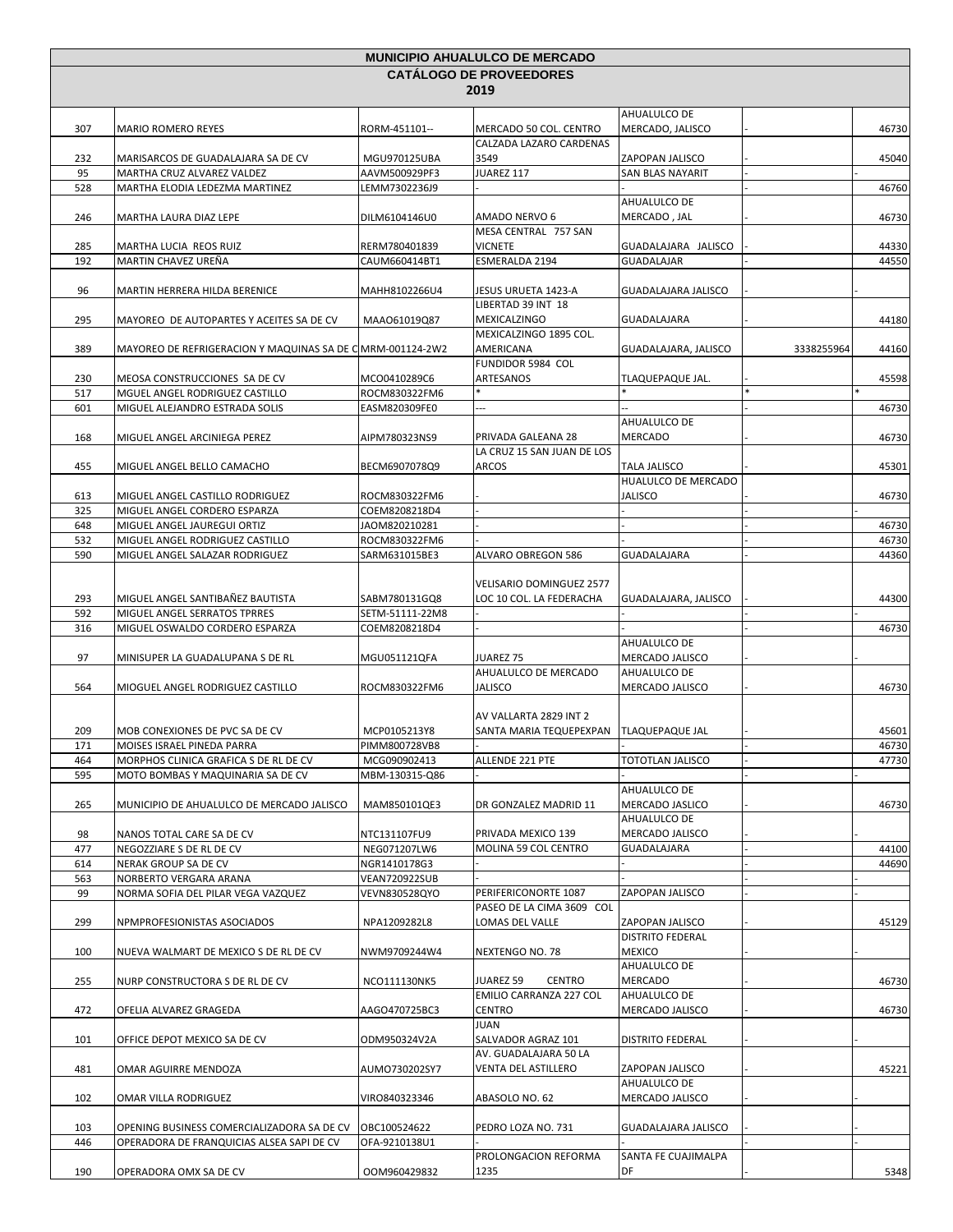|     |                                                             |                      | <b>MUNICIPIO AHUALULCO DE MERCADO</b>       |                                   |       |
|-----|-------------------------------------------------------------|----------------------|---------------------------------------------|-----------------------------------|-------|
|     |                                                             |                      | <b>CATALOGO DE PROVEEDORES</b>              |                                   |       |
|     |                                                             |                      | 2019                                        |                                   |       |
| 634 | OPERADORA PANAMERICANA DEL SUR SA DE CV                     | OPS111107I48         |                                             |                                   | 46500 |
| 617 | OPERADORA SSM SAPI DE CV                                    | OSS1501227NA         |                                             |                                   | 45030 |
| 630 | OPERADORA VIPS S DE RL DE CV                                | OVI800131GQ6         |                                             |                                   | 45020 |
|     |                                                             |                      | CORONEL CALDERON 777 COL                    |                                   |       |
| 541 | ORGANISMO PUBLICO DESCENTRALIZADO HOSPITAL 0PO9704109Y3     |                      | EL RETIRO                                   | GUADALAJARA JALISCO               | 4280  |
| 522 | ORGANIZACION MUNDO INFANTIL INTERNACIONAL                   | +OMI130211QR3        | $\ddot{}$                                   |                                   |       |
| 390 | ORNELAS MAQUINAS DE COSER SA DE CV                          | OMC900613FY5         | REVOLUCION 561 ANALCO                       | <b>GUADALAJARA JALISCO</b>        | 44450 |
|     |                                                             |                      | CALZADA DE EJERCITO 1305                    |                                   |       |
| 419 | OSCAR DANIEL ARAMBULA LECHUGA                               | AALO891015KU5        | <b>QUITA VELARDE</b>                        | GUADALAJARA                       | 44430 |
| 637 | OSCAR ESTEBAN TAPIA SAMUDIO                                 | TASO740202EZ1        |                                             |                                   | 46730 |
|     |                                                             |                      | AV. DEL FEDERALISMO SUR                     |                                   |       |
| 391 | OSCAR GUTIERREZ SALCEDO                                     | GUSO-800425-3B3      | 812 COL. MODERNA                            | GUADALAJARA, JALISCO              | 44190 |
| 188 | OSCAR RAFAEL GUEVARA RIVERA                                 | GURO740405HA5        | JUAREZ 328                                  | ETZATLAN                          | 46500 |
|     |                                                             |                      |                                             | AHUALULCO DE                      |       |
| 290 | OSWALDO MANUEL HERNANDEZ RAMIREZ                            | <b>HERO820627PY8</b> | ALVARO OBREGON 179                          | <b>MERCADO</b>                    | 46730 |
|     |                                                             |                      | CALZADA DEL AGUILA 81 -Z                    |                                   |       |
| 294 | PAGINA TRES SA                                              | PTR980813TT8         | COL. MODERNA                                | GUADALAJARA                       | 44190 |
| 580 | PALOMA EUGENIA CRUZ MACIAS                                  | CUMP811104U86        |                                             |                                   | 28047 |
|     |                                                             |                      |                                             |                                   |       |
| 105 | PANORAMA SA DE CV                                           | OAB830701NF1         | J GUADALUPÉ ZUNO 2045                       | <b>GUADALAJARA JALISCO</b>        |       |
| 526 | PARTES, UNIDADES LUMINICAS Y HERRAJES NACION ++++++++++++++ |                      |                                             |                                   |       |
|     |                                                             |                      | TAMAULIPAS 1293 COL SAN                     |                                   |       |
| 392 | PATRICIA MARGARITA GONZALEZ SALAZAR                         | GOSP640611526        | MIGUEL DE MEZQUITAN                         | GUADALAJARA JALISCO               | 44260 |
| 106 | PATRICIA MIRELLA GUZMAN ACEVES                              | GUAP740430V75        | HIDALGO 432                                 | <b>TONALA JALISCO</b>             |       |
|     |                                                             |                      | JARDINES DE LOS EBANOS                      |                                   |       |
| 642 | PBC PERBYCSA SA DE CV                                       | PPE080904RI3         | 2013 JARDINES DEL VERGEL                    | ZAPOPAN JALISCO                   | 45180 |
|     |                                                             |                      |                                             | AHUALULCO DE                      |       |
| 167 | PEDRO DIAZ BOLAÑOS                                          | DIBP700104Q62        | AV MEXICO 50 CENTRO                         | <b>MERCADO</b>                    | 46730 |
|     |                                                             |                      |                                             | AHUALULCO DE                      |       |
| 155 | PEDRO NUÑO RODRIGUEZ                                        | NERP790310957        | JUAREZ 59                                   | MERCADO JAL                       | 46730 |
| 193 | PEDRO SANCHEZ MARTINEZ                                      | SAMP491110970        | CTO DE LAS FLORES 25                        | ZAPOAPN<br><b>MONTERREY NUEVO</b> | 45202 |
| 107 |                                                             | PGA930201MI6         | DR. COSS NO. 623 SUR                        | <b>LEON</b>                       |       |
|     | PEREZ GONGORA Y ASOCIADOS SC                                |                      |                                             | <b>MONTERREY NUEVO</b>            |       |
| 108 | PEREZ GONGORA Y ASOCIADOS SC                                | PGA930201MI6         | DR. COSS NO. 623 SUR                        | LEON                              |       |
|     |                                                             |                      | PARQUE DE LAS ESTRELLAS                     |                                   |       |
|     |                                                             |                      | 2879 RESIDENCIAL DEL                        |                                   |       |
| 440 | PEREZ OROZCO & ROBLES S.C.                                  | POA111015HC6         | <b>BOSQUE</b>                               | GUADALAJARA JALISCO               | 44510 |
|     |                                                             |                      |                                             |                                   |       |
| 109 | PERJARUSA SA DE CV                                          | PER900508E74         | <b>AGUSTIN RIVERA 90</b>                    | LAGOS DE MORENO JAL               |       |
|     |                                                             |                      |                                             |                                   |       |
|     |                                                             |                      | <b>AUTOPISTA GDL-</b>                       |                                   |       |
|     |                                                             |                      | ZAPOTLANEJO S/N COL.                        |                                   |       |
| 393 | PETROMAX SA DE CV                                           | PET040903-DH1        | SANTA CRUZ DE LAS HUERTAS   TONALA, JALISCO |                                   | 45400 |
|     |                                                             |                      | AV VALLARTA 6658 SAN JUAN                   |                                   |       |
| 632 | PETROVAZ SA DE CV                                           | PET030605KQ0         | DE OCOTAN                                   | ZAPOPAN                           | 45019 |
| 546 | PINTASUR, S.A. DE C.V.                                      | PIN015079I3          |                                             |                                   |       |
| 572 | PIO COMERCIAL Y CONSTRUCTORA SA DE CV                       | PCA151203KP4         |                                             |                                   | 45650 |
| 525 | PLASENCIA CAMIONES DE GUADALAJARA SA DE CV                  | +++++++++++++        |                                             |                                   |       |
|     |                                                             |                      | CALZADA FEDERALISMO NO.                     |                                   |       |
| 110 | PLASTICOS RODOLFO MAJARRO SA DE CV                          | PRM0001178IA         | 755                                         | GUADALAJARA, JALISCO              |       |
|     |                                                             |                      |                                             |                                   |       |
| 111 | PLAYERAS Y MAS SA DE CV                                     | PMA970108KX3         | AV. MEXICO 2500                             | <b>GUADALAJARA JALISCO</b>        |       |
|     |                                                             |                      |                                             |                                   |       |
| 467 | PORVEEDORA DE AUTOPARTES Y SERVICIOS SA DE CV PAS000505JC7  |                      | GANTE 19 COL AGUA AZUL                      | GUADALAJARA JALISCO               | 44430 |
| 112 | PRECATSI SA DE CV                                           | PER120918BV1         | <b>CUBILETE NO. 2953-101</b>                | ZAPOPAN JALISCO                   |       |
| 555 | PREFABRICADOS MATERIALES Y PISOS SA DE CV                   | PMP800611G46         |                                             |                                   | 45230 |
|     |                                                             |                      |                                             |                                   |       |
|     |                                                             |                      | PASEO DE LOS TAMARINDOS                     |                                   |       |
|     |                                                             |                      | 400-A PTE P1 COL. BOSQUES                   |                                   |       |
| 394 | PREMIUM RESTAURANT BRANDS S DE RL DE CV                     | PRB100802-H20        | DE LAS LOMAS                                | <b>MEXICO</b>                     | 5120  |
| 113 | PROMOCROM SA DE CV                                          | PRO121204CA7         | <b>CUATITLAN NO. 684</b>                    | ZAPOPAN JALISCO                   |       |
| 114 | PROTECNIA VESUBIO SC DE RL DE CV                            | PVE1208257S7         | VOLCAN VESUBIO NO. 6570                     | ZAPOPAN JALISCO                   |       |
| 468 | PROVEEDORA DE AUTOPARTES Y SERVICIOS SA DE C PAS0000505JC7  |                      | GANTE 19 COL AGUA AZUL                      | <b>GUADALAJARA JAL</b>            | 44430 |
|     |                                                             |                      | PUERTO DE SAN BLAS 98 COL<br>MIRAMAR        | ZAPOPAN                           |       |
| 562 | PROVEEDORA DE EQUIPOS PARA ALUMBRADO S DE                   | PEA031216LL8         | CARRETERA GUADALAJARA                       |                                   | 45060 |
|     |                                                             |                      | AMECA KM 46 CRUCERO TALA                    |                                   |       |
| 486 | PROYECISTAS EN CONSTRUCCION SA DE CV                        | PCO020619784         | EL REF.                                     | <b>TALA</b>                       | 45300 |
|     |                                                             |                      | KM 46 CRUCERO TALA EL                       |                                   |       |
| 208 | PROYECTISTAS EN CONSTRUCCION SA DE CV                       | PCO020619784         | REFUGIO                                     | TALA                              | 45300 |
|     |                                                             |                      |                                             |                                   |       |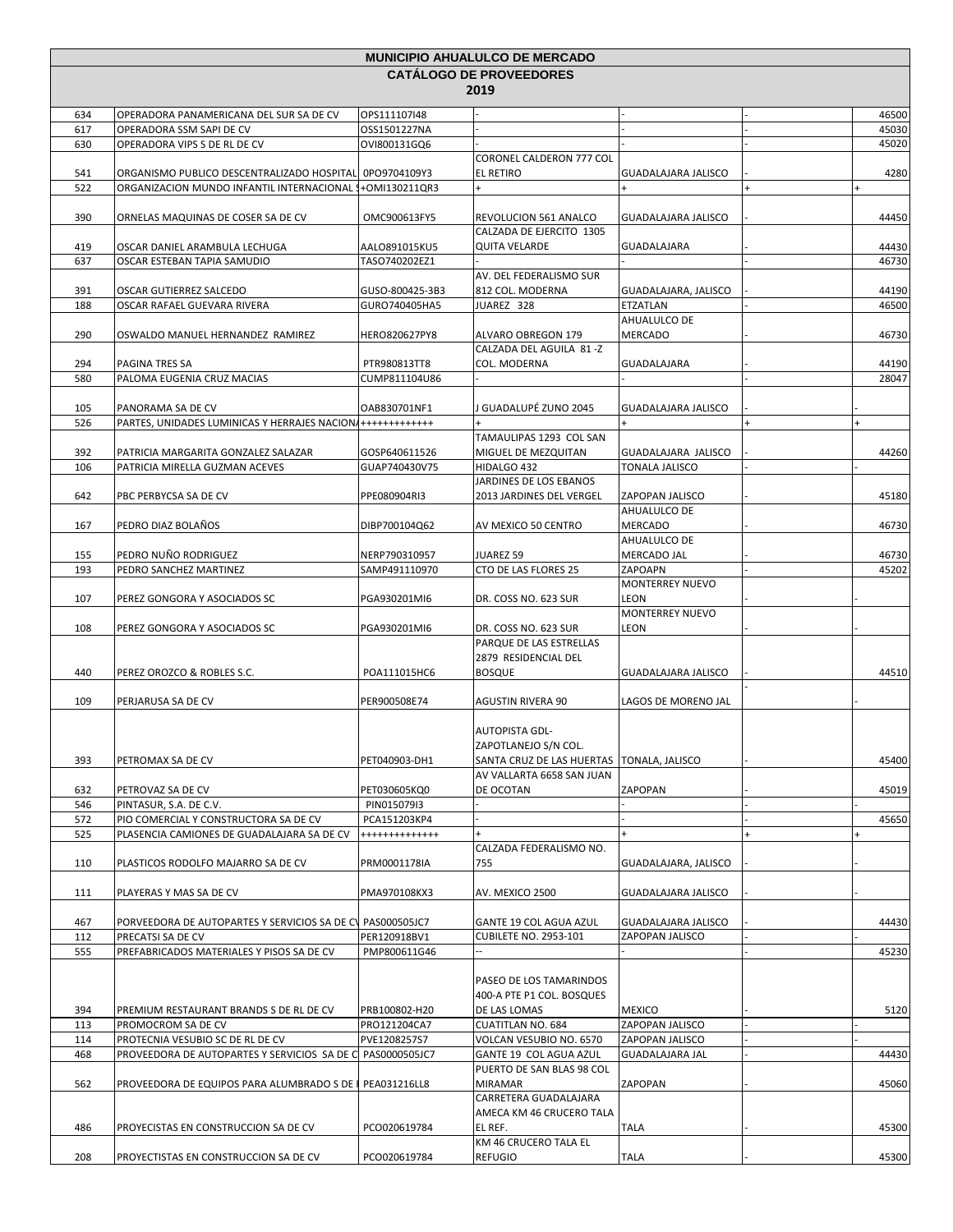|                                | <b>MUNICIPIO AHUALULCO DE MERCADO</b>                                 |                                |                                                         |                                  |          |       |  |  |
|--------------------------------|-----------------------------------------------------------------------|--------------------------------|---------------------------------------------------------|----------------------------------|----------|-------|--|--|
| <b>CATALOGO DE PROVEEDORES</b> |                                                                       |                                |                                                         |                                  |          |       |  |  |
| 2019                           |                                                                       |                                |                                                         |                                  |          |       |  |  |
|                                |                                                                       |                                |                                                         |                                  |          |       |  |  |
| 609                            | PROYECTOS Y TECNOLOGIAS PLANET SA DE CV                               | PTP180316DT4                   | LOPEZ COTILLA 160 CENTRO<br><b>JOSE MARIA CASTORENA</b> | <b>GUADALAJARA</b>               |          | 44100 |  |  |
| 115                            | QUALITAS COMPAÑÍA DE SEGUROS SA DE CV                                 | QCS931209G49                   | NO.426                                                  | MEXICO D.F.                      |          |       |  |  |
| 116                            | R MOTORS SA DE CV                                                     | RMO1104155B7                   | MANUEL J CLUTHIER NO. 476                               | ZAPOPAN JALISCO                  |          |       |  |  |
| 117                            | <b>RA</b><br>DIOMOVIL DIPSA SA DE CV                                  | RDI841003QJ4                   | LAGO ZURICH NO. 245                                     | MEXICO D.F.                      |          |       |  |  |
| 159                            | RAFAEL CORONA ANDRADE                                                 | COAR560513VE1                  | AMADO NERVO 6 INT A                                     | AHUALULCO DE<br>MERCADO, JALISOC |          | 46730 |  |  |
| 395                            | RAFAEL EDUARDO ALVAREZ RAMIREZ                                        | AARR8704066V4-                 |                                                         |                                  |          |       |  |  |
|                                |                                                                       |                                |                                                         | AHUALULCO DE                     |          |       |  |  |
| 235                            | RAFAEL RODRIGUEZ LOPEZ                                                | ROLR670402IA6                  | ALVARO OBREGON 54                                       | MERCADO                          |          | 46730 |  |  |
| 118<br>558                     | RAMON ROMERO CARDENAS<br>RAMON SALCIDO LEDEZMA                        | ROCR390819K15<br>SALR540609K55 | <b>INDEPENDENCIA NO. 218</b>                            | ETZATLAN JALISCO                 |          | 44360 |  |  |
|                                |                                                                       |                                |                                                         |                                  |          |       |  |  |
| 396                            | RANCHO AGRICOLA EL NOVILLERO SPR DE RL DE CV   RAN150326-5YA          |                                | KM 11 CARRETERA<br>AHUALULCO-ETZATLAN INT 4             | AHUALULCO DE<br>MERCADO, JAL     |          | 46730 |  |  |
|                                |                                                                       |                                | CARR AHUALULCO ETZALAN                                  | AHUALULCO DE                     |          |       |  |  |
| 119                            | RANCHO LA TARJEA S DE PR DE RL                                        | RAT0602247G0                   | KM <sub>1</sub>                                         | MERCADO JALISCO                  |          |       |  |  |
|                                |                                                                       |                                | CARRETERA EL REFUGIO SAN                                |                                  |          |       |  |  |
| 479                            | RASTRO GARIBAY SA DE CV                                               | RGA0605094Y9                   | MARCOS KM 38<br>AVENIDA REVOLUCION 2123                 | ETZATLAN JALISCO                 |          | 46500 |  |  |
| 318                            | RAUL RUELAS RODRIGUEZ                                                 | RURR550211AP6                  | LA LOMA                                                 | <b>GUADALAJARA JALISCO</b>       |          | 44800 |  |  |
| 551                            | RAUL RUELAS RODRGUEZ                                                  | +++++++++++++                  |                                                         |                                  |          |       |  |  |
|                                |                                                                       |                                | AV TONALTECAS NTE 60 COL.                               |                                  |          |       |  |  |
| 397                            | REAL TONALTECAS SA DE CV                                              | RTO030718-E84                  | <b>CENTRO</b>                                           | TONALA, JALISCO                  |          | 45400 |  |  |
| 120                            | REBECA CASTILLO DIAZ                                                  | CADR740703KB5                  | CANAAN 3482                                             | <b>GUADALAJARA JALISCO</b>       |          |       |  |  |
| 311                            | RED DISEÑA CONSULTORES S. DE R. L. DE C.V.                            | RDC120625PL7                   | QUEBRADA 2637 BOSQUES<br>DE LA VICTORIA                 | GUADALAJARA                      |          | 44540 |  |  |
| 398                            | REFACCIONARIA ALCARAZ SA DE CV                                        | RAL860225R97                   | AV LOS ANGELES 443 COL SAN<br>CARLOS                    | GUADALAJARA                      |          | 44460 |  |  |
|                                |                                                                       |                                | DR PEREZ ARCE 27 GENERAL                                |                                  |          |       |  |  |
| 328<br>399                     | REFACCIONARIA MARIO GARCIA SA DE CV<br>REFACCIONARIA ROGELIO SA DE CV | RMG860304Q92<br>RRO-791121-AX4 | <b>REAL</b>                                             | <b>GUADALAJARA</b>               |          | 44810 |  |  |
|                                |                                                                       |                                | AV RIO CONSULADO 1500 INT                               | <b>DELEG GUSTAVO A</b>           |          |       |  |  |
| 331                            | REFACCIONES NEZA SA DE CV                                             | RNE960723BV7                   | 101 COL VALLEJO                                         | <b>MADERO</b>                    |          | 7870  |  |  |
|                                |                                                                       |                                | CALZADA 5 DE FEBRERO 178                                |                                  |          |       |  |  |
| 457                            | REFACCIONES Y ACOPLAMIENTOS SA DE CV                                  | RAC821016TY0                   | <b>QUINTA VELARDE</b><br>VOCAN POPOCATEPTL 6558         | GUADALAJARA                      |          | 44430 |  |  |
| 456                            | RENE VIRGEN ENRIQUEZ                                                  | VIER650528HV6                  | INT A EL COLLI URBANO<br>AVENIDA FEDERALISMO SUR #      | ZAPOPAN JALISCO                  |          | 45070 |  |  |
| 579                            | RESTAURANTE EL PARGO DEL PACIFICO SA DE CV                            | RPP850118C67                   | 876                                                     | GUADALAJARA                      |          | 44190 |  |  |
| 121                            | RICARDO CORONA ORTIZ                                                  | COOR650426DF0                  | MORELOS 184                                             | AHUALULCO DE<br>MERCADO JALISCO  |          |       |  |  |
|                                |                                                                       |                                | JOSE MARIA MERCADO 212                                  | AHUALULCO DE                     |          |       |  |  |
| 315                            | RICARDO VIZARRA PEREZ                                                 | VIPR630403PA9                  | <b>INTERIOR 1</b>                                       | MERCADO JALISCO                  |          | 46730 |  |  |
| 122                            | RINES Y LLANTAS LOS ANGELES SA DE CV                                  | RKA131209Q89                   | LOS ANGELES 357                                         | GUADALAJARA JALISCO              |          |       |  |  |
| 484                            | RITA MARIA NOELIA SANTOS ACEVEDO                                      | SAAR740116LW9                  | TULIPAN 160 INTERIOR 5 A<br>VILLAS DE ORIENTE           | <b>TONALA JALISCO</b>            |          | 45403 |  |  |
|                                |                                                                       |                                | BOULEVARD MANUEL AVILA                                  |                                  |          |       |  |  |
| 261                            | ROAD MACHINERY CO SA DE CV                                            | RMA910702IW1                   | CAMACHO 36                                              | <b>MEXICO DF</b>                 |          | 11000 |  |  |
| 123                            | ROBERTO ALVAREZ TAPIA                                                 | AATR690327R90                  | SINALOA 65<br>PENSADOR MEXICANO 1270                    | SAN BLAS NAYARIT                 |          |       |  |  |
| 565                            | ROBERTO DE JESUS OROZCO CERVANTES                                     | PPCR5102076N5                  | <b>COL LALOMA</b>                                       | GUADLAJAJARA                     |          | 44410 |  |  |
|                                |                                                                       |                                | KM 5.63 CARRETARA AMECA<br>AHUALULCO NO. 5.63 BUENOS    |                                  |          |       |  |  |
| 459                            | ROBERTO JIMENEZ JIMENEZ                                               | JIJR580607L6A                  | AIRES                                                   | AMECA                            |          | 46600 |  |  |
| 628                            | ROCA AUTOMOTRIZ VALLARTA SA DE CV                                     | RAV9207275N0                   |                                                         |                                  |          | 45018 |  |  |
|                                |                                                                       |                                | MISION DE SAN IGNACIO 28                                |                                  |          |       |  |  |
| 400                            | RODOLFO CARLOS TORRES GUTIERREZ                                       | TOGR850731NC7                  | INTERIOR 12 COLONIA<br>RESIDENCIAL GPE                  | ZAPOPAN JALISCO                  |          | 45030 |  |  |
| 175                            | ROGELIO SIRAHUEN II PALOMERA JIMENEZ                                  | PAJR710217JQ3                  | DONATO GUERRA 274                                       | GUADALAJARA, JALISCO             | 36139563 | 44100 |  |  |
|                                |                                                                       |                                |                                                         | AHUALULCO DE                     |          |       |  |  |
| 237                            | ROQUE CALZADA LEPE                                                    | CALR710809T10                  | JUAREZ 318 CENTRO                                       | MERCADO                          |          | 46730 |  |  |
|                                |                                                                       |                                | AV INDUSTIRAL                                           |                                  |          |       |  |  |
| 482                            | ROSARIO MENDOZA MACEDO                                                | MEMR531218RH2                  | METALULRGICA 66<br>INDUSTRIAL ZAPOPAN NTE               | ZAPOPAN                          |          | 45130 |  |  |
| 258                            | RUBEN LOMELI LOZA                                                     | LOLR6501021A6                  | VENTURA ANAYA 518                                       | <b>GUADALAJARA JAL</b>           |          | 44730 |  |  |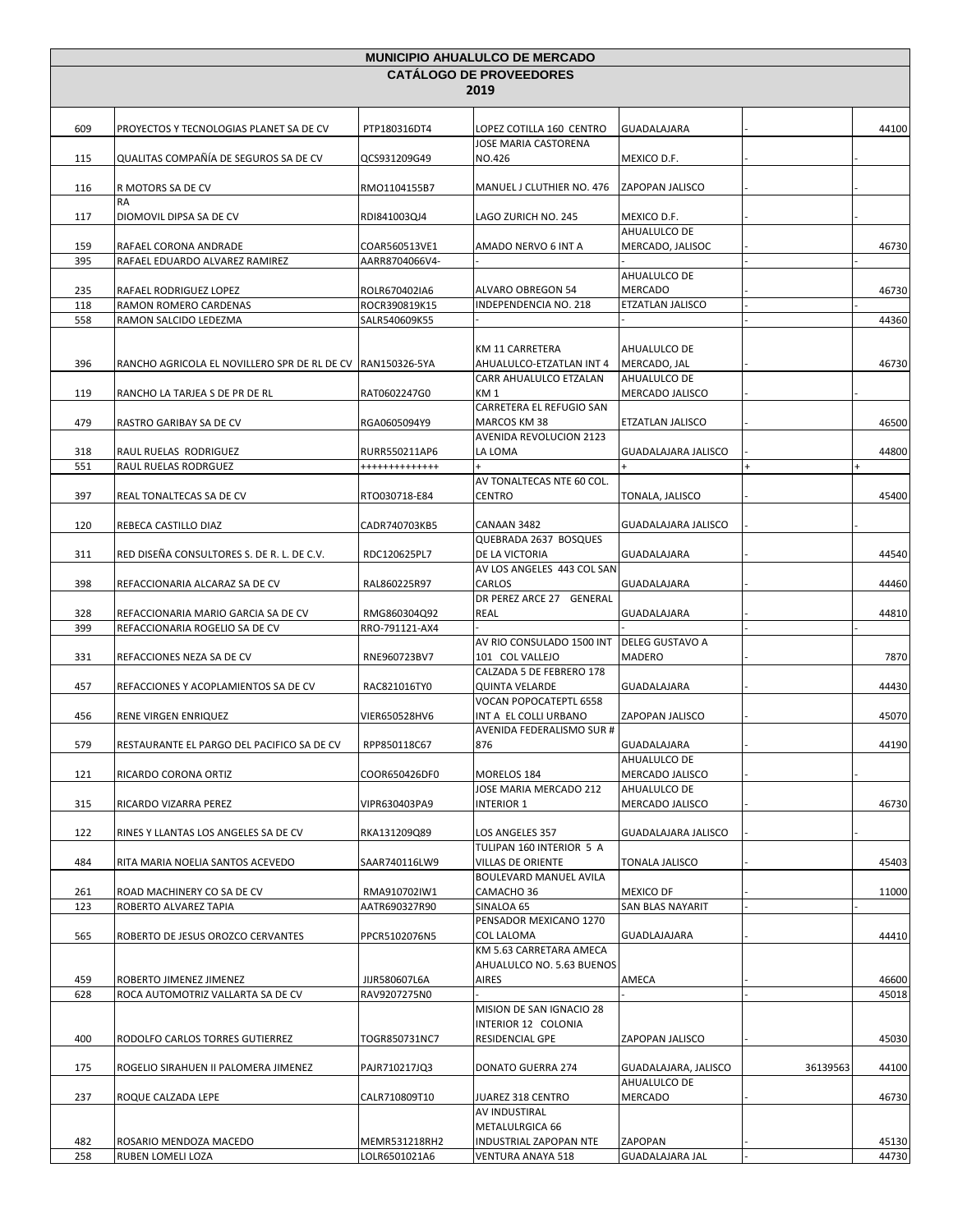|                                |                                                                                                                           |                               | <b>MUNICIPIO AHUALULCO DE MERCADO</b>        |                            |              |       |  |  |
|--------------------------------|---------------------------------------------------------------------------------------------------------------------------|-------------------------------|----------------------------------------------|----------------------------|--------------|-------|--|--|
| <b>CATALOGO DE PROVEEDORES</b> |                                                                                                                           |                               |                                              |                            |              |       |  |  |
| 2019                           |                                                                                                                           |                               |                                              |                            |              |       |  |  |
|                                |                                                                                                                           |                               | AV MANUEL GOMEZ MORIN                        |                            |              |       |  |  |
| 238                            | RYPAOSA SA DE CV                                                                                                          | RYP881005B11                  | 5982 COL ARTESANOS                           | <b>TLAQUEPAQUE</b>         |              | 45598 |  |  |
|                                |                                                                                                                           |                               | NIÑOS HEROES 2987 LOC 4                      |                            |              |       |  |  |
| 201                            | SAFE REFACCIONES EUROPEAS SA DE CV                                                                                        | SRE110418TL9                  | JARDEINES DEL BOSQUE                         | GUADALAJARA                |              | 44520 |  |  |
| 435                            | SALUD DIGNA PARA TODOS IAP                                                                                                | SDT031013132                  | PALIZA SUR 87                                | <b>CENTRO</b>              |              | 8000  |  |  |
| 269                            | SALVADOR ESTRADA GARCIA                                                                                                   | EAGS5706185Q1                 | CALLE ALVARO OBREGON 550<br>SAN JUAN DE DIOS | GUADALAJARA                |              | 44360 |  |  |
|                                |                                                                                                                           |                               | RAMON CORONA 274 INT2                        |                            |              |       |  |  |
| 259                            | SALVADOR GERARDO HURTADO MUÑOZ                                                                                            | HUMS761220EY9                 | COL. LOMA DORADA                             | ETZATLAN JALISCO           |              | 46500 |  |  |
|                                |                                                                                                                           |                               |                                              | AH                         |              |       |  |  |
|                                |                                                                                                                           |                               |                                              | UALULCO DE MERCADO         |              |       |  |  |
| 124                            | SALVADOR RAMIREZ ZEPEDA                                                                                                   | RAZS570724615                 | <b>GUADALUPE VICTORIA NO. 7</b>              | <b>JALISCO</b>             |              |       |  |  |
| 537                            | SALVADOR SAHAGUN GODINEZ                                                                                                  | *****************             | $\ddot{}$                                    | $+$                        | $\ddot{}$    |       |  |  |
| 125                            | SANDRA JACQUELINE LOMELI GODINEZ                                                                                          | LOGS8003196Y7                 | PLAN DE SAN LUIS 3353                        | TLAQUEPAQUE JALISCO        |              |       |  |  |
|                                |                                                                                                                           |                               |                                              | AHUALULCO DE               |              |       |  |  |
| 183                            | SARA ELENA ESPARZA AVALOS                                                                                                 | EAAS751011JC0                 |                                              | <b>MERCADO</b>             |              | 46730 |  |  |
| 126                            | SARA GARCIA LUPERCIO                                                                                                      | GALS520922687                 | ZARAGOZA 242                                 | ETZATLAN JALISCO           |              |       |  |  |
| 521                            | SAUL FRAGOZA GONZALEZ                                                                                                     | FAGS9810053C4                 |                                              |                            |              |       |  |  |
|                                |                                                                                                                           |                               | FRAY ANTONIO ALCALDE 1918                    |                            |              |       |  |  |
| 336                            | SECRETARIA DE DESARROLLO TERRITORIAL Y URBAN                                                                              | REE9804272F1                  | COL MIRAFLORES                               | GUADALAJARA                |              | 44270 |  |  |
|                                |                                                                                                                           |                               |                                              |                            |              |       |  |  |
| 174                            | SECRETARIA DE PLANEACION, ADMINISTRACION Y FILSPC130227-L99                                                               |                               | PEDRO MORENO 281                             | GUADALAJARA, JALISCO       |              | 44100 |  |  |
| 49                             | SERGIO LUIS ESCAMILLA IÑIGUEZ                                                                                             | EAIS7306228P5                 | JUAN DE LA BARRERA 1776A                     | GUADALAJARA JALISCO        |              |       |  |  |
|                                |                                                                                                                           |                               | ENRIQUE DIAZ DE LEON 1156                    |                            |              |       |  |  |
| 170                            | SERGIO MEDINA RUBIO                                                                                                       | MERS820804FZA                 | MEZQUITAN                                    | GUADALAJARA                |              | 44260 |  |  |
|                                |                                                                                                                           |                               | CRUCERO CARRETERA A                          | AHUALULCO DE               |              |       |  |  |
| 127                            | SERGIO RUELAS BOBADILLA                                                                                                   | RUBS710526FE9                 | AMECA                                        | MERCADO JALISCO            |              |       |  |  |
| 505                            | SERVIACERO ESPECIALES SA DE CV                                                                                            | SES7402068MS2                 |                                              |                            |              |       |  |  |
|                                |                                                                                                                           |                               | MIGUEL RAMOS ARISPE 369                      |                            |              |       |  |  |
| 275                            | SERVICIO AUTOMOTRIZ BANDA SA DE CV                                                                                        | SAB130709QX0                  | <b>SUTAJ</b>                                 | GUADALAJARA                |              | 44480 |  |  |
|                                |                                                                                                                           |                               | AV JUAN SEBASTIAN BACH                       |                            |              |       |  |  |
| 286                            | SERVICIO AUTOMOTRIZ LINCE SA DE CV                                                                                        | SAL020411-R56                 | 4825 COL. PRADOS<br><b>GUADALUPE</b>         | ZAPOPAN, JALISCO           |              | 45030 |  |  |
|                                |                                                                                                                           |                               |                                              |                            |              |       |  |  |
| 128                            | SERVICIO COUNTRY SA DE CV                                                                                                 | SCO801216TVO                  | AV. AMERICAS NO. 1166                        | GUADALAJARA JALISCO        |              |       |  |  |
|                                |                                                                                                                           |                               |                                              |                            |              |       |  |  |
|                                |                                                                                                                           |                               | AV. INSUGENTES SUR 1931 INT                  |                            |              |       |  |  |
| 496                            | SERVICIO DE ADMINISTRACION Y ENAJENACION DE B SAE-030617-SV8                                                              |                               | PISO 11 COL. GUADALUPE INN   DE MEXICO       |                            |              | 1020  |  |  |
| 401                            | SERVICIO EL TACOTE SA DE CV                                                                                               | STA-040805-GT7                | MINA Y DURANGO S/N                           | TECUALA, NAYARIT           |              | 63440 |  |  |
|                                |                                                                                                                           |                               |                                              | AHUALULCO DE               |              |       |  |  |
| 129                            | SERVICIO MICHIFAZO SA DE CV                                                                                               | SMI971023AS2                  | DR. OLIVA 95                                 | MERCADO JALISCO            |              |       |  |  |
| 453                            | SERVICIO PATRYBACH SA DE CV                                                                                               | SPA0302275M5                  | AV PATRIA 209 COL PRADOS<br>DE GUADALUPE     | ZAPOPAN JALISCO            |              | 45030 |  |  |
| 574                            | SERVICIO RIO NILO SA DE CV                                                                                                | SRN9708155V5                  | AV. RIO NILO 3864                            | GUADALAJARA                |              | 44860 |  |  |
|                                |                                                                                                                           |                               | CARRETERA GUADLAJARA                         |                            |              |       |  |  |
|                                |                                                                                                                           |                               | NOGALES 3750 LA VENTA DEL                    |                            |              |       |  |  |
| 154                            | SERVICIO SIGLO XXI SA DE CV                                                                                               | SSX990909BW7                  | ASTILLERO                                    | ZAPOPAN JALISCO            |              | 46730 |  |  |
|                                |                                                                                                                           |                               |                                              |                            |              |       |  |  |
| 402                            | SERVICIO TONALA SA DE CV                                                                                                  | STO940706-8B5                 | AV. TONALA 74 COL. CENTRO                    | TONALA, JAL.               |              | 45400 |  |  |
|                                |                                                                                                                           |                               | AV. LOPEZ MATEOS NORTE                       |                            |              |       |  |  |
|                                |                                                                                                                           |                               | 1042 COL. ITALIA                             |                            |              |       |  |  |
| 494<br>445                     | SERVICIOS IMAGENOLOGICOS DE OCCIDENTE SA DE (SIO-961106-VA3<br>SERVICIOS INTEGRALES DE TLAQUEPAQUE SA DE CV SIT060907-111 |                               | PROVIDENCIA                                  | GUADALAJARA, JALISCO       |              | 44648 |  |  |
|                                |                                                                                                                           |                               | AV RIO NILO 2997 LOMAS DE                    |                            |              |       |  |  |
| 540                            | SERVICIOS TECNICO AUTOMOTRICES TONALA SA DE STA0501198B5                                                                  |                               | LA SOLEDAD                                   | <b>TONALA JAL</b>          |              | 45418 |  |  |
| 575                            | SERVICIOS TECNICOS AUTOMOTRICES TONALA SA DE STA0501198B5                                                                 |                               | AVENIDA RIO NILO 2997                        | <b>TONALA</b>              |              | 45418 |  |  |
|                                |                                                                                                                           |                               | NIÑOES HEROES 2281 COLO                      |                            |              |       |  |  |
| 146                            | SERVICRECE & BIT SA DE CV                                                                                                 | S&B0503157C0                  | AMERICANA                                    | GUADALAJARA JALISCO        |              | 44160 |  |  |
|                                |                                                                                                                           |                               | AV JUAREZ 890 COL. RANCHO                    |                            |              |       |  |  |
| 403                            | SERVIGAS LA CRUZ SA DE CV                                                                                                 | SCR101006-UU5                 | DE LA CRUZ                                   | TONALA, JALISCO            | 33-3792-0057 | 45410 |  |  |
|                                |                                                                                                                           |                               |                                              |                            |              |       |  |  |
| 130<br>444                     | SHEILA PUBLICIDAD SA DE CV<br>SILAS ROCHA CASTILLEJA                                                                      | SPU131013DV0<br>ROCS740510QE6 | FLORENCIA 2842                               | <b>GUADALAJARA JALISCO</b> |              |       |  |  |
|                                |                                                                                                                           |                               |                                              | AHUALULCO DE               |              |       |  |  |
| 212                            | SILVERIO VIDRIO GARCIA                                                                                                    | VIGS590713A13                 | JPSE MARIA MERCADO 263                       | MERCADO                    |              | 46730 |  |  |
|                                |                                                                                                                           |                               | EMILIANO ZAPATA 28 COL LAS                   |                            |              |       |  |  |
| 404                            | SKIP EDIFICACIONES S.A. DE C.V.                                                                                           | SED080712SJ7                  | JUNTAS                                       | TLAQUEPAQUE JALISCO        |              | 45590 |  |  |
|                                |                                                                                                                           |                               | AV. DEL PILAR 3010 PINAL DE                  |                            |              |       |  |  |
| 405                            | SOCIEDAD ECOLOGICA PARA EL MANEJO DE RESIDUCEMR-100802-TA7                                                                |                               | LA CALMA                                     | ZAPOPAN, JALISCO.          |              | 48432 |  |  |
| 428                            | SOCIEDAD ECOLOGICA PARA ELMANEJO DE RESIDUO EMR-100802-TA7                                                                |                               |                                              |                            |              |       |  |  |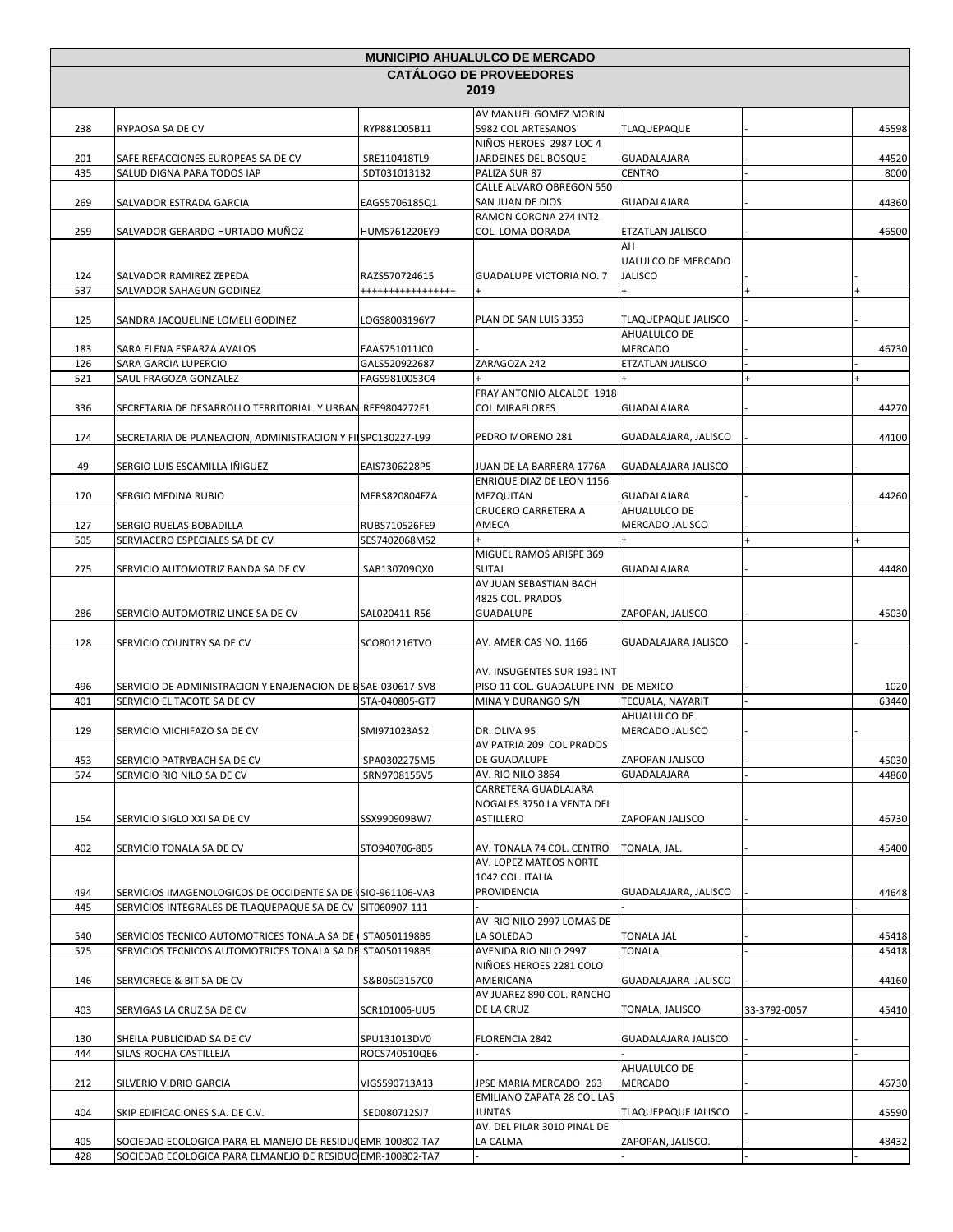| <b>CATALOGO DE PROVEEDORES</b><br>2019<br>JOSEFA ORTIZ DE DOMINGUEZ AHUALULCO DE<br>SOCRATES OROZCO NUÑO<br>10<br>178<br>OONS910927PL5<br>MERCADO, JALISCO<br>46730<br>JUAN MANUEL NO.625<br>501<br>SOFIA MENDOZA JIMENEZ<br>MEJS750328KL3<br>44100<br>GUADALAJARA<br>$\ddot{}$<br>544<br>SOFT & SAFE SYSTEMS SA DE CV<br>++++++++++++<br>CARR A ZALEA KM 3<br>LA BARCA JAL<br>131<br>SUNLIGTH ONLY SA DE CV<br>SON110708H76<br>323<br>46500<br>SUPER SERVICIO 5 MINAS SA DE CV<br>SSC000222B86<br>EXTRAMUROS 201<br>ETZATLAN JALISCO<br>MARGEN IZQ. TALA<br>TEUCHITLAN-SAN MARCOS KM<br>$0 + 320$<br>SUPER SERVICIO LOS CAÑAVERALES SA DE CV<br>TALA, JAL.<br>406<br>SSC070803-RKA<br>45300<br>CARRETERA A AMECA 6020<br>COL. LA ESTACION<br>TALA, JALISCO<br>407<br>STA-100624-FP3<br>45308<br>SUPERSERVICIO TALA SA DE CV<br>CALZ. LAZARO CARDENAS<br>1962<br>332<br><b>GUADALAJARA</b><br>44900<br>SYC MOTOR SA DE CV<br>SMO810623HI5<br>144<br>PARQUE VIA 198<br>6500<br>TELEFONOS DE MEXICO SAB DE CV<br>TME840315KT6<br><b>MEXICO DF</b><br>535<br>TERAPIAS INTEGRALES 2017<br>****************<br>FRANCISCO ROJAS GONZALEZ<br>408<br>TERRASOLUCIONES DE IMPACTO SA DE CV<br>TIM150415GG4<br>64 COL LADRON DE GUEVARA GUADALAJARA<br>44600<br>AV NIÑOS HEROES 1102 COL<br>438<br>44190<br>TIEMPO Y TECNOLOGIA SA DE CV<br>TTE990512QU0<br>MODERNA<br>GUADALAJARA<br>132<br>TRA800423S25<br>PERIFERICO SUR 7800<br>TLAQUEPAQUE JALISCO<br>TRACSA SAPI DE CV<br>CARFRET. LIBRE A<br>ZAPOTLANEJO 4292 COL SAN<br>483<br>45424<br>TRACTO TRUCK Y AUTOPARTES EL TEPAME SA DE CV TTA020716278<br>FRANCISCO LA SOLEDAD<br>TONALA JALISCO<br>LOPEZ COTILLA 1537 A<br><b>GUADALAJARA JALISCO</b><br>44160<br>476<br>TRUC CONSTRUCTORES SA DE CV<br>TCO061107QQ5<br>AV SANTA MARGARITA 3600<br>452<br>TSKG HOLDING SA DE CV<br>THO140516TI3<br>INT 7 RESIDENCIAL PONIENTE<br><b>ZAPOPAN JALISCO</b><br>45136<br>133<br>TIN8309193D1<br>LOS ANGELES 464<br>GUADALAJARA JALISCO<br>TUBERIAS INDUSTRIALES SA DE CV<br>PRIVADA SAN ENRIQUE 2 NO.<br><b>CAMPO POLO CHAPALITA</b><br>1077<br>44500<br>412<br>TUSKER S.A. DE C.V.<br>TUS1411283I4<br><b>GUADALAJARA</b><br>409<br>TUSKER SA DE CV<br>TUS141128-3I4<br>AV MEXICO 2341 COL LADRON<br>DE GUEVARA<br>GUADALARA JALISCO<br>474<br>44600<br>UNIDAD DE PATOLOGIA CLINICA E IMAGENEOLOGIA UPC160629TT3<br>AV MEXICO3370 ZONA B<br>LOCAL 0<br>420<br>UNIDAD ESPECIALIZADA CONTRA INCENDIOS BRIGAL UEC12022467A<br>GUADALAJARA JALISCO<br>44670<br>507<br>UNION DE NEGOCIOS MEXICO BRASIL SA DE RL DE CV+UNM1206055U1<br>134<br>UNION GANADERA REGIONAL DE JALISCO<br>UGR6002266T9<br>HUASCATO NO. 915<br>TLAQUEPAQUE JALISCO<br>AV PATRIA 1201 LOMAS DEL<br>Valle<br>ZAPOPAN JALISCO<br>45129<br>317<br>UNIVERISAD AUTONOMA DE GUADALAJARA AC<br>UAG7806127I8<br>UNIVERSAL EN COMUNICACION SA DE CV<br>$\overline{a}$<br>---<br>44200<br>553<br>UCO000810387<br>AVENIDA PATRIA 1201 COL.<br>45129<br>322<br>UNIVERSIDAD AUTONOMA DE GUADALAJARA AC<br>UAG780612-718<br>LOMAS DEL VALLE<br>ZAPOPAN, JALISCO<br>33-3648-8824<br>135<br>UGU250907MH5<br>UNIVERSIDAD DE GUADALAJARA<br>AV. JUAREZ 976<br>GUADALAJARA JALISCO<br>QUEVEDO Y ZUBIETA NO. 544<br><b>GUADALAJARA JALISCO</b><br>136<br>VARGAS REYNOSO ROSA SOLEDAD<br>VARR510323G19<br>308<br>AASV6804191U7<br>ESCOBEDO 336 COL CENTRO<br>ETZATLAN JALISCO<br>46500<br>VELIA ANDRADE SALAS<br>137<br>VERONICA CISNEROS GALVEZ<br>CIGV741214LM1<br>PASEO LOMA ANCHA NO. 602<br><b>GUADALAJARA JALISCO</b><br>AV MEXICO 3370 FRACC.<br>153<br>CURV810804PJ3<br>MONRAZ<br>44670<br>VIANNEY REYNA CRUZ RAMIREZ<br>GUADALAJARA<br>RAMON CORONA 422 INT 1<br>AHUALULCO DE<br>COL. 5 DE MAYO<br>MERCADO, JALISCO<br>228<br>VICENTE IBARRA OROZCO<br>IAOV-54081014-<br>46730<br>599<br>VICTON SIX DE OCCIDENTE SA DE CV<br>VSO170503HP6<br>44200<br>REFORMA 877<br>GUADALAJARA<br>CARR TALA-EZATLAN KM 12.5<br>410<br>VICTOR HUGO REYNOSO MADRIGAL<br>REMV620308DU5<br>COL. CENTRO<br>46760<br>TEUCHITLAN, JALISCO<br>AV ALEMANI 1652 COL.<br>278<br>MODERNA<br>44190<br>VICTOR MANUEL HERNANDEZ MARTINEZ<br>HEMV880914446<br>GUADALAJARA, JALISCO<br>HERNANDO MARTELL NO. 273 GUADALAJARA JALISCO<br>138<br>VICTOR MANUEL LOPEZ CHACON<br>LOCV590728A76<br>139<br>LOCV590728A76<br>HERNANDO MARTELL NO. 273 GUADALAJARA JALISCO<br>VICTOR MANUEL LOPEZ CHACON<br>523<br>VICTOR MANUEL LOPEZ STOUPIGNAN<br>LOSV340617F28<br>TLAJOMULCO DE ZUÑIGA<br>276<br>VICTORIA CASTELLANOS GUTIERREZ<br>CAGV670820MG7<br>VIRGEN DE LA DEFENSA 522<br>45650 |  |  |  | <b>MUNICIPIO AHUALULCO DE MERCADO</b> |  |  |  |  |  |
|---------------------------------------------------------------------------------------------------------------------------------------------------------------------------------------------------------------------------------------------------------------------------------------------------------------------------------------------------------------------------------------------------------------------------------------------------------------------------------------------------------------------------------------------------------------------------------------------------------------------------------------------------------------------------------------------------------------------------------------------------------------------------------------------------------------------------------------------------------------------------------------------------------------------------------------------------------------------------------------------------------------------------------------------------------------------------------------------------------------------------------------------------------------------------------------------------------------------------------------------------------------------------------------------------------------------------------------------------------------------------------------------------------------------------------------------------------------------------------------------------------------------------------------------------------------------------------------------------------------------------------------------------------------------------------------------------------------------------------------------------------------------------------------------------------------------------------------------------------------------------------------------------------------------------------------------------------------------------------------------------------------------------------------------------------------------------------------------------------------------------------------------------------------------------------------------------------------------------------------------------------------------------------------------------------------------------------------------------------------------------------------------------------------------------------------------------------------------------------------------------------------------------------------------------------------------------------------------------------------------------------------------------------------------------------------------------------------------------------------------------------------------------------------------------------------------------------------------------------------------------------------------------------------------------------------------------------------------------------------------------------------------------------------------------------------------------------------------------------------------------------------------------------------------------------------------------------------------------------------------------------------------------------------------------------------------------------------------------------------------------------------------------------------------------------------------------------------------------------------------------------------------------------------------------------------------------------------------------------------------------------------------------------------------------------------------------------------------------------------------------------------------------------------------------------------------------------------------------------------------------------------------------------------------------------------------------------------------------------------------------------------------------------------------------------------------------------------------------------------------------------------------------------------------------------------------------------------------------------------------------------------------------------------------------------------------------------------------------------------------------------------------------------------------------------------------------------------------------------------------------------------------------------------------|--|--|--|---------------------------------------|--|--|--|--|--|
|                                                                                                                                                                                                                                                                                                                                                                                                                                                                                                                                                                                                                                                                                                                                                                                                                                                                                                                                                                                                                                                                                                                                                                                                                                                                                                                                                                                                                                                                                                                                                                                                                                                                                                                                                                                                                                                                                                                                                                                                                                                                                                                                                                                                                                                                                                                                                                                                                                                                                                                                                                                                                                                                                                                                                                                                                                                                                                                                                                                                                                                                                                                                                                                                                                                                                                                                                                                                                                                                                                                                                                                                                                                                                                                                                                                                                                                                                                                                                                                                                                                                                                                                                                                                                                                                                                                                                                                                                                                                                                                                             |  |  |  |                                       |  |  |  |  |  |
|                                                                                                                                                                                                                                                                                                                                                                                                                                                                                                                                                                                                                                                                                                                                                                                                                                                                                                                                                                                                                                                                                                                                                                                                                                                                                                                                                                                                                                                                                                                                                                                                                                                                                                                                                                                                                                                                                                                                                                                                                                                                                                                                                                                                                                                                                                                                                                                                                                                                                                                                                                                                                                                                                                                                                                                                                                                                                                                                                                                                                                                                                                                                                                                                                                                                                                                                                                                                                                                                                                                                                                                                                                                                                                                                                                                                                                                                                                                                                                                                                                                                                                                                                                                                                                                                                                                                                                                                                                                                                                                                             |  |  |  |                                       |  |  |  |  |  |
|                                                                                                                                                                                                                                                                                                                                                                                                                                                                                                                                                                                                                                                                                                                                                                                                                                                                                                                                                                                                                                                                                                                                                                                                                                                                                                                                                                                                                                                                                                                                                                                                                                                                                                                                                                                                                                                                                                                                                                                                                                                                                                                                                                                                                                                                                                                                                                                                                                                                                                                                                                                                                                                                                                                                                                                                                                                                                                                                                                                                                                                                                                                                                                                                                                                                                                                                                                                                                                                                                                                                                                                                                                                                                                                                                                                                                                                                                                                                                                                                                                                                                                                                                                                                                                                                                                                                                                                                                                                                                                                                             |  |  |  |                                       |  |  |  |  |  |
|                                                                                                                                                                                                                                                                                                                                                                                                                                                                                                                                                                                                                                                                                                                                                                                                                                                                                                                                                                                                                                                                                                                                                                                                                                                                                                                                                                                                                                                                                                                                                                                                                                                                                                                                                                                                                                                                                                                                                                                                                                                                                                                                                                                                                                                                                                                                                                                                                                                                                                                                                                                                                                                                                                                                                                                                                                                                                                                                                                                                                                                                                                                                                                                                                                                                                                                                                                                                                                                                                                                                                                                                                                                                                                                                                                                                                                                                                                                                                                                                                                                                                                                                                                                                                                                                                                                                                                                                                                                                                                                                             |  |  |  |                                       |  |  |  |  |  |
|                                                                                                                                                                                                                                                                                                                                                                                                                                                                                                                                                                                                                                                                                                                                                                                                                                                                                                                                                                                                                                                                                                                                                                                                                                                                                                                                                                                                                                                                                                                                                                                                                                                                                                                                                                                                                                                                                                                                                                                                                                                                                                                                                                                                                                                                                                                                                                                                                                                                                                                                                                                                                                                                                                                                                                                                                                                                                                                                                                                                                                                                                                                                                                                                                                                                                                                                                                                                                                                                                                                                                                                                                                                                                                                                                                                                                                                                                                                                                                                                                                                                                                                                                                                                                                                                                                                                                                                                                                                                                                                                             |  |  |  |                                       |  |  |  |  |  |
|                                                                                                                                                                                                                                                                                                                                                                                                                                                                                                                                                                                                                                                                                                                                                                                                                                                                                                                                                                                                                                                                                                                                                                                                                                                                                                                                                                                                                                                                                                                                                                                                                                                                                                                                                                                                                                                                                                                                                                                                                                                                                                                                                                                                                                                                                                                                                                                                                                                                                                                                                                                                                                                                                                                                                                                                                                                                                                                                                                                                                                                                                                                                                                                                                                                                                                                                                                                                                                                                                                                                                                                                                                                                                                                                                                                                                                                                                                                                                                                                                                                                                                                                                                                                                                                                                                                                                                                                                                                                                                                                             |  |  |  |                                       |  |  |  |  |  |
|                                                                                                                                                                                                                                                                                                                                                                                                                                                                                                                                                                                                                                                                                                                                                                                                                                                                                                                                                                                                                                                                                                                                                                                                                                                                                                                                                                                                                                                                                                                                                                                                                                                                                                                                                                                                                                                                                                                                                                                                                                                                                                                                                                                                                                                                                                                                                                                                                                                                                                                                                                                                                                                                                                                                                                                                                                                                                                                                                                                                                                                                                                                                                                                                                                                                                                                                                                                                                                                                                                                                                                                                                                                                                                                                                                                                                                                                                                                                                                                                                                                                                                                                                                                                                                                                                                                                                                                                                                                                                                                                             |  |  |  |                                       |  |  |  |  |  |
|                                                                                                                                                                                                                                                                                                                                                                                                                                                                                                                                                                                                                                                                                                                                                                                                                                                                                                                                                                                                                                                                                                                                                                                                                                                                                                                                                                                                                                                                                                                                                                                                                                                                                                                                                                                                                                                                                                                                                                                                                                                                                                                                                                                                                                                                                                                                                                                                                                                                                                                                                                                                                                                                                                                                                                                                                                                                                                                                                                                                                                                                                                                                                                                                                                                                                                                                                                                                                                                                                                                                                                                                                                                                                                                                                                                                                                                                                                                                                                                                                                                                                                                                                                                                                                                                                                                                                                                                                                                                                                                                             |  |  |  |                                       |  |  |  |  |  |
|                                                                                                                                                                                                                                                                                                                                                                                                                                                                                                                                                                                                                                                                                                                                                                                                                                                                                                                                                                                                                                                                                                                                                                                                                                                                                                                                                                                                                                                                                                                                                                                                                                                                                                                                                                                                                                                                                                                                                                                                                                                                                                                                                                                                                                                                                                                                                                                                                                                                                                                                                                                                                                                                                                                                                                                                                                                                                                                                                                                                                                                                                                                                                                                                                                                                                                                                                                                                                                                                                                                                                                                                                                                                                                                                                                                                                                                                                                                                                                                                                                                                                                                                                                                                                                                                                                                                                                                                                                                                                                                                             |  |  |  |                                       |  |  |  |  |  |
|                                                                                                                                                                                                                                                                                                                                                                                                                                                                                                                                                                                                                                                                                                                                                                                                                                                                                                                                                                                                                                                                                                                                                                                                                                                                                                                                                                                                                                                                                                                                                                                                                                                                                                                                                                                                                                                                                                                                                                                                                                                                                                                                                                                                                                                                                                                                                                                                                                                                                                                                                                                                                                                                                                                                                                                                                                                                                                                                                                                                                                                                                                                                                                                                                                                                                                                                                                                                                                                                                                                                                                                                                                                                                                                                                                                                                                                                                                                                                                                                                                                                                                                                                                                                                                                                                                                                                                                                                                                                                                                                             |  |  |  |                                       |  |  |  |  |  |
|                                                                                                                                                                                                                                                                                                                                                                                                                                                                                                                                                                                                                                                                                                                                                                                                                                                                                                                                                                                                                                                                                                                                                                                                                                                                                                                                                                                                                                                                                                                                                                                                                                                                                                                                                                                                                                                                                                                                                                                                                                                                                                                                                                                                                                                                                                                                                                                                                                                                                                                                                                                                                                                                                                                                                                                                                                                                                                                                                                                                                                                                                                                                                                                                                                                                                                                                                                                                                                                                                                                                                                                                                                                                                                                                                                                                                                                                                                                                                                                                                                                                                                                                                                                                                                                                                                                                                                                                                                                                                                                                             |  |  |  |                                       |  |  |  |  |  |
|                                                                                                                                                                                                                                                                                                                                                                                                                                                                                                                                                                                                                                                                                                                                                                                                                                                                                                                                                                                                                                                                                                                                                                                                                                                                                                                                                                                                                                                                                                                                                                                                                                                                                                                                                                                                                                                                                                                                                                                                                                                                                                                                                                                                                                                                                                                                                                                                                                                                                                                                                                                                                                                                                                                                                                                                                                                                                                                                                                                                                                                                                                                                                                                                                                                                                                                                                                                                                                                                                                                                                                                                                                                                                                                                                                                                                                                                                                                                                                                                                                                                                                                                                                                                                                                                                                                                                                                                                                                                                                                                             |  |  |  |                                       |  |  |  |  |  |
|                                                                                                                                                                                                                                                                                                                                                                                                                                                                                                                                                                                                                                                                                                                                                                                                                                                                                                                                                                                                                                                                                                                                                                                                                                                                                                                                                                                                                                                                                                                                                                                                                                                                                                                                                                                                                                                                                                                                                                                                                                                                                                                                                                                                                                                                                                                                                                                                                                                                                                                                                                                                                                                                                                                                                                                                                                                                                                                                                                                                                                                                                                                                                                                                                                                                                                                                                                                                                                                                                                                                                                                                                                                                                                                                                                                                                                                                                                                                                                                                                                                                                                                                                                                                                                                                                                                                                                                                                                                                                                                                             |  |  |  |                                       |  |  |  |  |  |
|                                                                                                                                                                                                                                                                                                                                                                                                                                                                                                                                                                                                                                                                                                                                                                                                                                                                                                                                                                                                                                                                                                                                                                                                                                                                                                                                                                                                                                                                                                                                                                                                                                                                                                                                                                                                                                                                                                                                                                                                                                                                                                                                                                                                                                                                                                                                                                                                                                                                                                                                                                                                                                                                                                                                                                                                                                                                                                                                                                                                                                                                                                                                                                                                                                                                                                                                                                                                                                                                                                                                                                                                                                                                                                                                                                                                                                                                                                                                                                                                                                                                                                                                                                                                                                                                                                                                                                                                                                                                                                                                             |  |  |  |                                       |  |  |  |  |  |
|                                                                                                                                                                                                                                                                                                                                                                                                                                                                                                                                                                                                                                                                                                                                                                                                                                                                                                                                                                                                                                                                                                                                                                                                                                                                                                                                                                                                                                                                                                                                                                                                                                                                                                                                                                                                                                                                                                                                                                                                                                                                                                                                                                                                                                                                                                                                                                                                                                                                                                                                                                                                                                                                                                                                                                                                                                                                                                                                                                                                                                                                                                                                                                                                                                                                                                                                                                                                                                                                                                                                                                                                                                                                                                                                                                                                                                                                                                                                                                                                                                                                                                                                                                                                                                                                                                                                                                                                                                                                                                                                             |  |  |  |                                       |  |  |  |  |  |
|                                                                                                                                                                                                                                                                                                                                                                                                                                                                                                                                                                                                                                                                                                                                                                                                                                                                                                                                                                                                                                                                                                                                                                                                                                                                                                                                                                                                                                                                                                                                                                                                                                                                                                                                                                                                                                                                                                                                                                                                                                                                                                                                                                                                                                                                                                                                                                                                                                                                                                                                                                                                                                                                                                                                                                                                                                                                                                                                                                                                                                                                                                                                                                                                                                                                                                                                                                                                                                                                                                                                                                                                                                                                                                                                                                                                                                                                                                                                                                                                                                                                                                                                                                                                                                                                                                                                                                                                                                                                                                                                             |  |  |  |                                       |  |  |  |  |  |
|                                                                                                                                                                                                                                                                                                                                                                                                                                                                                                                                                                                                                                                                                                                                                                                                                                                                                                                                                                                                                                                                                                                                                                                                                                                                                                                                                                                                                                                                                                                                                                                                                                                                                                                                                                                                                                                                                                                                                                                                                                                                                                                                                                                                                                                                                                                                                                                                                                                                                                                                                                                                                                                                                                                                                                                                                                                                                                                                                                                                                                                                                                                                                                                                                                                                                                                                                                                                                                                                                                                                                                                                                                                                                                                                                                                                                                                                                                                                                                                                                                                                                                                                                                                                                                                                                                                                                                                                                                                                                                                                             |  |  |  |                                       |  |  |  |  |  |
|                                                                                                                                                                                                                                                                                                                                                                                                                                                                                                                                                                                                                                                                                                                                                                                                                                                                                                                                                                                                                                                                                                                                                                                                                                                                                                                                                                                                                                                                                                                                                                                                                                                                                                                                                                                                                                                                                                                                                                                                                                                                                                                                                                                                                                                                                                                                                                                                                                                                                                                                                                                                                                                                                                                                                                                                                                                                                                                                                                                                                                                                                                                                                                                                                                                                                                                                                                                                                                                                                                                                                                                                                                                                                                                                                                                                                                                                                                                                                                                                                                                                                                                                                                                                                                                                                                                                                                                                                                                                                                                                             |  |  |  |                                       |  |  |  |  |  |
|                                                                                                                                                                                                                                                                                                                                                                                                                                                                                                                                                                                                                                                                                                                                                                                                                                                                                                                                                                                                                                                                                                                                                                                                                                                                                                                                                                                                                                                                                                                                                                                                                                                                                                                                                                                                                                                                                                                                                                                                                                                                                                                                                                                                                                                                                                                                                                                                                                                                                                                                                                                                                                                                                                                                                                                                                                                                                                                                                                                                                                                                                                                                                                                                                                                                                                                                                                                                                                                                                                                                                                                                                                                                                                                                                                                                                                                                                                                                                                                                                                                                                                                                                                                                                                                                                                                                                                                                                                                                                                                                             |  |  |  |                                       |  |  |  |  |  |
|                                                                                                                                                                                                                                                                                                                                                                                                                                                                                                                                                                                                                                                                                                                                                                                                                                                                                                                                                                                                                                                                                                                                                                                                                                                                                                                                                                                                                                                                                                                                                                                                                                                                                                                                                                                                                                                                                                                                                                                                                                                                                                                                                                                                                                                                                                                                                                                                                                                                                                                                                                                                                                                                                                                                                                                                                                                                                                                                                                                                                                                                                                                                                                                                                                                                                                                                                                                                                                                                                                                                                                                                                                                                                                                                                                                                                                                                                                                                                                                                                                                                                                                                                                                                                                                                                                                                                                                                                                                                                                                                             |  |  |  |                                       |  |  |  |  |  |
|                                                                                                                                                                                                                                                                                                                                                                                                                                                                                                                                                                                                                                                                                                                                                                                                                                                                                                                                                                                                                                                                                                                                                                                                                                                                                                                                                                                                                                                                                                                                                                                                                                                                                                                                                                                                                                                                                                                                                                                                                                                                                                                                                                                                                                                                                                                                                                                                                                                                                                                                                                                                                                                                                                                                                                                                                                                                                                                                                                                                                                                                                                                                                                                                                                                                                                                                                                                                                                                                                                                                                                                                                                                                                                                                                                                                                                                                                                                                                                                                                                                                                                                                                                                                                                                                                                                                                                                                                                                                                                                                             |  |  |  |                                       |  |  |  |  |  |
|                                                                                                                                                                                                                                                                                                                                                                                                                                                                                                                                                                                                                                                                                                                                                                                                                                                                                                                                                                                                                                                                                                                                                                                                                                                                                                                                                                                                                                                                                                                                                                                                                                                                                                                                                                                                                                                                                                                                                                                                                                                                                                                                                                                                                                                                                                                                                                                                                                                                                                                                                                                                                                                                                                                                                                                                                                                                                                                                                                                                                                                                                                                                                                                                                                                                                                                                                                                                                                                                                                                                                                                                                                                                                                                                                                                                                                                                                                                                                                                                                                                                                                                                                                                                                                                                                                                                                                                                                                                                                                                                             |  |  |  |                                       |  |  |  |  |  |
|                                                                                                                                                                                                                                                                                                                                                                                                                                                                                                                                                                                                                                                                                                                                                                                                                                                                                                                                                                                                                                                                                                                                                                                                                                                                                                                                                                                                                                                                                                                                                                                                                                                                                                                                                                                                                                                                                                                                                                                                                                                                                                                                                                                                                                                                                                                                                                                                                                                                                                                                                                                                                                                                                                                                                                                                                                                                                                                                                                                                                                                                                                                                                                                                                                                                                                                                                                                                                                                                                                                                                                                                                                                                                                                                                                                                                                                                                                                                                                                                                                                                                                                                                                                                                                                                                                                                                                                                                                                                                                                                             |  |  |  |                                       |  |  |  |  |  |
|                                                                                                                                                                                                                                                                                                                                                                                                                                                                                                                                                                                                                                                                                                                                                                                                                                                                                                                                                                                                                                                                                                                                                                                                                                                                                                                                                                                                                                                                                                                                                                                                                                                                                                                                                                                                                                                                                                                                                                                                                                                                                                                                                                                                                                                                                                                                                                                                                                                                                                                                                                                                                                                                                                                                                                                                                                                                                                                                                                                                                                                                                                                                                                                                                                                                                                                                                                                                                                                                                                                                                                                                                                                                                                                                                                                                                                                                                                                                                                                                                                                                                                                                                                                                                                                                                                                                                                                                                                                                                                                                             |  |  |  |                                       |  |  |  |  |  |
|                                                                                                                                                                                                                                                                                                                                                                                                                                                                                                                                                                                                                                                                                                                                                                                                                                                                                                                                                                                                                                                                                                                                                                                                                                                                                                                                                                                                                                                                                                                                                                                                                                                                                                                                                                                                                                                                                                                                                                                                                                                                                                                                                                                                                                                                                                                                                                                                                                                                                                                                                                                                                                                                                                                                                                                                                                                                                                                                                                                                                                                                                                                                                                                                                                                                                                                                                                                                                                                                                                                                                                                                                                                                                                                                                                                                                                                                                                                                                                                                                                                                                                                                                                                                                                                                                                                                                                                                                                                                                                                                             |  |  |  |                                       |  |  |  |  |  |
|                                                                                                                                                                                                                                                                                                                                                                                                                                                                                                                                                                                                                                                                                                                                                                                                                                                                                                                                                                                                                                                                                                                                                                                                                                                                                                                                                                                                                                                                                                                                                                                                                                                                                                                                                                                                                                                                                                                                                                                                                                                                                                                                                                                                                                                                                                                                                                                                                                                                                                                                                                                                                                                                                                                                                                                                                                                                                                                                                                                                                                                                                                                                                                                                                                                                                                                                                                                                                                                                                                                                                                                                                                                                                                                                                                                                                                                                                                                                                                                                                                                                                                                                                                                                                                                                                                                                                                                                                                                                                                                                             |  |  |  |                                       |  |  |  |  |  |
|                                                                                                                                                                                                                                                                                                                                                                                                                                                                                                                                                                                                                                                                                                                                                                                                                                                                                                                                                                                                                                                                                                                                                                                                                                                                                                                                                                                                                                                                                                                                                                                                                                                                                                                                                                                                                                                                                                                                                                                                                                                                                                                                                                                                                                                                                                                                                                                                                                                                                                                                                                                                                                                                                                                                                                                                                                                                                                                                                                                                                                                                                                                                                                                                                                                                                                                                                                                                                                                                                                                                                                                                                                                                                                                                                                                                                                                                                                                                                                                                                                                                                                                                                                                                                                                                                                                                                                                                                                                                                                                                             |  |  |  |                                       |  |  |  |  |  |
|                                                                                                                                                                                                                                                                                                                                                                                                                                                                                                                                                                                                                                                                                                                                                                                                                                                                                                                                                                                                                                                                                                                                                                                                                                                                                                                                                                                                                                                                                                                                                                                                                                                                                                                                                                                                                                                                                                                                                                                                                                                                                                                                                                                                                                                                                                                                                                                                                                                                                                                                                                                                                                                                                                                                                                                                                                                                                                                                                                                                                                                                                                                                                                                                                                                                                                                                                                                                                                                                                                                                                                                                                                                                                                                                                                                                                                                                                                                                                                                                                                                                                                                                                                                                                                                                                                                                                                                                                                                                                                                                             |  |  |  |                                       |  |  |  |  |  |
|                                                                                                                                                                                                                                                                                                                                                                                                                                                                                                                                                                                                                                                                                                                                                                                                                                                                                                                                                                                                                                                                                                                                                                                                                                                                                                                                                                                                                                                                                                                                                                                                                                                                                                                                                                                                                                                                                                                                                                                                                                                                                                                                                                                                                                                                                                                                                                                                                                                                                                                                                                                                                                                                                                                                                                                                                                                                                                                                                                                                                                                                                                                                                                                                                                                                                                                                                                                                                                                                                                                                                                                                                                                                                                                                                                                                                                                                                                                                                                                                                                                                                                                                                                                                                                                                                                                                                                                                                                                                                                                                             |  |  |  |                                       |  |  |  |  |  |
|                                                                                                                                                                                                                                                                                                                                                                                                                                                                                                                                                                                                                                                                                                                                                                                                                                                                                                                                                                                                                                                                                                                                                                                                                                                                                                                                                                                                                                                                                                                                                                                                                                                                                                                                                                                                                                                                                                                                                                                                                                                                                                                                                                                                                                                                                                                                                                                                                                                                                                                                                                                                                                                                                                                                                                                                                                                                                                                                                                                                                                                                                                                                                                                                                                                                                                                                                                                                                                                                                                                                                                                                                                                                                                                                                                                                                                                                                                                                                                                                                                                                                                                                                                                                                                                                                                                                                                                                                                                                                                                                             |  |  |  |                                       |  |  |  |  |  |
|                                                                                                                                                                                                                                                                                                                                                                                                                                                                                                                                                                                                                                                                                                                                                                                                                                                                                                                                                                                                                                                                                                                                                                                                                                                                                                                                                                                                                                                                                                                                                                                                                                                                                                                                                                                                                                                                                                                                                                                                                                                                                                                                                                                                                                                                                                                                                                                                                                                                                                                                                                                                                                                                                                                                                                                                                                                                                                                                                                                                                                                                                                                                                                                                                                                                                                                                                                                                                                                                                                                                                                                                                                                                                                                                                                                                                                                                                                                                                                                                                                                                                                                                                                                                                                                                                                                                                                                                                                                                                                                                             |  |  |  |                                       |  |  |  |  |  |
|                                                                                                                                                                                                                                                                                                                                                                                                                                                                                                                                                                                                                                                                                                                                                                                                                                                                                                                                                                                                                                                                                                                                                                                                                                                                                                                                                                                                                                                                                                                                                                                                                                                                                                                                                                                                                                                                                                                                                                                                                                                                                                                                                                                                                                                                                                                                                                                                                                                                                                                                                                                                                                                                                                                                                                                                                                                                                                                                                                                                                                                                                                                                                                                                                                                                                                                                                                                                                                                                                                                                                                                                                                                                                                                                                                                                                                                                                                                                                                                                                                                                                                                                                                                                                                                                                                                                                                                                                                                                                                                                             |  |  |  |                                       |  |  |  |  |  |
|                                                                                                                                                                                                                                                                                                                                                                                                                                                                                                                                                                                                                                                                                                                                                                                                                                                                                                                                                                                                                                                                                                                                                                                                                                                                                                                                                                                                                                                                                                                                                                                                                                                                                                                                                                                                                                                                                                                                                                                                                                                                                                                                                                                                                                                                                                                                                                                                                                                                                                                                                                                                                                                                                                                                                                                                                                                                                                                                                                                                                                                                                                                                                                                                                                                                                                                                                                                                                                                                                                                                                                                                                                                                                                                                                                                                                                                                                                                                                                                                                                                                                                                                                                                                                                                                                                                                                                                                                                                                                                                                             |  |  |  |                                       |  |  |  |  |  |
|                                                                                                                                                                                                                                                                                                                                                                                                                                                                                                                                                                                                                                                                                                                                                                                                                                                                                                                                                                                                                                                                                                                                                                                                                                                                                                                                                                                                                                                                                                                                                                                                                                                                                                                                                                                                                                                                                                                                                                                                                                                                                                                                                                                                                                                                                                                                                                                                                                                                                                                                                                                                                                                                                                                                                                                                                                                                                                                                                                                                                                                                                                                                                                                                                                                                                                                                                                                                                                                                                                                                                                                                                                                                                                                                                                                                                                                                                                                                                                                                                                                                                                                                                                                                                                                                                                                                                                                                                                                                                                                                             |  |  |  |                                       |  |  |  |  |  |
|                                                                                                                                                                                                                                                                                                                                                                                                                                                                                                                                                                                                                                                                                                                                                                                                                                                                                                                                                                                                                                                                                                                                                                                                                                                                                                                                                                                                                                                                                                                                                                                                                                                                                                                                                                                                                                                                                                                                                                                                                                                                                                                                                                                                                                                                                                                                                                                                                                                                                                                                                                                                                                                                                                                                                                                                                                                                                                                                                                                                                                                                                                                                                                                                                                                                                                                                                                                                                                                                                                                                                                                                                                                                                                                                                                                                                                                                                                                                                                                                                                                                                                                                                                                                                                                                                                                                                                                                                                                                                                                                             |  |  |  |                                       |  |  |  |  |  |
|                                                                                                                                                                                                                                                                                                                                                                                                                                                                                                                                                                                                                                                                                                                                                                                                                                                                                                                                                                                                                                                                                                                                                                                                                                                                                                                                                                                                                                                                                                                                                                                                                                                                                                                                                                                                                                                                                                                                                                                                                                                                                                                                                                                                                                                                                                                                                                                                                                                                                                                                                                                                                                                                                                                                                                                                                                                                                                                                                                                                                                                                                                                                                                                                                                                                                                                                                                                                                                                                                                                                                                                                                                                                                                                                                                                                                                                                                                                                                                                                                                                                                                                                                                                                                                                                                                                                                                                                                                                                                                                                             |  |  |  |                                       |  |  |  |  |  |
|                                                                                                                                                                                                                                                                                                                                                                                                                                                                                                                                                                                                                                                                                                                                                                                                                                                                                                                                                                                                                                                                                                                                                                                                                                                                                                                                                                                                                                                                                                                                                                                                                                                                                                                                                                                                                                                                                                                                                                                                                                                                                                                                                                                                                                                                                                                                                                                                                                                                                                                                                                                                                                                                                                                                                                                                                                                                                                                                                                                                                                                                                                                                                                                                                                                                                                                                                                                                                                                                                                                                                                                                                                                                                                                                                                                                                                                                                                                                                                                                                                                                                                                                                                                                                                                                                                                                                                                                                                                                                                                                             |  |  |  |                                       |  |  |  |  |  |
|                                                                                                                                                                                                                                                                                                                                                                                                                                                                                                                                                                                                                                                                                                                                                                                                                                                                                                                                                                                                                                                                                                                                                                                                                                                                                                                                                                                                                                                                                                                                                                                                                                                                                                                                                                                                                                                                                                                                                                                                                                                                                                                                                                                                                                                                                                                                                                                                                                                                                                                                                                                                                                                                                                                                                                                                                                                                                                                                                                                                                                                                                                                                                                                                                                                                                                                                                                                                                                                                                                                                                                                                                                                                                                                                                                                                                                                                                                                                                                                                                                                                                                                                                                                                                                                                                                                                                                                                                                                                                                                                             |  |  |  |                                       |  |  |  |  |  |
|                                                                                                                                                                                                                                                                                                                                                                                                                                                                                                                                                                                                                                                                                                                                                                                                                                                                                                                                                                                                                                                                                                                                                                                                                                                                                                                                                                                                                                                                                                                                                                                                                                                                                                                                                                                                                                                                                                                                                                                                                                                                                                                                                                                                                                                                                                                                                                                                                                                                                                                                                                                                                                                                                                                                                                                                                                                                                                                                                                                                                                                                                                                                                                                                                                                                                                                                                                                                                                                                                                                                                                                                                                                                                                                                                                                                                                                                                                                                                                                                                                                                                                                                                                                                                                                                                                                                                                                                                                                                                                                                             |  |  |  |                                       |  |  |  |  |  |
|                                                                                                                                                                                                                                                                                                                                                                                                                                                                                                                                                                                                                                                                                                                                                                                                                                                                                                                                                                                                                                                                                                                                                                                                                                                                                                                                                                                                                                                                                                                                                                                                                                                                                                                                                                                                                                                                                                                                                                                                                                                                                                                                                                                                                                                                                                                                                                                                                                                                                                                                                                                                                                                                                                                                                                                                                                                                                                                                                                                                                                                                                                                                                                                                                                                                                                                                                                                                                                                                                                                                                                                                                                                                                                                                                                                                                                                                                                                                                                                                                                                                                                                                                                                                                                                                                                                                                                                                                                                                                                                                             |  |  |  |                                       |  |  |  |  |  |
|                                                                                                                                                                                                                                                                                                                                                                                                                                                                                                                                                                                                                                                                                                                                                                                                                                                                                                                                                                                                                                                                                                                                                                                                                                                                                                                                                                                                                                                                                                                                                                                                                                                                                                                                                                                                                                                                                                                                                                                                                                                                                                                                                                                                                                                                                                                                                                                                                                                                                                                                                                                                                                                                                                                                                                                                                                                                                                                                                                                                                                                                                                                                                                                                                                                                                                                                                                                                                                                                                                                                                                                                                                                                                                                                                                                                                                                                                                                                                                                                                                                                                                                                                                                                                                                                                                                                                                                                                                                                                                                                             |  |  |  |                                       |  |  |  |  |  |
|                                                                                                                                                                                                                                                                                                                                                                                                                                                                                                                                                                                                                                                                                                                                                                                                                                                                                                                                                                                                                                                                                                                                                                                                                                                                                                                                                                                                                                                                                                                                                                                                                                                                                                                                                                                                                                                                                                                                                                                                                                                                                                                                                                                                                                                                                                                                                                                                                                                                                                                                                                                                                                                                                                                                                                                                                                                                                                                                                                                                                                                                                                                                                                                                                                                                                                                                                                                                                                                                                                                                                                                                                                                                                                                                                                                                                                                                                                                                                                                                                                                                                                                                                                                                                                                                                                                                                                                                                                                                                                                                             |  |  |  |                                       |  |  |  |  |  |
|                                                                                                                                                                                                                                                                                                                                                                                                                                                                                                                                                                                                                                                                                                                                                                                                                                                                                                                                                                                                                                                                                                                                                                                                                                                                                                                                                                                                                                                                                                                                                                                                                                                                                                                                                                                                                                                                                                                                                                                                                                                                                                                                                                                                                                                                                                                                                                                                                                                                                                                                                                                                                                                                                                                                                                                                                                                                                                                                                                                                                                                                                                                                                                                                                                                                                                                                                                                                                                                                                                                                                                                                                                                                                                                                                                                                                                                                                                                                                                                                                                                                                                                                                                                                                                                                                                                                                                                                                                                                                                                                             |  |  |  |                                       |  |  |  |  |  |
|                                                                                                                                                                                                                                                                                                                                                                                                                                                                                                                                                                                                                                                                                                                                                                                                                                                                                                                                                                                                                                                                                                                                                                                                                                                                                                                                                                                                                                                                                                                                                                                                                                                                                                                                                                                                                                                                                                                                                                                                                                                                                                                                                                                                                                                                                                                                                                                                                                                                                                                                                                                                                                                                                                                                                                                                                                                                                                                                                                                                                                                                                                                                                                                                                                                                                                                                                                                                                                                                                                                                                                                                                                                                                                                                                                                                                                                                                                                                                                                                                                                                                                                                                                                                                                                                                                                                                                                                                                                                                                                                             |  |  |  |                                       |  |  |  |  |  |
|                                                                                                                                                                                                                                                                                                                                                                                                                                                                                                                                                                                                                                                                                                                                                                                                                                                                                                                                                                                                                                                                                                                                                                                                                                                                                                                                                                                                                                                                                                                                                                                                                                                                                                                                                                                                                                                                                                                                                                                                                                                                                                                                                                                                                                                                                                                                                                                                                                                                                                                                                                                                                                                                                                                                                                                                                                                                                                                                                                                                                                                                                                                                                                                                                                                                                                                                                                                                                                                                                                                                                                                                                                                                                                                                                                                                                                                                                                                                                                                                                                                                                                                                                                                                                                                                                                                                                                                                                                                                                                                                             |  |  |  |                                       |  |  |  |  |  |
|                                                                                                                                                                                                                                                                                                                                                                                                                                                                                                                                                                                                                                                                                                                                                                                                                                                                                                                                                                                                                                                                                                                                                                                                                                                                                                                                                                                                                                                                                                                                                                                                                                                                                                                                                                                                                                                                                                                                                                                                                                                                                                                                                                                                                                                                                                                                                                                                                                                                                                                                                                                                                                                                                                                                                                                                                                                                                                                                                                                                                                                                                                                                                                                                                                                                                                                                                                                                                                                                                                                                                                                                                                                                                                                                                                                                                                                                                                                                                                                                                                                                                                                                                                                                                                                                                                                                                                                                                                                                                                                                             |  |  |  |                                       |  |  |  |  |  |
|                                                                                                                                                                                                                                                                                                                                                                                                                                                                                                                                                                                                                                                                                                                                                                                                                                                                                                                                                                                                                                                                                                                                                                                                                                                                                                                                                                                                                                                                                                                                                                                                                                                                                                                                                                                                                                                                                                                                                                                                                                                                                                                                                                                                                                                                                                                                                                                                                                                                                                                                                                                                                                                                                                                                                                                                                                                                                                                                                                                                                                                                                                                                                                                                                                                                                                                                                                                                                                                                                                                                                                                                                                                                                                                                                                                                                                                                                                                                                                                                                                                                                                                                                                                                                                                                                                                                                                                                                                                                                                                                             |  |  |  |                                       |  |  |  |  |  |
|                                                                                                                                                                                                                                                                                                                                                                                                                                                                                                                                                                                                                                                                                                                                                                                                                                                                                                                                                                                                                                                                                                                                                                                                                                                                                                                                                                                                                                                                                                                                                                                                                                                                                                                                                                                                                                                                                                                                                                                                                                                                                                                                                                                                                                                                                                                                                                                                                                                                                                                                                                                                                                                                                                                                                                                                                                                                                                                                                                                                                                                                                                                                                                                                                                                                                                                                                                                                                                                                                                                                                                                                                                                                                                                                                                                                                                                                                                                                                                                                                                                                                                                                                                                                                                                                                                                                                                                                                                                                                                                                             |  |  |  |                                       |  |  |  |  |  |
|                                                                                                                                                                                                                                                                                                                                                                                                                                                                                                                                                                                                                                                                                                                                                                                                                                                                                                                                                                                                                                                                                                                                                                                                                                                                                                                                                                                                                                                                                                                                                                                                                                                                                                                                                                                                                                                                                                                                                                                                                                                                                                                                                                                                                                                                                                                                                                                                                                                                                                                                                                                                                                                                                                                                                                                                                                                                                                                                                                                                                                                                                                                                                                                                                                                                                                                                                                                                                                                                                                                                                                                                                                                                                                                                                                                                                                                                                                                                                                                                                                                                                                                                                                                                                                                                                                                                                                                                                                                                                                                                             |  |  |  |                                       |  |  |  |  |  |
|                                                                                                                                                                                                                                                                                                                                                                                                                                                                                                                                                                                                                                                                                                                                                                                                                                                                                                                                                                                                                                                                                                                                                                                                                                                                                                                                                                                                                                                                                                                                                                                                                                                                                                                                                                                                                                                                                                                                                                                                                                                                                                                                                                                                                                                                                                                                                                                                                                                                                                                                                                                                                                                                                                                                                                                                                                                                                                                                                                                                                                                                                                                                                                                                                                                                                                                                                                                                                                                                                                                                                                                                                                                                                                                                                                                                                                                                                                                                                                                                                                                                                                                                                                                                                                                                                                                                                                                                                                                                                                                                             |  |  |  |                                       |  |  |  |  |  |
|                                                                                                                                                                                                                                                                                                                                                                                                                                                                                                                                                                                                                                                                                                                                                                                                                                                                                                                                                                                                                                                                                                                                                                                                                                                                                                                                                                                                                                                                                                                                                                                                                                                                                                                                                                                                                                                                                                                                                                                                                                                                                                                                                                                                                                                                                                                                                                                                                                                                                                                                                                                                                                                                                                                                                                                                                                                                                                                                                                                                                                                                                                                                                                                                                                                                                                                                                                                                                                                                                                                                                                                                                                                                                                                                                                                                                                                                                                                                                                                                                                                                                                                                                                                                                                                                                                                                                                                                                                                                                                                                             |  |  |  |                                       |  |  |  |  |  |
|                                                                                                                                                                                                                                                                                                                                                                                                                                                                                                                                                                                                                                                                                                                                                                                                                                                                                                                                                                                                                                                                                                                                                                                                                                                                                                                                                                                                                                                                                                                                                                                                                                                                                                                                                                                                                                                                                                                                                                                                                                                                                                                                                                                                                                                                                                                                                                                                                                                                                                                                                                                                                                                                                                                                                                                                                                                                                                                                                                                                                                                                                                                                                                                                                                                                                                                                                                                                                                                                                                                                                                                                                                                                                                                                                                                                                                                                                                                                                                                                                                                                                                                                                                                                                                                                                                                                                                                                                                                                                                                                             |  |  |  |                                       |  |  |  |  |  |
|                                                                                                                                                                                                                                                                                                                                                                                                                                                                                                                                                                                                                                                                                                                                                                                                                                                                                                                                                                                                                                                                                                                                                                                                                                                                                                                                                                                                                                                                                                                                                                                                                                                                                                                                                                                                                                                                                                                                                                                                                                                                                                                                                                                                                                                                                                                                                                                                                                                                                                                                                                                                                                                                                                                                                                                                                                                                                                                                                                                                                                                                                                                                                                                                                                                                                                                                                                                                                                                                                                                                                                                                                                                                                                                                                                                                                                                                                                                                                                                                                                                                                                                                                                                                                                                                                                                                                                                                                                                                                                                                             |  |  |  |                                       |  |  |  |  |  |
|                                                                                                                                                                                                                                                                                                                                                                                                                                                                                                                                                                                                                                                                                                                                                                                                                                                                                                                                                                                                                                                                                                                                                                                                                                                                                                                                                                                                                                                                                                                                                                                                                                                                                                                                                                                                                                                                                                                                                                                                                                                                                                                                                                                                                                                                                                                                                                                                                                                                                                                                                                                                                                                                                                                                                                                                                                                                                                                                                                                                                                                                                                                                                                                                                                                                                                                                                                                                                                                                                                                                                                                                                                                                                                                                                                                                                                                                                                                                                                                                                                                                                                                                                                                                                                                                                                                                                                                                                                                                                                                                             |  |  |  |                                       |  |  |  |  |  |
|                                                                                                                                                                                                                                                                                                                                                                                                                                                                                                                                                                                                                                                                                                                                                                                                                                                                                                                                                                                                                                                                                                                                                                                                                                                                                                                                                                                                                                                                                                                                                                                                                                                                                                                                                                                                                                                                                                                                                                                                                                                                                                                                                                                                                                                                                                                                                                                                                                                                                                                                                                                                                                                                                                                                                                                                                                                                                                                                                                                                                                                                                                                                                                                                                                                                                                                                                                                                                                                                                                                                                                                                                                                                                                                                                                                                                                                                                                                                                                                                                                                                                                                                                                                                                                                                                                                                                                                                                                                                                                                                             |  |  |  |                                       |  |  |  |  |  |
|                                                                                                                                                                                                                                                                                                                                                                                                                                                                                                                                                                                                                                                                                                                                                                                                                                                                                                                                                                                                                                                                                                                                                                                                                                                                                                                                                                                                                                                                                                                                                                                                                                                                                                                                                                                                                                                                                                                                                                                                                                                                                                                                                                                                                                                                                                                                                                                                                                                                                                                                                                                                                                                                                                                                                                                                                                                                                                                                                                                                                                                                                                                                                                                                                                                                                                                                                                                                                                                                                                                                                                                                                                                                                                                                                                                                                                                                                                                                                                                                                                                                                                                                                                                                                                                                                                                                                                                                                                                                                                                                             |  |  |  |                                       |  |  |  |  |  |
|                                                                                                                                                                                                                                                                                                                                                                                                                                                                                                                                                                                                                                                                                                                                                                                                                                                                                                                                                                                                                                                                                                                                                                                                                                                                                                                                                                                                                                                                                                                                                                                                                                                                                                                                                                                                                                                                                                                                                                                                                                                                                                                                                                                                                                                                                                                                                                                                                                                                                                                                                                                                                                                                                                                                                                                                                                                                                                                                                                                                                                                                                                                                                                                                                                                                                                                                                                                                                                                                                                                                                                                                                                                                                                                                                                                                                                                                                                                                                                                                                                                                                                                                                                                                                                                                                                                                                                                                                                                                                                                                             |  |  |  |                                       |  |  |  |  |  |
|                                                                                                                                                                                                                                                                                                                                                                                                                                                                                                                                                                                                                                                                                                                                                                                                                                                                                                                                                                                                                                                                                                                                                                                                                                                                                                                                                                                                                                                                                                                                                                                                                                                                                                                                                                                                                                                                                                                                                                                                                                                                                                                                                                                                                                                                                                                                                                                                                                                                                                                                                                                                                                                                                                                                                                                                                                                                                                                                                                                                                                                                                                                                                                                                                                                                                                                                                                                                                                                                                                                                                                                                                                                                                                                                                                                                                                                                                                                                                                                                                                                                                                                                                                                                                                                                                                                                                                                                                                                                                                                                             |  |  |  |                                       |  |  |  |  |  |
|                                                                                                                                                                                                                                                                                                                                                                                                                                                                                                                                                                                                                                                                                                                                                                                                                                                                                                                                                                                                                                                                                                                                                                                                                                                                                                                                                                                                                                                                                                                                                                                                                                                                                                                                                                                                                                                                                                                                                                                                                                                                                                                                                                                                                                                                                                                                                                                                                                                                                                                                                                                                                                                                                                                                                                                                                                                                                                                                                                                                                                                                                                                                                                                                                                                                                                                                                                                                                                                                                                                                                                                                                                                                                                                                                                                                                                                                                                                                                                                                                                                                                                                                                                                                                                                                                                                                                                                                                                                                                                                                             |  |  |  |                                       |  |  |  |  |  |
|                                                                                                                                                                                                                                                                                                                                                                                                                                                                                                                                                                                                                                                                                                                                                                                                                                                                                                                                                                                                                                                                                                                                                                                                                                                                                                                                                                                                                                                                                                                                                                                                                                                                                                                                                                                                                                                                                                                                                                                                                                                                                                                                                                                                                                                                                                                                                                                                                                                                                                                                                                                                                                                                                                                                                                                                                                                                                                                                                                                                                                                                                                                                                                                                                                                                                                                                                                                                                                                                                                                                                                                                                                                                                                                                                                                                                                                                                                                                                                                                                                                                                                                                                                                                                                                                                                                                                                                                                                                                                                                                             |  |  |  |                                       |  |  |  |  |  |
|                                                                                                                                                                                                                                                                                                                                                                                                                                                                                                                                                                                                                                                                                                                                                                                                                                                                                                                                                                                                                                                                                                                                                                                                                                                                                                                                                                                                                                                                                                                                                                                                                                                                                                                                                                                                                                                                                                                                                                                                                                                                                                                                                                                                                                                                                                                                                                                                                                                                                                                                                                                                                                                                                                                                                                                                                                                                                                                                                                                                                                                                                                                                                                                                                                                                                                                                                                                                                                                                                                                                                                                                                                                                                                                                                                                                                                                                                                                                                                                                                                                                                                                                                                                                                                                                                                                                                                                                                                                                                                                                             |  |  |  |                                       |  |  |  |  |  |
|                                                                                                                                                                                                                                                                                                                                                                                                                                                                                                                                                                                                                                                                                                                                                                                                                                                                                                                                                                                                                                                                                                                                                                                                                                                                                                                                                                                                                                                                                                                                                                                                                                                                                                                                                                                                                                                                                                                                                                                                                                                                                                                                                                                                                                                                                                                                                                                                                                                                                                                                                                                                                                                                                                                                                                                                                                                                                                                                                                                                                                                                                                                                                                                                                                                                                                                                                                                                                                                                                                                                                                                                                                                                                                                                                                                                                                                                                                                                                                                                                                                                                                                                                                                                                                                                                                                                                                                                                                                                                                                                             |  |  |  |                                       |  |  |  |  |  |
|                                                                                                                                                                                                                                                                                                                                                                                                                                                                                                                                                                                                                                                                                                                                                                                                                                                                                                                                                                                                                                                                                                                                                                                                                                                                                                                                                                                                                                                                                                                                                                                                                                                                                                                                                                                                                                                                                                                                                                                                                                                                                                                                                                                                                                                                                                                                                                                                                                                                                                                                                                                                                                                                                                                                                                                                                                                                                                                                                                                                                                                                                                                                                                                                                                                                                                                                                                                                                                                                                                                                                                                                                                                                                                                                                                                                                                                                                                                                                                                                                                                                                                                                                                                                                                                                                                                                                                                                                                                                                                                                             |  |  |  |                                       |  |  |  |  |  |
|                                                                                                                                                                                                                                                                                                                                                                                                                                                                                                                                                                                                                                                                                                                                                                                                                                                                                                                                                                                                                                                                                                                                                                                                                                                                                                                                                                                                                                                                                                                                                                                                                                                                                                                                                                                                                                                                                                                                                                                                                                                                                                                                                                                                                                                                                                                                                                                                                                                                                                                                                                                                                                                                                                                                                                                                                                                                                                                                                                                                                                                                                                                                                                                                                                                                                                                                                                                                                                                                                                                                                                                                                                                                                                                                                                                                                                                                                                                                                                                                                                                                                                                                                                                                                                                                                                                                                                                                                                                                                                                                             |  |  |  |                                       |  |  |  |  |  |
|                                                                                                                                                                                                                                                                                                                                                                                                                                                                                                                                                                                                                                                                                                                                                                                                                                                                                                                                                                                                                                                                                                                                                                                                                                                                                                                                                                                                                                                                                                                                                                                                                                                                                                                                                                                                                                                                                                                                                                                                                                                                                                                                                                                                                                                                                                                                                                                                                                                                                                                                                                                                                                                                                                                                                                                                                                                                                                                                                                                                                                                                                                                                                                                                                                                                                                                                                                                                                                                                                                                                                                                                                                                                                                                                                                                                                                                                                                                                                                                                                                                                                                                                                                                                                                                                                                                                                                                                                                                                                                                                             |  |  |  |                                       |  |  |  |  |  |
|                                                                                                                                                                                                                                                                                                                                                                                                                                                                                                                                                                                                                                                                                                                                                                                                                                                                                                                                                                                                                                                                                                                                                                                                                                                                                                                                                                                                                                                                                                                                                                                                                                                                                                                                                                                                                                                                                                                                                                                                                                                                                                                                                                                                                                                                                                                                                                                                                                                                                                                                                                                                                                                                                                                                                                                                                                                                                                                                                                                                                                                                                                                                                                                                                                                                                                                                                                                                                                                                                                                                                                                                                                                                                                                                                                                                                                                                                                                                                                                                                                                                                                                                                                                                                                                                                                                                                                                                                                                                                                                                             |  |  |  |                                       |  |  |  |  |  |
|                                                                                                                                                                                                                                                                                                                                                                                                                                                                                                                                                                                                                                                                                                                                                                                                                                                                                                                                                                                                                                                                                                                                                                                                                                                                                                                                                                                                                                                                                                                                                                                                                                                                                                                                                                                                                                                                                                                                                                                                                                                                                                                                                                                                                                                                                                                                                                                                                                                                                                                                                                                                                                                                                                                                                                                                                                                                                                                                                                                                                                                                                                                                                                                                                                                                                                                                                                                                                                                                                                                                                                                                                                                                                                                                                                                                                                                                                                                                                                                                                                                                                                                                                                                                                                                                                                                                                                                                                                                                                                                                             |  |  |  |                                       |  |  |  |  |  |